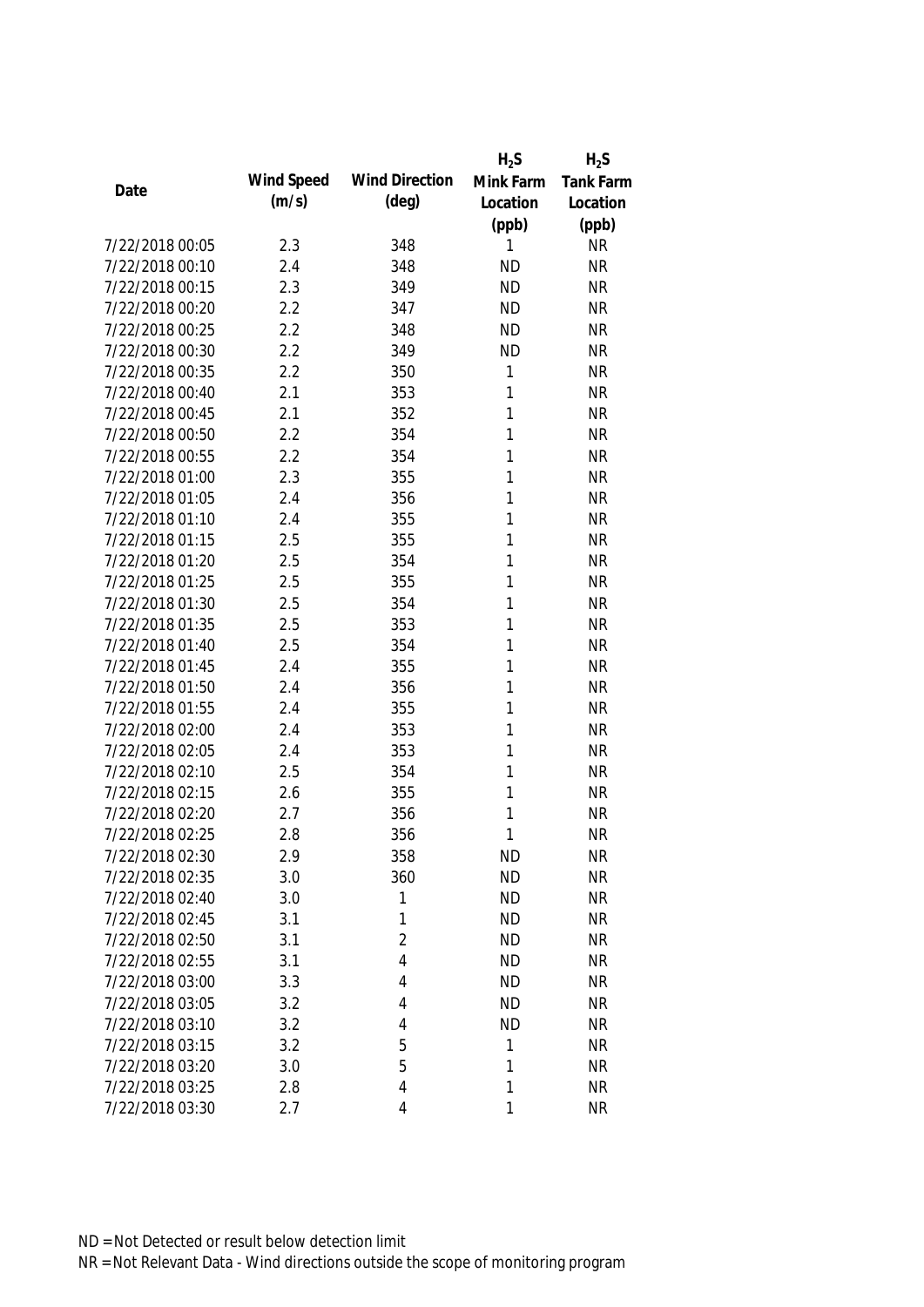|                 |            |                       | $H_2S$    | $H_2S$    |
|-----------------|------------|-----------------------|-----------|-----------|
|                 | Wind Speed | <b>Wind Direction</b> | Mink Farm | Tank Farm |
| Date            | (m/s)      | $(\text{deg})$        | Location  | Location  |
|                 |            |                       | (ppb)     | (ppb)     |
| 7/22/2018 03:35 | 2.7        | 3                     | 1         | <b>NR</b> |
| 7/22/2018 03:40 | 2.7        | 1                     | 1         | <b>NR</b> |
| 7/22/2018 03:45 | 2.7        | 360                   | 1         | <b>NR</b> |
| 7/22/2018 03:50 | 2.7        | 359                   | 1         | <b>NR</b> |
| 7/22/2018 03:55 | 2.9        | 360                   | <b>ND</b> | <b>NR</b> |
| 7/22/2018 04:00 | 3.0        | 1                     | 1         | <b>NR</b> |
| 7/22/2018 04:05 | 3.0        | $\overline{c}$        | <b>ND</b> | <b>NR</b> |
| 7/22/2018 04:10 | 3.0        | 3                     | <b>ND</b> | <b>NR</b> |
| 7/22/2018 04:15 | 3.0        | 4                     | <b>ND</b> | <b>NR</b> |
| 7/22/2018 04:20 | 3.1        | 6                     | <b>ND</b> | <b>NR</b> |
| 7/22/2018 04:25 | 3.0        | 6                     | <b>ND</b> | <b>NR</b> |
| 7/22/2018 04:30 | 2.8        | 4                     | <b>ND</b> | <b>NR</b> |
| 7/22/2018 04:35 | 2.8        | 4                     | <b>ND</b> | <b>NR</b> |
| 7/22/2018 04:40 | 2.8        | 3                     | <b>ND</b> | <b>NR</b> |
| 7/22/2018 04:45 | 2.7        | $\overline{2}$        | 1         | <b>NR</b> |
| 7/22/2018 04:50 | 2.6        | 1                     | <b>ND</b> | <b>NR</b> |
| 7/22/2018 04:55 | 2.6        | 1                     | <b>ND</b> | <b>NR</b> |
| 7/22/2018 05:00 | 2.8        | $\overline{2}$        | <b>ND</b> | <b>NR</b> |
| 7/22/2018 05:05 | 2.8        | $\overline{4}$        | 1         | <b>NR</b> |
| 7/22/2018 05:10 | 2.7        | 5                     | 1         | <b>NR</b> |
| 7/22/2018 05:15 | 2.7        | 6                     | 1         | <b>NR</b> |
| 7/22/2018 05:20 | 2.6        | 4                     | 1         | <b>NR</b> |
| 7/22/2018 05:25 | 2.5        | $\overline{2}$        | 1         | <b>NR</b> |
| 7/22/2018 05:30 | 2.4        | 1                     | <b>ND</b> | <b>NR</b> |
| 7/22/2018 05:35 | 2.3        | 360                   | <b>ND</b> | <b>NR</b> |
| 7/22/2018 05:40 | 2.4        | 359                   | <b>ND</b> | <b>NR</b> |
| 7/22/2018 05:45 | 2.5        | 358                   | <b>ND</b> | <b>NR</b> |
| 7/22/2018 05:50 | 2.6        | 1                     | <b>ND</b> | <b>NR</b> |
| 7/22/2018 05:55 | 2.5        | $\overline{2}$        | <b>ND</b> | <b>NR</b> |
| 7/22/2018 06:00 | 2.4        | 2                     | <b>ND</b> | <b>NR</b> |
| 7/22/2018 06:05 | 2.3        | 1                     | 1         | <b>NR</b> |
| 7/22/2018 06:10 | 2.2        | 1                     | 1         | <b>NR</b> |
| 7/22/2018 06:15 | 2.0        | 359                   | <b>ND</b> | <b>NR</b> |
| 7/22/2018 06:20 | 2.0        | 356                   | 1         | <b>NR</b> |
| 7/22/2018 06:25 | 2.0        | 353                   | 1         | <b>NR</b> |
| 7/22/2018 06:30 | 2.1        | 353                   | 1         | <b>NR</b> |
| 7/22/2018 06:35 | 2.2        | 353                   | 1         | <b>NR</b> |
| 7/22/2018 06:40 | 2.3        | 353                   | 1         | <b>NR</b> |
| 7/22/2018 06:45 | 2.5        | 352                   | 1         | <b>NR</b> |
| 7/22/2018 06:50 | 2.5        | 350                   | 1         | <b>NR</b> |
| 7/22/2018 06:55 | 2.4        | 351                   | 1         | <b>NR</b> |
| 7/22/2018 07:00 | 2.4        | 349                   | 1         | <b>NR</b> |
|                 |            |                       |           |           |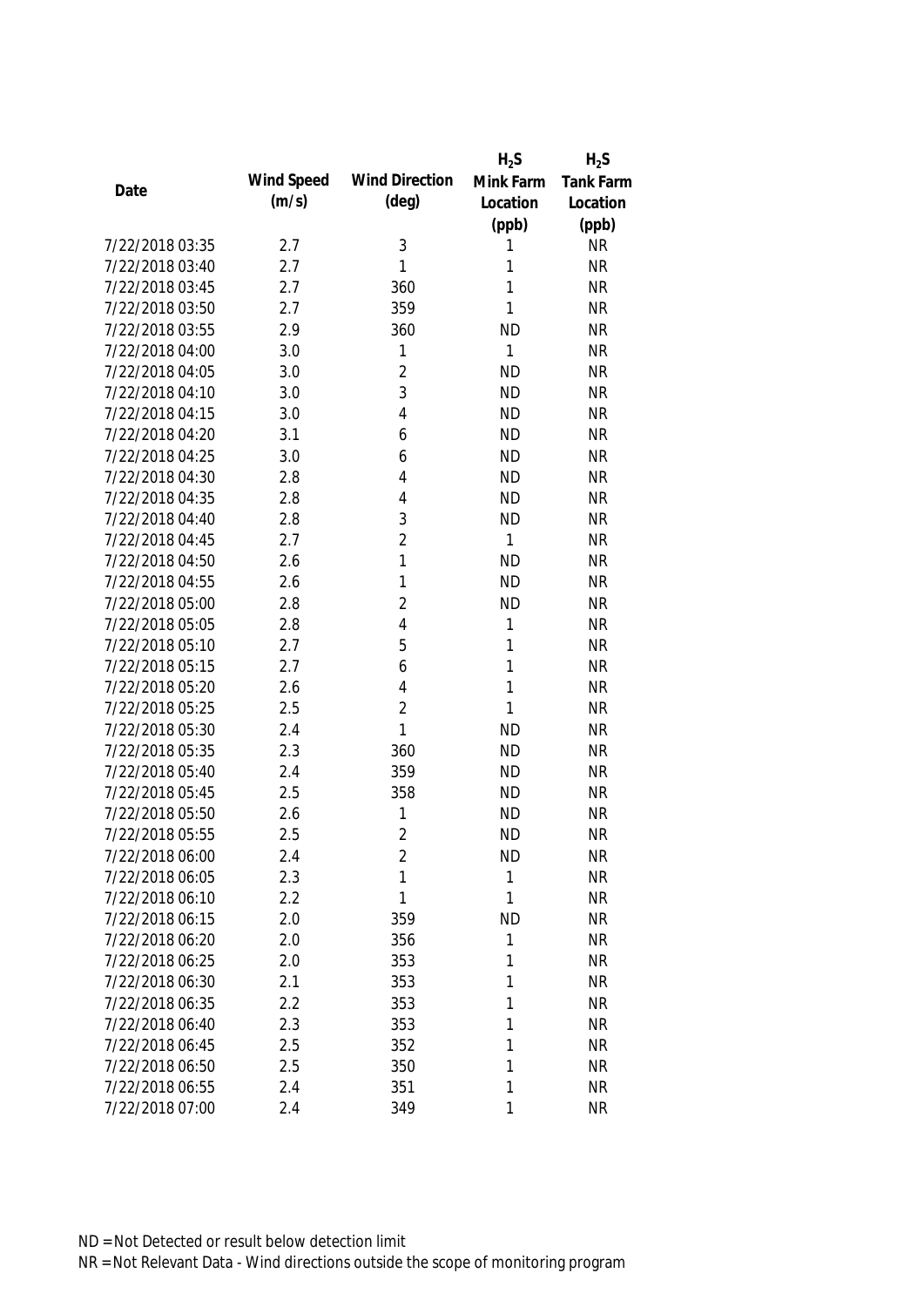|                 |            |                       | $H_2S$    | $H_2S$           |
|-----------------|------------|-----------------------|-----------|------------------|
| Date            | Wind Speed | <b>Wind Direction</b> | Mink Farm | <b>Tank Farm</b> |
|                 | (m/s)      | $(\text{deg})$        | Location  | Location         |
|                 |            |                       | (ppb)     | (ppb)            |
| 7/22/2018 07:05 | 2.4        | 348                   | 1         | <b>NR</b>        |
| 7/22/2018 07:10 | 2.3        | 348                   | 1         | <b>NR</b>        |
| 7/22/2018 07:15 | 2.2        | 349                   | 1         | <b>NR</b>        |
| 7/22/2018 07:20 | 2.3        | 349                   | 1         | <b>NR</b>        |
| 7/22/2018 07:25 | 2.4        | 350                   | 1         | <b>NR</b>        |
| 7/22/2018 07:30 | 2.5        | 351                   | 1         | <b>NR</b>        |
| 7/22/2018 07:35 | 2.6        | 352                   | 1         | <b>NR</b>        |
| 7/22/2018 07:40 | 2.8        | 354                   | 1         | <b>NR</b>        |
| 7/22/2018 07:45 | 3.1        | 355                   | 1         | <b>NR</b>        |
| 7/22/2018 07:50 | 3.2        | 357                   | 1         | <b>NR</b>        |
| 7/22/2018 07:55 | 3.2        | 355                   | 1         | <b>NR</b>        |
| 7/22/2018 08:00 | 3.2        | 354                   | 1         | <b>NR</b>        |
| 7/22/2018 08:05 | 3.3        | 353                   | 1         | <b>NR</b>        |
| 7/22/2018 08:10 | 3.3        | 353                   | 1         | <b>NR</b>        |
| 7/22/2018 08:15 | 3.2        | 351                   | 1         | <b>NR</b>        |
| 7/22/2018 08:20 | 3.2        | 350                   | 1         | <b>NR</b>        |
| 7/22/2018 08:25 | 3.3        | 354                   | 1         | <b>NR</b>        |
| 7/22/2018 08:30 | 3.4        | 357                   | 1         | <b>NR</b>        |
| 7/22/2018 08:35 | 3.3        | 358                   | 1         | <b>NR</b>        |
| 7/22/2018 08:40 | 3.5        | 359                   | <b>ND</b> | <b>NR</b>        |
| 7/22/2018 08:45 | 3.5        | 1                     | <b>ND</b> | <b>NR</b>        |
| 7/22/2018 08:50 | 3.6        | $\overline{2}$        | <b>ND</b> | <b>NR</b>        |
| 7/22/2018 08:55 | 3.7        | 360                   | <b>ND</b> | <b>NR</b>        |
| 7/22/2018 09:00 | 3.7        | 359                   | 1         | <b>NR</b>        |
| 7/22/2018 09:05 | 3.7        | 358                   | 1         | <b>NR</b>        |
| 7/22/2018 09:10 | 3.6        | 357                   | 1         | <b>NR</b>        |
| 7/22/2018 09:15 | 3.5        | 356                   | 1         | <b>NR</b>        |
| 7/22/2018 09:20 | 3.4        | 355                   | 1         | <b>NR</b>        |
| 7/22/2018 09:25 | 3.3        | 356                   | 1         | <b>NR</b>        |
| 7/22/2018 09:30 | 3.2        | 355                   | 1         | <b>NR</b>        |
| 7/22/2018 09:35 | 3.1        | 355                   | 1         | <b>NR</b>        |
| 7/22/2018 09:40 | 2.9        | 354                   | <b>ND</b> | <b>NR</b>        |
| 7/22/2018 09:45 | 3.0        | 355                   | 1         | <b>NR</b>        |
| 7/22/2018 09:50 | 2.9        | 354                   | 1         | <b>NR</b>        |
| 7/22/2018 09:55 | 3.0        | 354                   | 1         | <b>NR</b>        |
| 7/22/2018 10:00 | 2.8        | 353                   | <b>ND</b> | <b>NR</b>        |
| 7/22/2018 10:05 | 2.7        | 354                   | 1         | <b>NR</b>        |
| 7/22/2018 10:10 | 2.8        | 354                   | <b>ND</b> | <b>NR</b>        |
| 7/22/2018 10:15 | 2.7        | 354                   | <b>ND</b> | <b>NR</b>        |
| 7/22/2018 10:20 | 2.7        | 353                   | <b>ND</b> | <b>NR</b>        |
| 7/22/2018 10:25 | 2.7        | 353                   | 1         | <b>NR</b>        |
| 7/22/2018 10:30 | 2.8        | 354                   | <b>ND</b> | <b>NR</b>        |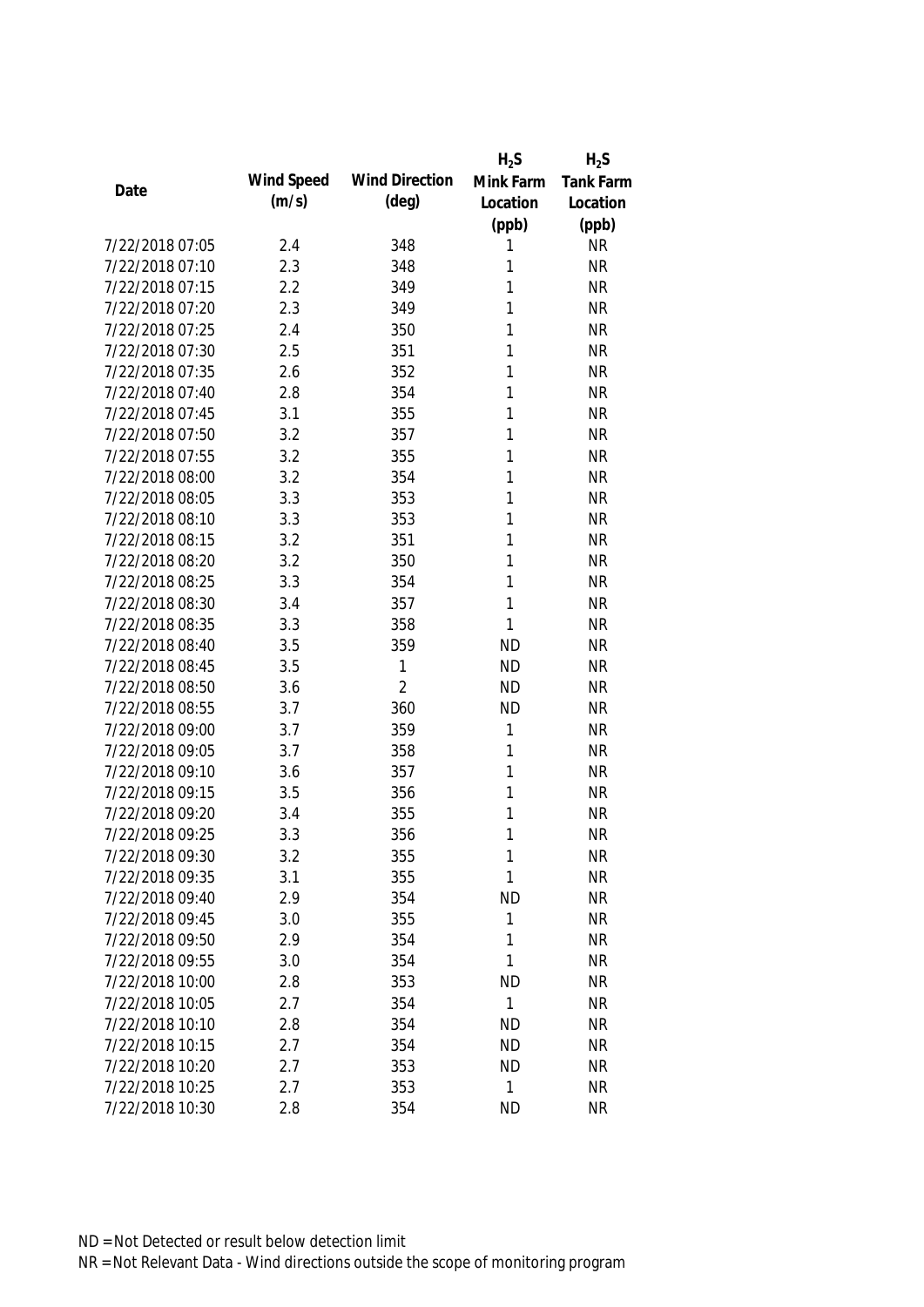|                 |            |                       | $H_2S$    | $H_2S$    |
|-----------------|------------|-----------------------|-----------|-----------|
|                 | Wind Speed | <b>Wind Direction</b> | Mink Farm | Tank Farm |
| Date            | (m/s)      | $(\text{deg})$        | Location  | Location  |
|                 |            |                       | (ppb)     | (ppb)     |
| 7/22/2018 10:35 | 2.8        | 354                   | 1         | <b>NR</b> |
| 7/22/2018 10:40 | 2.8        | 354                   | 1         | <b>NR</b> |
| 7/22/2018 10:45 | 3.0        | 355                   | 1         | <b>NR</b> |
| 7/22/2018 10:50 | 3.0        | 358                   | 1         | <b>NR</b> |
| 7/22/2018 10:55 | 3.2        | 1                     | 1         | <b>NR</b> |
| 7/22/2018 11:00 | 3.5        | 3                     | 1         | <b>NR</b> |
| 7/22/2018 11:05 | 3.6        | 5                     | <b>ND</b> | <b>NR</b> |
| 7/22/2018 11:10 | 3.7        | 6                     | <b>ND</b> | <b>NR</b> |
| 7/22/2018 11:15 | 3.8        | 9                     | <b>ND</b> | <b>NR</b> |
| 7/22/2018 11:20 | 4.0        | 9                     | <b>ND</b> | <b>NR</b> |
| 7/22/2018 11:25 | 3.9        | 9                     | <b>ND</b> | <b>NR</b> |
| 7/22/2018 11:30 | 3.8        | 9                     | 1         | <b>NR</b> |
| 7/22/2018 11:35 | 3.9        | 10                    | 1         | <b>NR</b> |
| 7/22/2018 11:40 | 4.0        | 10                    | <b>ND</b> | <b>NR</b> |
| 7/22/2018 11:45 | 4.0        | 10                    | <b>ND</b> | <b>NR</b> |
| 7/22/2018 11:50 | 3.9        | 10                    | <b>ND</b> | <b>NR</b> |
| 7/22/2018 11:55 | 4.0        | 11                    | <b>ND</b> | <b>NR</b> |
| 7/22/2018 12:00 | 4.0        | 11                    | <b>ND</b> | <b>NR</b> |
| 7/22/2018 12:05 | 4.1        | 11                    | <b>ND</b> | <b>NR</b> |
| 7/22/2018 12:10 | 4.1        | 12                    | 1         | <b>NR</b> |
| 7/22/2018 12:15 | 4.0        | 13                    | 1         | <b>NR</b> |
| 7/22/2018 12:20 | 4.1        | 15                    | 1         | <b>NR</b> |
| 7/22/2018 12:25 | 4.2        | 15                    | 1         | <b>NR</b> |
| 7/22/2018 12:30 | 4.2        | 16                    | 1         | <b>NR</b> |
| 7/22/2018 12:35 | 3.9        | 17                    | 1         | <b>NR</b> |
| 7/22/2018 12:40 | 3.9        | 17                    | 1         | <b>NR</b> |
| 7/22/2018 12:45 | 4.0        | 17                    | 1         | <b>NR</b> |
| 7/22/2018 12:50 | 3.9        | 16                    | 1         | <b>NR</b> |
| 7/22/2018 12:55 | 4.1        | 15                    | 1         | <b>NR</b> |
| 7/22/2018 13:00 | 4.3        | 15                    | 1         | <b>NR</b> |
| 7/22/2018 13:05 | 4.6        | 15                    | 1         | <b>NR</b> |
| 7/22/2018 13:10 | 4.4        | 16                    | 1         | <b>NR</b> |
| 7/22/2018 13:15 | 4.6        | 18                    | 1         | <b>NR</b> |
| 7/22/2018 13:20 | 4.7        | 20                    | 1         | <b>NR</b> |
| 7/22/2018 13:25 | 4.3        | 21                    | 1         | <b>NR</b> |
| 7/22/2018 13:30 | 4.2        | 23                    | 1         | <b>NR</b> |
| 7/22/2018 13:35 | 4.3        | 25                    | 1         | <b>NR</b> |
| 7/22/2018 13:40 | 4.6        | 26                    | 1         | <b>NR</b> |
| 7/22/2018 13:45 | 4.5        | 25                    | 1         | <b>NR</b> |
| 7/22/2018 13:50 | 4.4        | 24                    | 1         | <b>NR</b> |
| 7/22/2018 13:55 | 4.8        | 23                    | 1         | <b>NR</b> |
| 7/22/2018 14:00 | 4.9        | 22                    | <b>ND</b> | <b>NR</b> |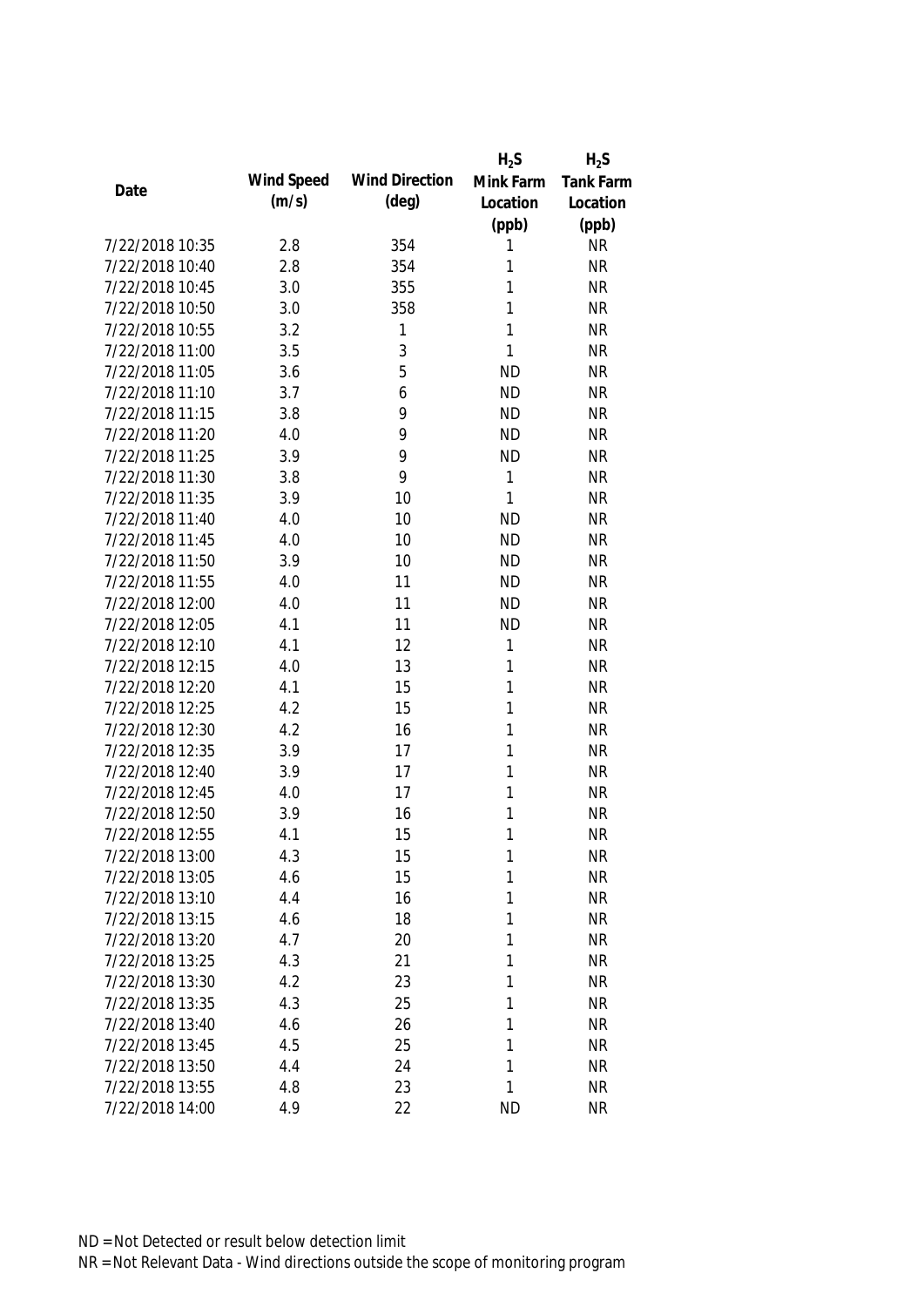|                 |            |                       | $H_2S$    | $H_2S$           |
|-----------------|------------|-----------------------|-----------|------------------|
| Date            | Wind Speed | <b>Wind Direction</b> | Mink Farm | <b>Tank Farm</b> |
|                 | (m/s)      | $(\text{deg})$        | Location  | Location         |
|                 |            |                       | (ppb)     | (ppb)            |
| 7/22/2018 14:05 | 4.7        | 20                    | <b>ND</b> | <b>NR</b>        |
| 7/22/2018 14:10 | 4.6        | 19                    | 1         | <b>NR</b>        |
| 7/22/2018 14:15 | 4.6        | 20                    | 1         | <b>NR</b>        |
| 7/22/2018 14:20 | 4.5        | 19                    | 1         | <b>NR</b>        |
| 7/22/2018 14:25 | 4.4        | 19                    | 1         | <b>NR</b>        |
| 7/22/2018 14:30 | 4.3        | 18                    | 1         | <b>NR</b>        |
| 7/22/2018 14:35 | 4.3        | 20                    | 1         | <b>NR</b>        |
| 7/22/2018 14:40 | 4.3        | 20                    | 1         | <b>NR</b>        |
| 7/22/2018 14:45 | 4.1        | 24                    | 1         | <b>NR</b>        |
| 7/22/2018 14:50 | 4.2        | 26                    | 1         | <b>NR</b>        |
| 7/22/2018 14:55 | 4.3        | 26                    | 1         | <b>NR</b>        |
| 7/22/2018 15:00 | 4.4        | 28                    | 1         | <b>NR</b>        |
| 7/22/2018 15:05 | 4.4        | 28                    | 1         | <b>NR</b>        |
| 7/22/2018 15:10 | 4.4        | 28                    | 1         | <b>NR</b>        |
| 7/22/2018 15:15 | 4.7        | 25                    | 1         | <b>NR</b>        |
| 7/22/2018 15:20 | 4.6        | 24                    | 1         | <b>NR</b>        |
| 7/22/2018 15:25 | 4.6        | 23                    | 1         | <b>NR</b>        |
| 7/22/2018 15:30 | 4.5        | 22                    | 1         | <b>NR</b>        |
| 7/22/2018 15:35 | 4.3        | 20                    | 1         | <b>NR</b>        |
| 7/22/2018 15:40 | 4.3        | 20                    | 1         | <b>NR</b>        |
| 7/22/2018 15:45 | 4.0        | 19                    | 1         | <b>NR</b>        |
| 7/22/2018 15:50 | 4.1        | 17                    | 1         | <b>NR</b>        |
| 7/22/2018 15:55 | 4.0        | 16                    | 1         | <b>NR</b>        |
| 7/22/2018 16:00 | 4.1        | 17                    | 1         | <b>NR</b>        |
| 7/22/2018 16:05 | 4.1        | 19                    | 1         | <b>NR</b>        |
| 7/22/2018 16:10 | 4.1        | 18                    | 1         | <b>NR</b>        |
| 7/22/2018 16:15 | 4.1        | 17                    | <b>ND</b> | <b>NR</b>        |
| 7/22/2018 16:20 | 4.2        | 20                    | <b>ND</b> | <b>NR</b>        |
| 7/22/2018 16:25 | 4.0        | 24                    | <b>ND</b> | <b>NR</b>        |
| 7/22/2018 16:30 | 4.0        | 24                    | <b>ND</b> | NR               |
| 7/22/2018 16:35 | 4.1        | 23                    | <b>ND</b> | <b>NR</b>        |
| 7/22/2018 16:40 | 4.3        | 22                    | <b>ND</b> | <b>NR</b>        |
| 7/22/2018 16:45 | 4.6        | 22                    | <b>ND</b> | <b>NR</b>        |
| 7/22/2018 16:50 | 4.8        | 23                    | <b>ND</b> | NR               |
| 7/22/2018 16:55 | 5.0        | 21                    | <b>ND</b> | <b>NR</b>        |
| 7/22/2018 17:00 | 5.0        | 22                    | 1         | <b>NR</b>        |
| 7/22/2018 17:05 | 5.0        | 22                    | <b>ND</b> | <b>NR</b>        |
| 7/22/2018 17:10 | 4.9        | 22                    | 1         | <b>NR</b>        |
| 7/22/2018 17:15 | 4.6        | 22                    | 1         | <b>NR</b>        |
| 7/22/2018 17:20 | 4.2        | 21                    | 1         | <b>NR</b>        |
| 7/22/2018 17:25 | 4.3        | 22                    | 1         |                  |
|                 |            |                       | 1         | <b>NR</b>        |
| 7/22/2018 17:30 | 4.3        | 22                    |           | <b>NR</b>        |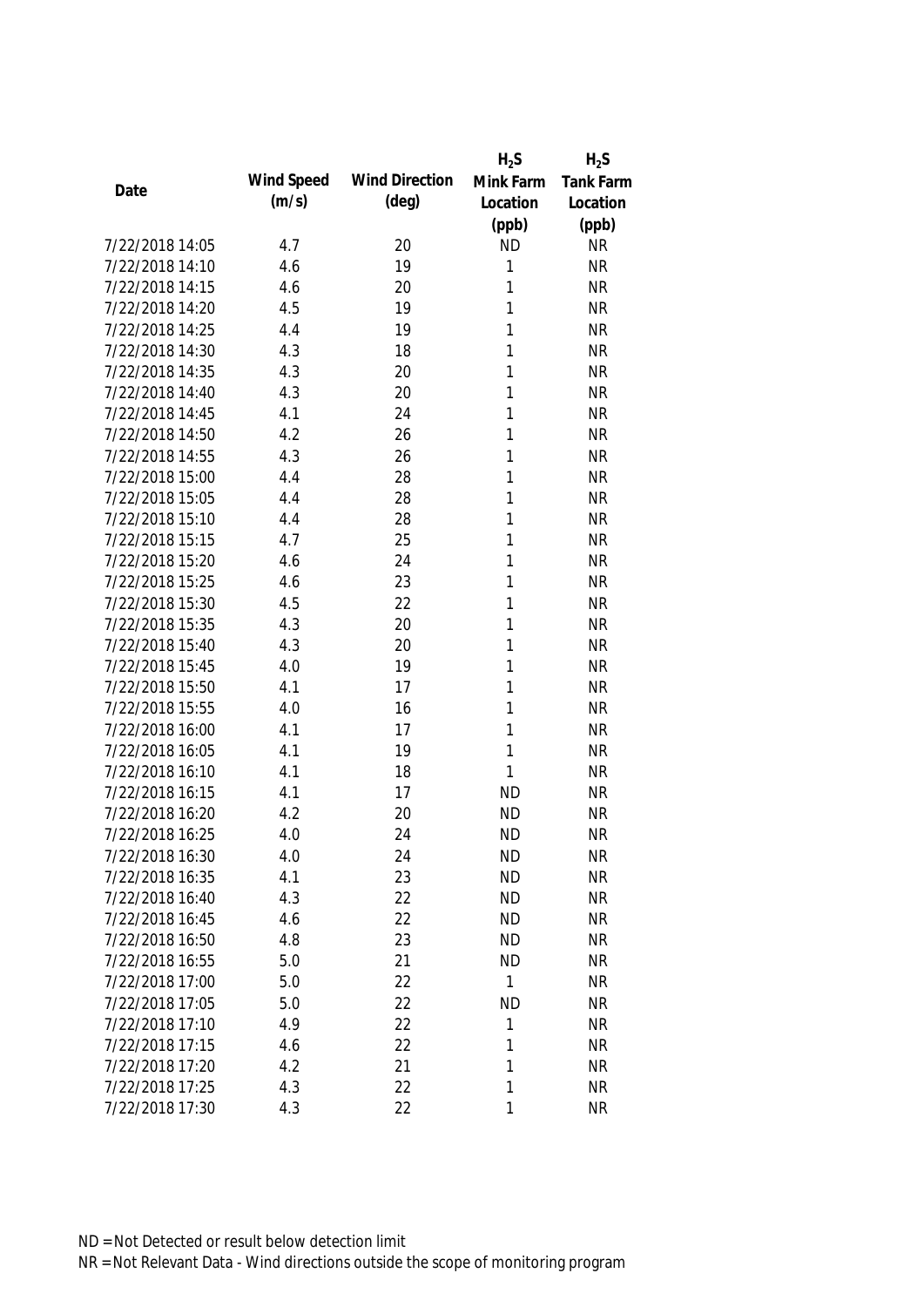|                 |            |                       | $H_2S$    | $H_2S$           |
|-----------------|------------|-----------------------|-----------|------------------|
|                 | Wind Speed | <b>Wind Direction</b> | Mink Farm | <b>Tank Farm</b> |
| Date            | (m/s)      | $(\text{deg})$        | Location  | Location         |
|                 |            |                       | (ppb)     | (ppb)            |
| 7/22/2018 17:35 | 4.3        | 23                    | 1         | <b>NR</b>        |
| 7/22/2018 17:40 | 4.3        | 25                    | 1         | <b>NR</b>        |
| 7/22/2018 17:45 | 4.4        | 26                    | 1         | <b>NR</b>        |
| 7/22/2018 17:50 | 4.5        | 25                    | 1         | <b>NR</b>        |
| 7/22/2018 17:55 | 4.4        | 25                    | 1         | <b>NR</b>        |
| 7/22/2018 18:00 | 4.3        | 23                    | 1         | <b>NR</b>        |
| 7/22/2018 18:05 | 4.0        | 23                    | 1         | <b>NR</b>        |
| 7/22/2018 18:10 | 4.0        | 23                    | 1         | <b>NR</b>        |
| 7/22/2018 18:15 | 4.0        | 21                    | 1         | <b>NR</b>        |
| 7/22/2018 18:20 | 4.1        | 21                    | 1         | <b>NR</b>        |
| 7/22/2018 18:25 | 4.0        | 21                    | 1         | <b>NR</b>        |
| 7/22/2018 18:30 | 4.0        | 23                    | <b>ND</b> | <b>NR</b>        |
| 7/22/2018 18:35 | 4.1        | 25                    | 1         | <b>NR</b>        |
| 7/22/2018 18:40 | 4.3        | 25                    | <b>ND</b> | <b>NR</b>        |
| 7/22/2018 18:45 | 4.3        | 27                    | <b>ND</b> | <b>NR</b>        |
| 7/22/2018 18:50 | 4.4        | 28                    | <b>ND</b> | <b>NR</b>        |
| 7/22/2018 18:55 | 4.5        | 28                    | <b>ND</b> | <b>NR</b>        |
| 7/22/2018 19:00 | 4.4        | 26                    | 1         | <b>NR</b>        |
| 7/22/2018 19:05 | 4.2        | 25                    | <b>ND</b> | <b>NR</b>        |
| 7/22/2018 19:10 | 3.9        | 24                    | 1         | <b>NR</b>        |
| 7/22/2018 19:15 | 3.7        | 22                    | 1         | <b>NR</b>        |
| 7/22/2018 19:20 | 3.7        | 21                    | <b>ND</b> | <b>NR</b>        |
| 7/22/2018 19:25 | 3.8        | 22                    | <b>ND</b> | <b>NR</b>        |
| 7/22/2018 19:30 | 3.8        | 22                    | <b>ND</b> | <b>NR</b>        |
| 7/22/2018 19:35 | 3.9        | 22                    | 1         | <b>NR</b>        |
| 7/22/2018 19:40 | 4.0        | 23                    | 1         | <b>NR</b>        |
| 7/22/2018 19:45 | 3.9        | 23                    | 1         | <b>NR</b>        |
| 7/22/2018 19:50 | 3.6        | 22                    | 1         | <b>NR</b>        |
| 7/22/2018 19:55 | 3.3        | 21                    | <b>ND</b> | <b>NR</b>        |
| 7/22/2018 20:00 | 3.1        | 22                    | <b>ND</b> | <b>NR</b>        |
| 7/22/2018 20:05 | 3.1        | 23                    | <b>ND</b> | <b>NR</b>        |
| 7/22/2018 20:10 | 3.2        | 23                    | <b>ND</b> | <b>NR</b>        |
| 7/22/2018 20:15 | 3.2        | 24                    | <b>ND</b> | <b>NR</b>        |
| 7/22/2018 20:20 | 3.2        | 25                    | <b>ND</b> | <b>NR</b>        |
| 7/22/2018 20:25 | 3.3        | 26                    | 1         | <b>NR</b>        |
| 7/22/2018 20:30 | 3.2        | 26                    | ND        | <b>NR</b>        |
| 7/22/2018 20:35 | 3.2        | 25                    | <b>ND</b> | <b>NR</b>        |
| 7/22/2018 20:40 | 2.9        | 25                    | 1         | <b>NR</b>        |
| 7/22/2018 20:45 | 2.7        | 24                    | 1         | <b>NR</b>        |
| 7/22/2018 20:50 | 2.7        | 21                    | 1         | <b>NR</b>        |
| 7/22/2018 20:55 | 2.6        | 19                    | 1         | <b>NR</b>        |
| 7/22/2018 21:00 | 2.5        | 17                    | 1         | <b>NR</b>        |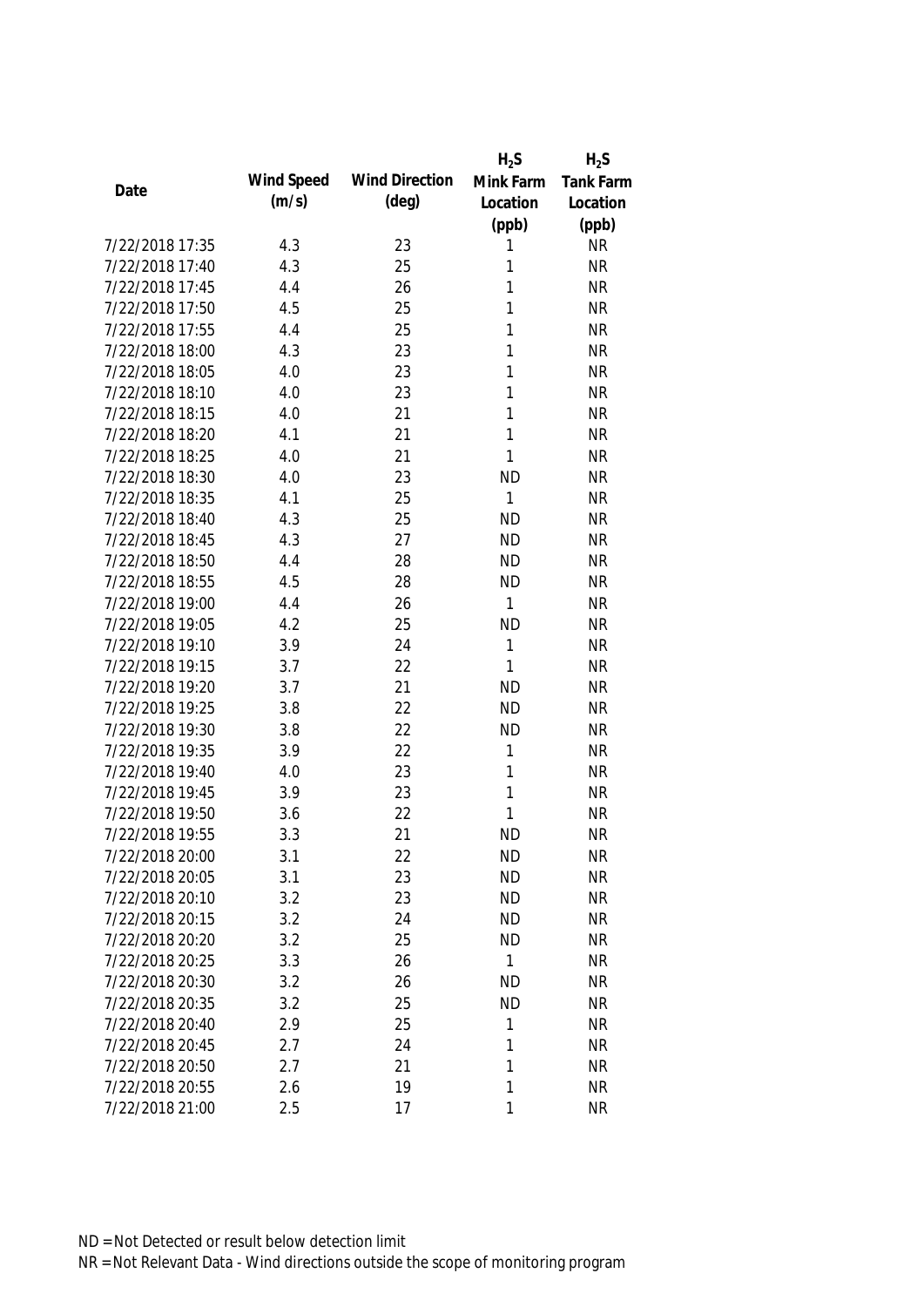|                 |            |                       | $H_2S$    | $H_2S$           |
|-----------------|------------|-----------------------|-----------|------------------|
| Date            | Wind Speed | <b>Wind Direction</b> | Mink Farm | <b>Tank Farm</b> |
|                 | (m/s)      | $(\text{deg})$        | Location  | Location         |
|                 |            |                       | (ppb)     | (ppb)            |
| 7/22/2018 21:05 | 2.4        | 14                    | 1         | <b>NR</b>        |
| 7/22/2018 21:10 | 2.5        | 14                    | 1         | <b>NR</b>        |
| 7/22/2018 21:15 | 2.5        | 15                    | <b>ND</b> | <b>NR</b>        |
| 7/22/2018 21:20 | 2.4        | 17                    | 1         | <b>NR</b>        |
| 7/22/2018 21:25 | 2.3        | 18                    | 1         | <b>NR</b>        |
| 7/22/2018 21:30 | 2.3        | 20                    | 1         | <b>NR</b>        |
| 7/22/2018 21:35 | 2.3        | 22                    | 1         | <b>NR</b>        |
| 7/22/2018 21:40 | 2.3        | 23                    | 1         | <b>NR</b>        |
| 7/22/2018 21:45 | 2.3        | 23                    | 1         | <b>NR</b>        |
| 7/22/2018 21:50 | 2.3        | 22                    | 1         | <b>NR</b>        |
| 7/22/2018 21:55 | 2.3        | 25                    | 1         | <b>NR</b>        |
| 7/22/2018 22:00 | 2.3        | 27                    | 1         | <b>NR</b>        |
| 7/22/2018 22:05 | 2.2        | 29                    | 1         | <b>NR</b>        |
| 7/22/2018 22:10 | 2.2        | 29                    | 1         | <b>NR</b>        |
| 7/22/2018 22:15 | 2.1        | 30                    | 1         | <b>NR</b>        |
| 7/22/2018 22:20 | 2.0        | 31                    | <b>ND</b> | <b>NR</b>        |
| 7/22/2018 22:25 | 2.0        | 29                    | <b>ND</b> | <b>NR</b>        |
| 7/22/2018 22:30 | 2.0        | 28                    | <b>ND</b> | <b>NR</b>        |
| 7/22/2018 22:35 | 2.1        | 26                    | 1         | <b>NR</b>        |
| 7/22/2018 22:40 | 2.2        | 26                    | 1         | <b>NR</b>        |
| 7/22/2018 22:45 | 2.3        | 26                    | 1         | <b>NR</b>        |
| 7/22/2018 22:50 | 2.5        | 25                    | 1         | <b>NR</b>        |
| 7/22/2018 22:55 | 2.5        | 24                    | 1         | <b>NR</b>        |
| 7/22/2018 23:00 | 2.5        | 23                    | 1         | <b>NR</b>        |
| 7/22/2018 23:05 | 2.6        | 22                    | 1         | <b>NR</b>        |
| 7/22/2018 23:10 | 2.6        | 21                    | 1         | <b>NR</b>        |
| 7/22/2018 23:15 | 2.5        | 19                    | 1         | <b>NR</b>        |
| 7/22/2018 23:20 | 2.4        | 20                    | 1         | <b>NR</b>        |
| 7/22/2018 23:25 | 2.3        | 21                    | 1         | <b>NR</b>        |
| 7/22/2018 23:30 | 2.2        | 23                    | 1         | <b>NR</b>        |
| 7/22/2018 23:35 | 2.0        | 25                    | 1         | <b>NR</b>        |
| 7/22/2018 23:40 | 1.8        | 27                    | 1         | <b>NR</b>        |
| 7/22/2018 23:45 | 1.7        | 29                    | 1         | <b>NR</b>        |
| 7/22/2018 23:50 | 1.6        | 29                    | 1         | <b>NR</b>        |
| 7/22/2018 23:55 | 1.6        | 26                    | 1         | <b>NR</b>        |
| 7/22/2018 24:00 | 1.6        | 25                    | 1         | <b>NR</b>        |
| 7/23/2018 00:05 | 1.6        | 24                    | 1         | <b>NR</b>        |
| 7/23/2018 00:10 | 1.6        | 23                    | 1         | <b>NR</b>        |
| 7/23/2018 00:15 | 1.6        | 21                    | 1         | <b>NR</b>        |
| 7/23/2018 00:20 | 1.5        | 18                    | 1         | <b>NR</b>        |
| 7/23/2018 00:25 | 1.4        | 15                    | 1         | <b>NR</b>        |
| 7/23/2018 00:30 | 1.4        | 11                    | 1         | <b>NR</b>        |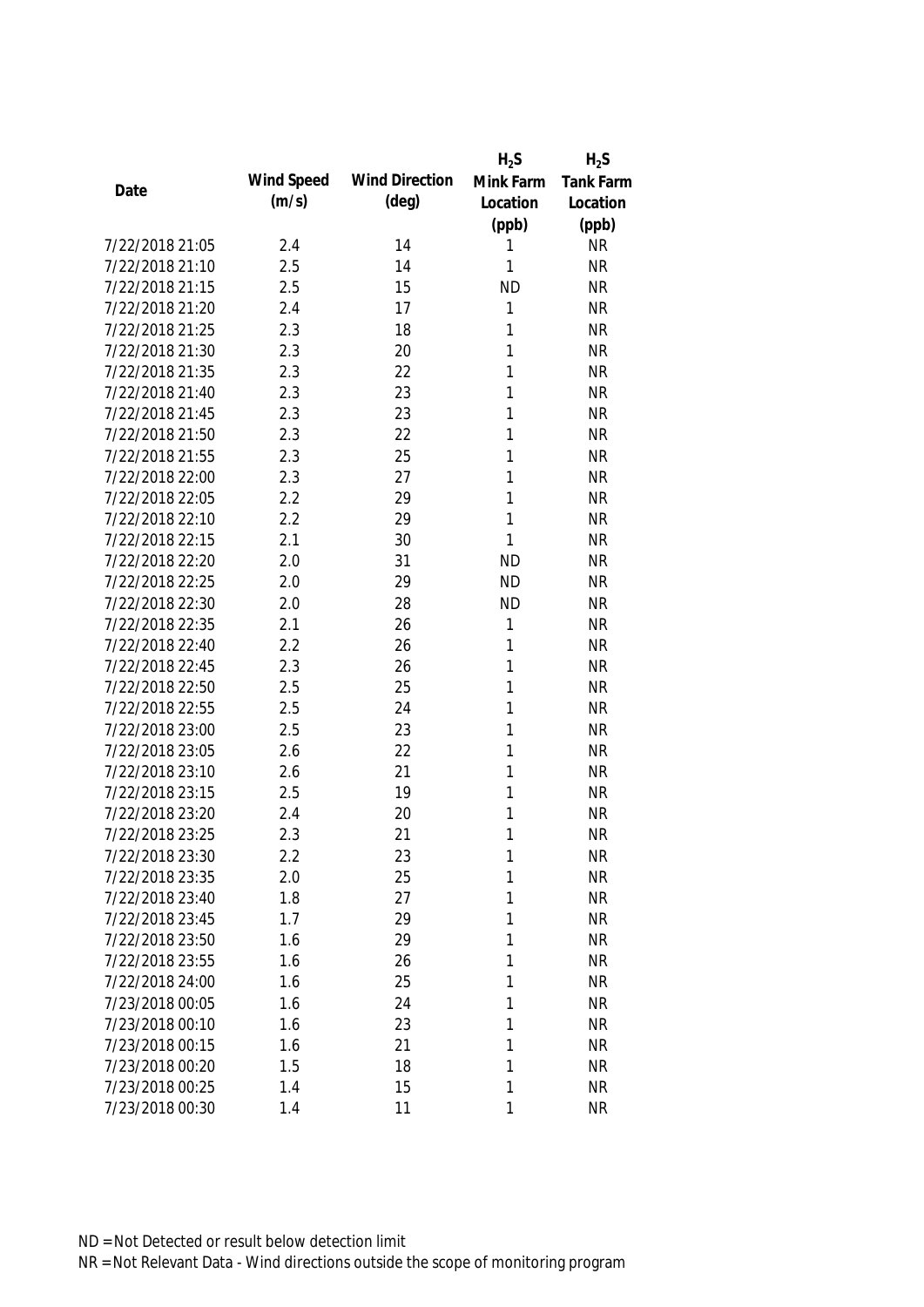|                 |            |                       | $H_2S$    | $H_2S$           |
|-----------------|------------|-----------------------|-----------|------------------|
| Date            | Wind Speed | <b>Wind Direction</b> | Mink Farm | <b>Tank Farm</b> |
|                 | (m/s)      | $(\text{deg})$        | Location  | Location         |
|                 |            |                       | (ppb)     | (ppb)            |
| 7/23/2018 00:35 | 1.3        | 7                     | 1         | <b>NR</b>        |
| 7/23/2018 00:40 | 1.2        | 360                   | 1         | <b>NR</b>        |
| 7/23/2018 00:45 | 1.2        | 358                   | 1         | <b>NR</b>        |
| 7/23/2018 00:50 | 1.1        | 355                   | 1         | <b>NR</b>        |
| 7/23/2018 00:55 | 1.1        | 353                   | 1         | <b>NR</b>        |
| 7/23/2018 01:00 | 1.0        | 349                   | 1         | <b>NR</b>        |
| 7/23/2018 01:05 | 0.9        | 346                   | 1         | <b>NR</b>        |
| 7/23/2018 01:10 | 1.0        | 342                   | 1         | <b>NR</b>        |
| 7/23/2018 01:15 | 1.1        | 339                   | 1         | <b>NR</b>        |
| 7/23/2018 01:20 | 1.2        | 339                   | 1         | <b>NR</b>        |
| 7/23/2018 01:25 | 1.3        | 338                   | 1         | <b>NR</b>        |
| 7/23/2018 01:30 | 1.2        | 339                   | 1         | <b>NR</b>        |
| 7/23/2018 01:35 | 1.3        | 341                   | 1         | <b>NR</b>        |
| 7/23/2018 01:40 | 1.3        | 344                   | 1         | <b>NR</b>        |
| 7/23/2018 01:45 | 1.3        | 346                   | 1         | <b>NR</b>        |
| 7/23/2018 01:50 | 1.3        | 345                   | 1         | <b>NR</b>        |
| 7/23/2018 01:55 | 1.3        | 345                   | 1         | <b>NR</b>        |
| 7/23/2018 02:00 | 1.3        | 345                   | 1         | <b>NR</b>        |
| 7/23/2018 02:05 | 1.5        | 345                   | 1         | <b>NR</b>        |
| 7/23/2018 02:10 | 1.4        | 346                   | 1         | <b>NR</b>        |
| 7/23/2018 02:15 | 1.4        | 347                   | 1         | <b>NR</b>        |
| 7/23/2018 02:20 | 1.4        | 349                   | 1         | <b>NR</b>        |
| 7/23/2018 02:25 | 1.5        | 350                   | 1         | <b>NR</b>        |
| 7/23/2018 02:30 | 1.6        | 349                   | 1         | <b>NR</b>        |
| 7/23/2018 02:35 | 1.6        | 346                   | 1         | <b>NR</b>        |
| 7/23/2018 02:40 | 1.5        | 346                   | 1         | <b>NR</b>        |
| 7/23/2018 02:45 | 1.5        | 345                   | 1         | <b>NR</b>        |
| 7/23/2018 02:50 | 1.5        | 344                   | 1         | <b>NR</b>        |
| 7/23/2018 02:55 | 1.4        | 346                   | 1         | <b>NR</b>        |
| 7/23/2018 03:00 | 1.3        | 347                   | 1         | <b>NR</b>        |
| 7/23/2018 03:05 | 1.3        | 351                   | 1         | <b>NR</b>        |
| 7/23/2018 03:10 | 1.4        | 354                   | 1         | <b>NR</b>        |
| 7/23/2018 03:15 | 1.3        | 353                   | 1         | <b>NR</b>        |
| 7/23/2018 03:20 | 1.1        | 358                   | 1         | <b>NR</b>        |
| 7/23/2018 03:25 | 1.0        | 357                   | 1         | <b>NR</b>        |
| 7/23/2018 03:30 | 0.8        | 359                   | <b>ND</b> | <b>NR</b>        |
| 7/23/2018 03:35 | 0.6        | 360                   | <b>ND</b> | <b>NR</b>        |
| 7/23/2018 03:40 | 0.4        | 359                   | <b>ND</b> | <b>NR</b>        |
| 7/23/2018 03:45 | 0.4        | 352                   | <b>ND</b> | <b>NR</b>        |
| 7/23/2018 03:50 | 0.3        | 346                   | 1         | <b>NR</b>        |
| 7/23/2018 03:55 | 0.4        | 338                   | 1         | <b>NR</b>        |
| 7/23/2018 04:00 | 0.5        | 338                   | 1         | <b>NR</b>        |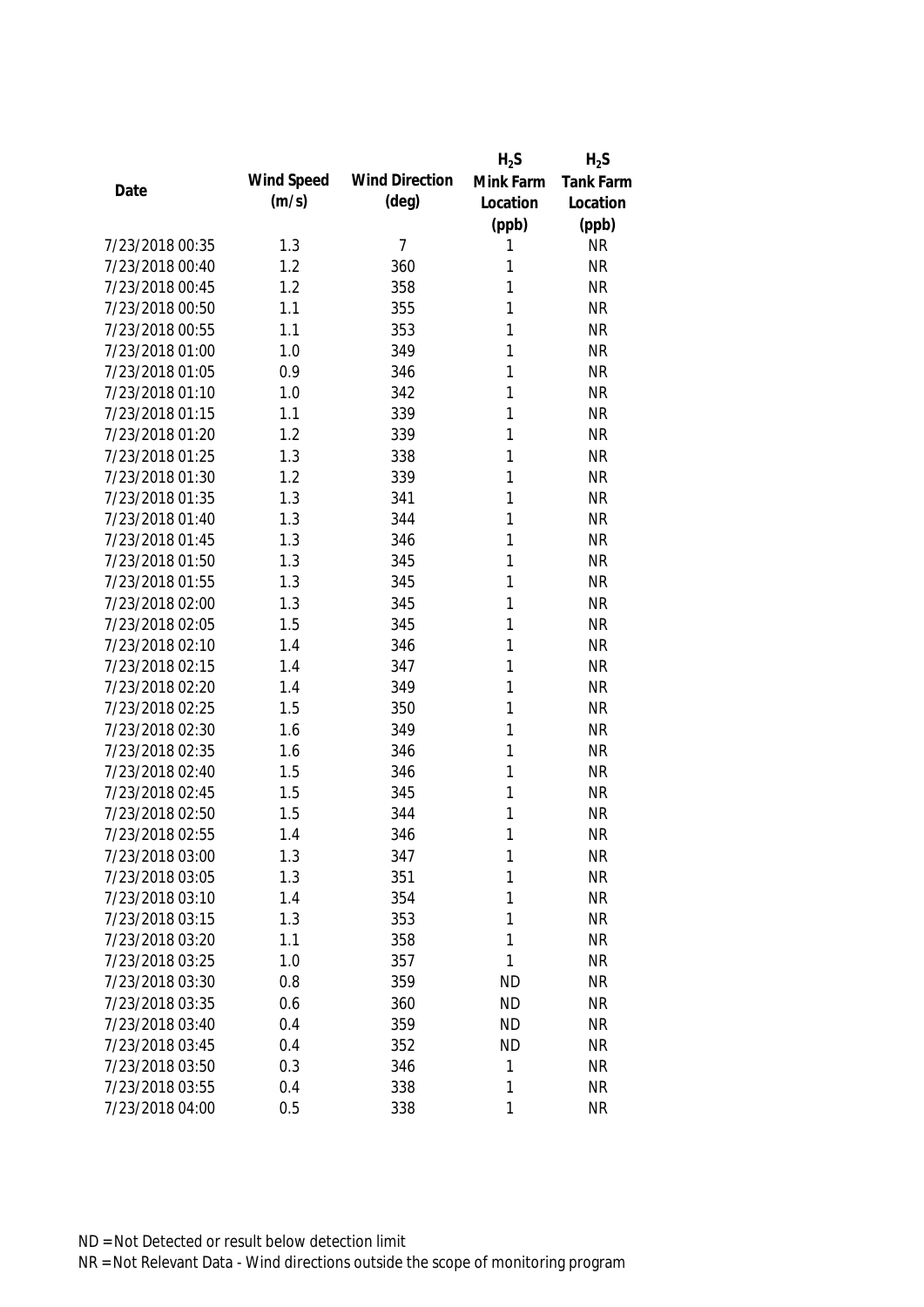|                 |            |                       | $H_2S$         | $H_2S$           |
|-----------------|------------|-----------------------|----------------|------------------|
| Date            | Wind Speed | <b>Wind Direction</b> | Mink Farm      | <b>Tank Farm</b> |
|                 | (m/s)      | $(\text{deg})$        | Location       | Location         |
|                 |            |                       | (ppb)          | (ppb)            |
| 7/23/2018 04:05 | 0.6        | 331                   | 1              | <b>NR</b>        |
| 7/23/2018 04:10 | 0.7        | 333                   | $\overline{2}$ | <b>NR</b>        |
| 7/23/2018 04:15 | 0.7        | 334                   | $\overline{2}$ | <b>NR</b>        |
| 7/23/2018 04:20 | 0.6        | 332                   | $\overline{2}$ | <b>NR</b>        |
| 7/23/2018 04:25 | 0.5        | 337                   | $\overline{2}$ | <b>NR</b>        |
| 7/23/2018 04:30 | 0.5        | 343                   | $\overline{2}$ | <b>NR</b>        |
| 7/23/2018 04:35 | 0.5        | 350                   | $\overline{2}$ | <b>NR</b>        |
| 7/23/2018 04:40 | 0.4        | 358                   | 1              | <b>NR</b>        |
| 7/23/2018 04:45 | 0.5        | 14                    | 1              | <b>NR</b>        |
| 7/23/2018 04:50 | 0.5        | 15                    | 1              | <b>NR</b>        |
| 7/23/2018 04:55 | 0.7        | 13                    | 1              | <b>NR</b>        |
| 7/23/2018 05:00 | 0.7        | 11                    | 1              | <b>NR</b>        |
| 7/23/2018 05:05 | 0.7        | 11                    | 1              | <b>NR</b>        |
| 7/23/2018 05:10 | 0.7        | $\overline{7}$        | 1              | <b>NR</b>        |
| 7/23/2018 05:15 | 0.7        | 356                   | 1              | <b>NR</b>        |
| 7/23/2018 05:20 | 0.8        | 352                   | 1              | <b>NR</b>        |
| 7/23/2018 05:25 | 0.8        | 341                   | 1              | <b>NR</b>        |
| 7/23/2018 05:30 | 0.9        | 334                   | 1              | <b>NR</b>        |
| 7/23/2018 05:35 | 1.2        | 332                   | 1              | <b>NR</b>        |
| 7/23/2018 05:40 | 1.6        | 330                   | 1              | <b>NR</b>        |
| 7/23/2018 05:45 | 1.9        | 330                   | 1              | <b>NR</b>        |
| 7/23/2018 05:50 | 2.2        | 329                   | 1              | <b>NR</b>        |
| 7/23/2018 05:55 | 2.5        | 328                   | 1              | <b>NR</b>        |
| 7/23/2018 06:00 | 2.6        | 328                   | 1              | <b>NR</b>        |
| 7/23/2018 06:05 | 2.7        | 327                   | 1              | <b>NR</b>        |
| 7/23/2018 06:10 | 2.8        | 327                   | 1              | <b>NR</b>        |
| 7/23/2018 06:15 | 2.9        | 325                   | 1              | <b>NR</b>        |
| 7/23/2018 06:20 | 2.8        | 324                   | ND             | <b>NR</b>        |
| 7/23/2018 06:25 | 2.7        | 323                   | <b>ND</b>      | <b>NR</b>        |
| 7/23/2018 06:30 | 2.6        | 324                   | 1              | <b>NR</b>        |
| 7/23/2018 06:35 | 2.3        | 326                   | <b>ND</b>      | <b>NR</b>        |
| 7/23/2018 06:40 | 1.9        | 328                   | <b>ND</b>      | <b>NR</b>        |
| 7/23/2018 06:45 | 1.8        | 330                   | 1              | <b>NR</b>        |
| 7/23/2018 06:50 | 1.7        | 332                   | 1              | <b>NR</b>        |
| 7/23/2018 06:55 | 1.8        | 334                   | 1              | <b>NR</b>        |
| 7/23/2018 07:00 | 1.9        | 335                   | 1              | <b>NR</b>        |
| 7/23/2018 07:05 | 2.0        | 336                   | 1              | <b>NR</b>        |
| 7/23/2018 07:10 | 2.2        | 338                   | 1              | <b>NR</b>        |
| 7/23/2018 07:15 | 2.1        | 338                   | 1              | <b>NR</b>        |
| 7/23/2018 07:20 | 2.3        | 337                   | 1              | <b>NR</b>        |
| 7/23/2018 07:25 | 2.2        | 337                   | 1              | <b>NR</b>        |
| 7/23/2018 07:30 | 2.2        | 335                   | 1              | <b>NR</b>        |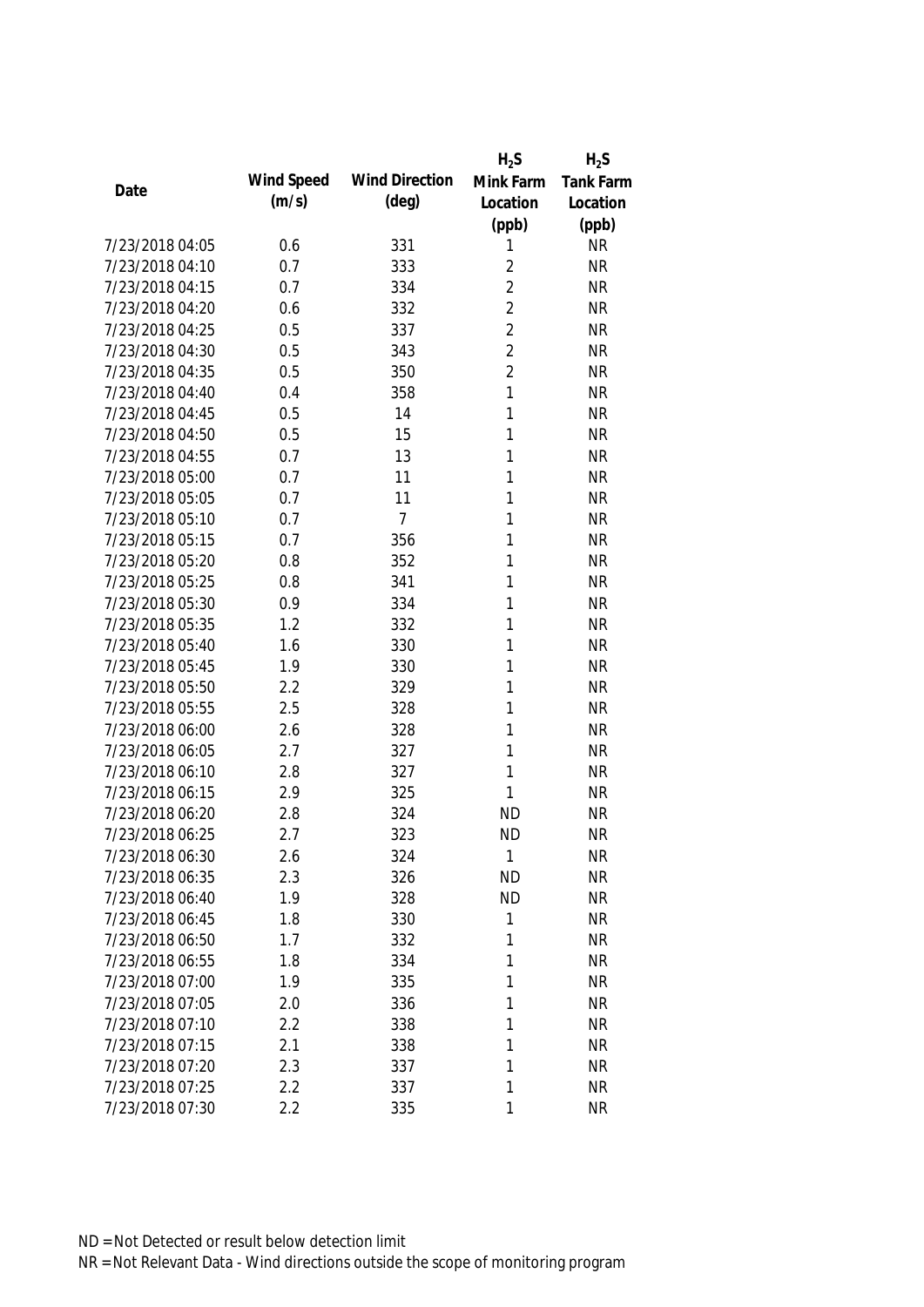|                 |            |                       | $H_2S$    | $H_2S$    |
|-----------------|------------|-----------------------|-----------|-----------|
| Date            | Wind Speed | <b>Wind Direction</b> | Mink Farm | Tank Farm |
|                 | (m/s)      | $(\text{deg})$        | Location  | Location  |
|                 |            |                       | (ppb)     | (ppb)     |
| 7/23/2018 07:35 | 2.3        | 334                   | 1         | <b>NR</b> |
| 7/23/2018 07:40 | 2.3        | 334                   | 1         | <b>NR</b> |
| 7/23/2018 07:45 | 2.4        | 332                   | <b>ND</b> | <b>NR</b> |
| 7/23/2018 07:50 | 2.3        | 331                   | 1         | <b>NR</b> |
| 7/23/2018 07:55 | 2.5        | 329                   | 1         | <b>NR</b> |
| 7/23/2018 08:00 | 2.5        | 330                   | 1         | <b>NR</b> |
| 7/23/2018 08:05 | 2.5        | 330                   | 1         | <b>NR</b> |
| 7/23/2018 08:10 | 2.7        | 328                   | 1         | <b>NR</b> |
| 7/23/2018 08:15 | 2.8        | 329                   | 1         | <b>NR</b> |
| 7/23/2018 08:20 | 2.8        | 332                   | 1         | <b>NR</b> |
| 7/23/2018 08:25 | 2.8        | 335                   | 1         | <b>NR</b> |
| 7/23/2018 08:30 | 2.9        | 336                   | 1         | <b>NR</b> |
| 7/23/2018 08:35 | 3.0        | 336                   | 1         | <b>NR</b> |
| 7/23/2018 08:40 | 3.1        | 337                   | 1         | <b>NR</b> |
| 7/23/2018 08:45 | 3.2        | 337                   | 1         | <b>NR</b> |
| 7/23/2018 08:50 | 3.3        | 338                   | 1         | <b>NR</b> |
| 7/23/2018 08:55 | 3.4        | 338                   | 1         | <b>NR</b> |
| 7/23/2018 09:00 | 3.5        | 335                   | 1         | <b>NR</b> |
| 7/23/2018 09:05 | 3.3        | 335                   | 1         | <b>NR</b> |
| 7/23/2018 09:10 | 3.3        | 333                   | 1         | <b>NR</b> |
| 7/23/2018 09:15 | 3.2        | 332                   | <b>ND</b> | <b>NR</b> |
| 7/23/2018 09:20 | 3.1        | 333                   | <b>ND</b> | <b>NR</b> |
| 7/23/2018 09:25 | 3.0        | 331                   | 1         | <b>NR</b> |
| 7/23/2018 09:30 | 2.8        | 334                   | 1         | <b>NR</b> |
| 7/23/2018 09:35 | 2.7        | 335                   | 1         | <b>NR</b> |
| 7/23/2018 09:40 | 2.6        | 341                   | 1         | <b>NR</b> |
| 7/23/2018 09:45 | 2.6        | 344                   | <b>ND</b> | <b>NR</b> |
| 7/23/2018 09:50 | 2.5        | 342                   | <b>ND</b> | <b>NR</b> |
| 7/23/2018 09:55 | 2.4        | 344                   | <b>ND</b> | <b>NR</b> |
| 7/23/2018 10:00 | 2.5        | 343                   | <b>ND</b> | <b>NR</b> |
| 7/23/2018 10:05 | 2.7        | 341                   | <b>ND</b> | <b>NR</b> |
| 7/23/2018 10:10 | 2.7        | 336                   | <b>ND</b> | <b>NR</b> |
| 7/23/2018 10:15 | 2.8        | 331                   | <b>ND</b> | <b>NR</b> |
| 7/23/2018 10:20 | 2.9        | 331                   | 1         | <b>NR</b> |
| 7/23/2018 10:25 | 2.9        | 332                   | 1         | <b>NR</b> |
| 7/23/2018 10:30 | 2.9        | 333                   | 1         | <b>NR</b> |
| 7/23/2018 10:35 | 2.8        | 330                   | 1         | <b>NR</b> |
| 7/23/2018 10:40 | 2.9        | 333                   | 1         | <b>NR</b> |
| 7/23/2018 10:45 | 2.9        | 335                   | 1         | <b>NR</b> |
| 7/23/2018 10:50 | 3.0        | 337                   | 1         | <b>NR</b> |
| 7/23/2018 10:55 | 3.0        | 337                   | 1         | <b>NR</b> |
| 7/23/2018 11:00 | 2.9        | 341                   | <b>ND</b> | <b>NR</b> |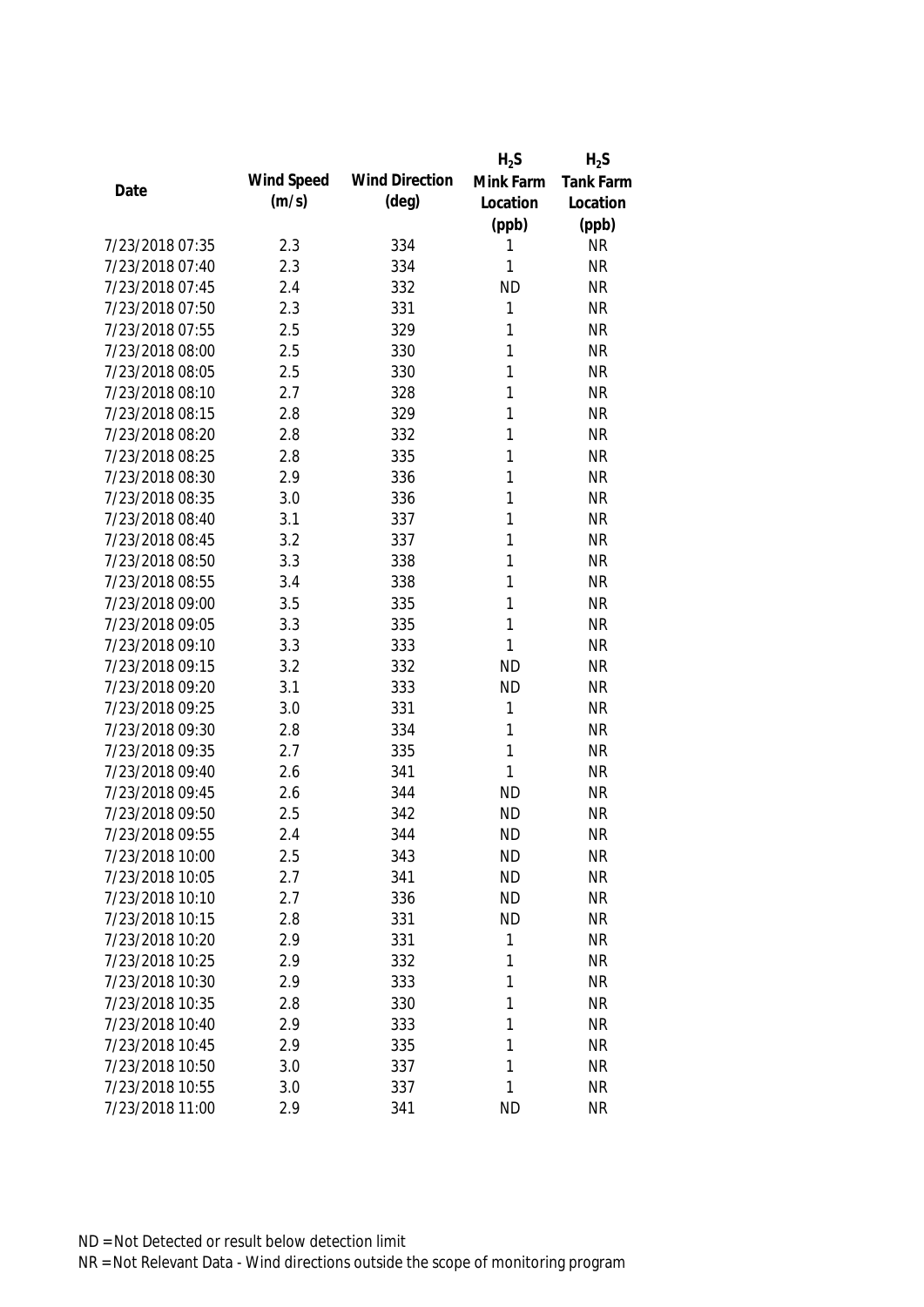|                 |            |                       | $H_2S$    | $H_2S$           |
|-----------------|------------|-----------------------|-----------|------------------|
| Date            | Wind Speed | <b>Wind Direction</b> | Mink Farm | <b>Tank Farm</b> |
|                 | (m/s)      | $(\text{deg})$        | Location  | Location         |
|                 |            |                       | (ppb)     | (ppb)            |
| 7/23/2018 11:05 | 2.8        | 346                   | 1         | <b>NR</b>        |
| 7/23/2018 11:10 | 2.7        | 349                   | 1         | <b>NR</b>        |
| 7/23/2018 11:15 | 2.7        | 353                   | 1         | <b>NR</b>        |
| 7/23/2018 11:20 | 2.7        | 350                   | 1         | <b>NR</b>        |
| 7/23/2018 11:25 | 2.7        | 354                   | 1         | <b>NR</b>        |
| 7/23/2018 11:30 | 3.2        | 356                   | 1         | <b>NR</b>        |
| 7/23/2018 11:35 | 3.2        | 360                   | 1         | <b>NR</b>        |
| 7/23/2018 11:40 | 3.4        | 6                     | 1         | <b>NR</b>        |
| 7/23/2018 11:45 | 3.6        | 10                    | 1         | <b>NR</b>        |
| 7/23/2018 11:50 | 3.7        | 16                    | 1         | <b>NR</b>        |
| 7/23/2018 11:55 | 3.8        | 17                    | 1         | <b>NR</b>        |
| 7/23/2018 12:00 | 3.6        | 14                    | 1         | <b>NR</b>        |
| 7/23/2018 12:05 | 3.6        | 13                    | 1         | <b>NR</b>        |
| 7/23/2018 12:10 | 3.3        | 8                     | 1         | <b>NR</b>        |
| 7/23/2018 12:15 | 3.1        | 360                   | <b>ND</b> | <b>NR</b>        |
| 7/23/2018 12:20 | 3.2        | 1                     | 1         | <b>NR</b>        |
| 7/23/2018 12:25 | 3.1        | 360                   | 1         | <b>NR</b>        |
| 7/23/2018 12:30 | 2.8        | 355                   | 1         | <b>NR</b>        |
| 7/23/2018 12:35 | 2.8        | 354                   | 1         | <b>NR</b>        |
| 7/23/2018 12:40 | 2.9        | 351                   | 1         | <b>NR</b>        |
| 7/23/2018 12:45 | 2.9        | 357                   | 1         | <b>NR</b>        |
| 7/23/2018 12:50 | 2.7        | 354                   | 1         | <b>NR</b>        |
| 7/23/2018 12:55 | 2.7        | 353                   | 1         | <b>NR</b>        |
| 7/23/2018 13:00 | 2.8        | 352                   | 1         | <b>NR</b>        |
| 7/23/2018 13:05 | 2.9        | 349                   | 1         | <b>NR</b>        |
| 7/23/2018 13:10 | 2.8        | 349                   | 1         | <b>NR</b>        |
| 7/23/2018 13:15 | 2.7        | 346                   | 1         | <b>NR</b>        |
| 7/23/2018 13:20 | 2.7        | 346                   | 1         | <b>NR</b>        |
| 7/23/2018 13:25 | 2.6        | 345                   | 1         | <b>NR</b>        |
| 7/23/2018 13:30 | 2.5        | 346                   | 1         | <b>NR</b>        |
| 7/23/2018 13:35 | 2.4        | 349                   | 1         | <b>NR</b>        |
| 7/23/2018 13:40 | 2.5        | 346                   | 1         | <b>NR</b>        |
| 7/23/2018 13:45 | 2.5        | 344                   | <b>ND</b> | <b>NR</b>        |
| 7/23/2018 13:50 | 2.5        | 341                   | <b>ND</b> | <b>NR</b>        |
| 7/23/2018 13:55 | 2.6        | 341                   | 1         | <b>NR</b>        |
| 7/23/2018 14:00 | 2.7        | 341                   | 1         | <b>NR</b>        |
| 7/23/2018 14:05 | 3.0        | 337                   | 1         | <b>NR</b>        |
| 7/23/2018 14:10 | 3.1        | 343                   | 1         | <b>NR</b>        |
| 7/23/2018 14:15 | 3.2        | 346                   | 1         | <b>NR</b>        |
| 7/23/2018 14:20 | 3.4        | 343                   | 1         | <b>NR</b>        |
| 7/23/2018 14:25 | 3.4        | 338                   | 1         | <b>NR</b>        |
| 7/23/2018 14:30 | 3.3        | 338                   | 1         | <b>NR</b>        |
|                 |            |                       |           |                  |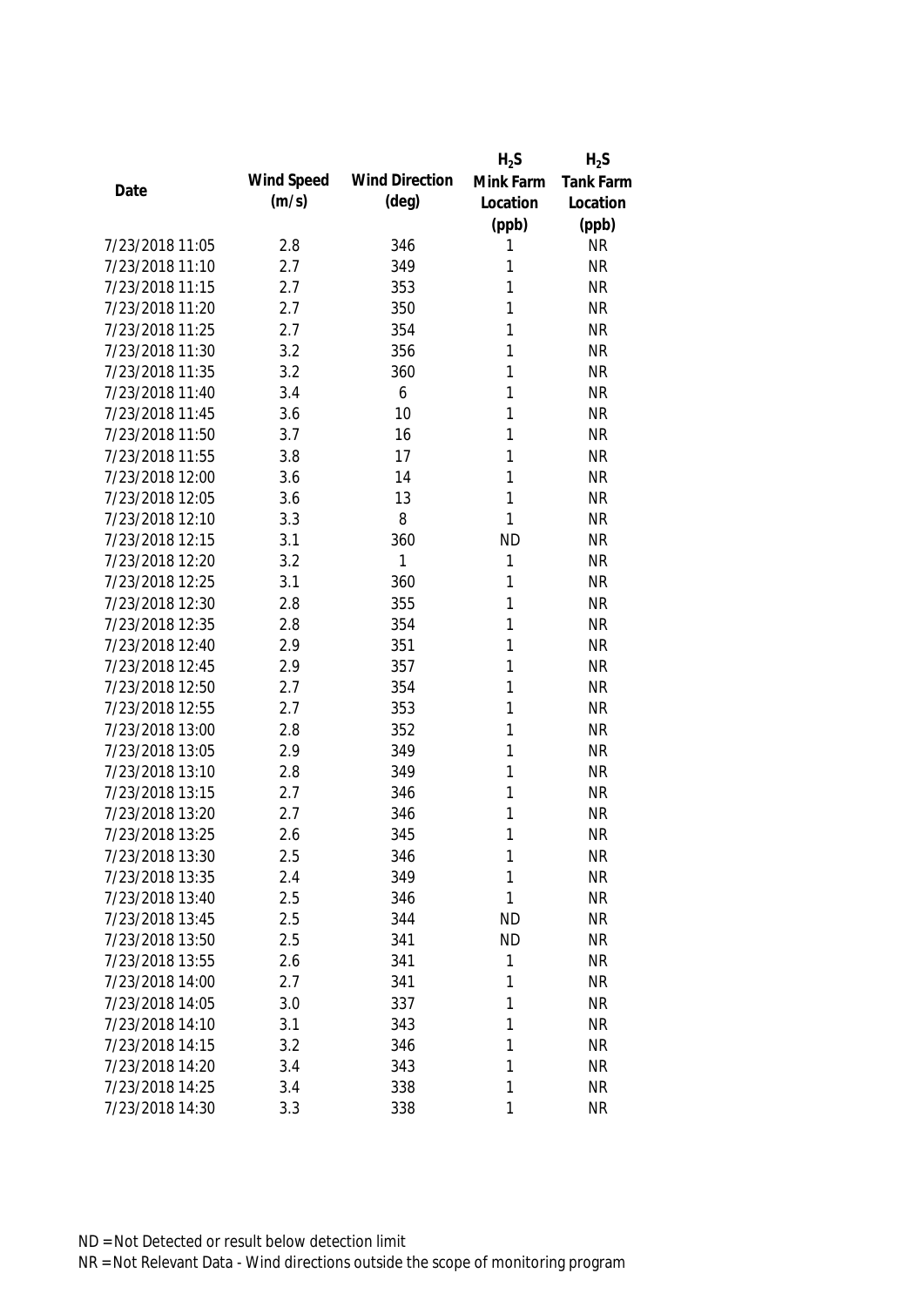|                 |            |                       | $H_2S$       | $H_2S$           |
|-----------------|------------|-----------------------|--------------|------------------|
| Date            | Wind Speed | <b>Wind Direction</b> | Mink Farm    | <b>Tank Farm</b> |
|                 | (m/s)      | $(\text{deg})$        | Location     | Location         |
|                 |            |                       | (ppb)        | (ppb)            |
| 7/23/2018 14:35 | 3.2        | 338                   | 1            | <b>NR</b>        |
| 7/23/2018 14:40 | 3.0        | 335                   | 1            | <b>NR</b>        |
| 7/23/2018 14:45 | 2.8        | 333                   | 1            | <b>NR</b>        |
| 7/23/2018 14:50 | 2.7        | 335                   | 1            | <b>NR</b>        |
| 7/23/2018 14:55 | 2.7        | 335                   | 1            | <b>NR</b>        |
| 7/23/2018 15:00 | 2.8        | 335                   | <b>ND</b>    | <b>NR</b>        |
| 7/23/2018 15:05 | 2.7        | 337                   | $\mathbf 1$  | <b>NR</b>        |
| 7/23/2018 15:10 | 2.7        | 336                   | 1            | <b>NR</b>        |
| 7/23/2018 15:15 | 2.8        | 335                   | 1            | <b>NR</b>        |
| 7/23/2018 15:20 | 2.9        | 336                   | <b>ND</b>    | <b>NR</b>        |
| 7/23/2018 15:25 | 2.9        | 337                   | <b>ND</b>    | <b>NR</b>        |
| 7/23/2018 15:30 | 2.8        | 340                   | <b>ND</b>    | <b>NR</b>        |
| 7/23/2018 15:35 | 2.8        | 338                   | <b>ND</b>    | <b>NR</b>        |
| 7/23/2018 15:40 | 2.9        | 342                   | <b>ND</b>    | <b>NR</b>        |
| 7/23/2018 15:45 | 2.8        | 346                   | 1            | <b>NR</b>        |
| 7/23/2018 15:50 | 2.7        | 351                   | $\mathbf{1}$ | <b>NR</b>        |
| 7/23/2018 15:55 | 2.6        | 356                   | 1            | <b>NR</b>        |
| 7/23/2018 16:00 | 2.5        | 360                   | <b>ND</b>    | <b>NR</b>        |
| 7/23/2018 16:05 | 2.5        | $\overline{7}$        | <b>ND</b>    | <b>NR</b>        |
| 7/23/2018 16:10 | 2.4        | 11                    | <b>ND</b>    | <b>NR</b>        |
| 7/23/2018 16:15 | 2.3        | 15                    | <b>ND</b>    | <b>NR</b>        |
| 7/23/2018 16:20 | 2.3        | 17                    | <b>ND</b>    | <b>NR</b>        |
| 7/23/2018 16:25 | 2.3        | 19                    | <b>ND</b>    | <b>NR</b>        |
| 7/23/2018 16:30 | 2.2        | 21                    | <b>ND</b>    | <b>NR</b>        |
| 7/23/2018 16:35 | 2.1        | 24                    | <b>ND</b>    | <b>NR</b>        |
| 7/23/2018 16:40 | 2.0        | 24                    | <b>ND</b>    | <b>NR</b>        |
| 7/23/2018 16:45 | 2.0        | 21                    | <b>ND</b>    | <b>NR</b>        |
| 7/23/2018 16:50 | 1.9        | 22                    | <b>ND</b>    | <b>NR</b>        |
| 7/23/2018 16:55 | 1.9        | 21                    | 1            | <b>NR</b>        |
| 7/23/2018 17:00 | 2.1        | 19                    | <b>ND</b>    | NR               |
| 7/23/2018 17:05 | 2.1        | 17                    | <b>ND</b>    | <b>NR</b>        |
| 7/23/2018 17:10 | 2.1        | 14                    | <b>ND</b>    | <b>NR</b>        |
| 7/23/2018 17:15 | 2.2        | 14                    | <b>ND</b>    | <b>NR</b>        |
| 7/23/2018 17:20 | 2.2        | 16                    | <b>ND</b>    | <b>NR</b>        |
| 7/23/2018 17:25 | 2.2        | 20                    | <b>ND</b>    | <b>NR</b>        |
| 7/23/2018 17:30 | 2.2        | 23                    | <b>ND</b>    | <b>NR</b>        |
| 7/23/2018 17:35 | 2.2        | 25                    | <b>ND</b>    | <b>NR</b>        |
| 7/23/2018 17:40 | 2.3        | 28                    | <b>ND</b>    | <b>NR</b>        |
| 7/23/2018 17:45 | 2.3        | 32                    | <b>ND</b>    | <b>NR</b>        |
| 7/23/2018 17:50 | 2.4        | 32                    | <b>ND</b>    | <b>NR</b>        |
| 7/23/2018 17:55 | 2.4        | 32                    | <b>ND</b>    | <b>NR</b>        |
| 7/23/2018 18:00 | 2.3        | 34                    | <b>ND</b>    | <b>NR</b>        |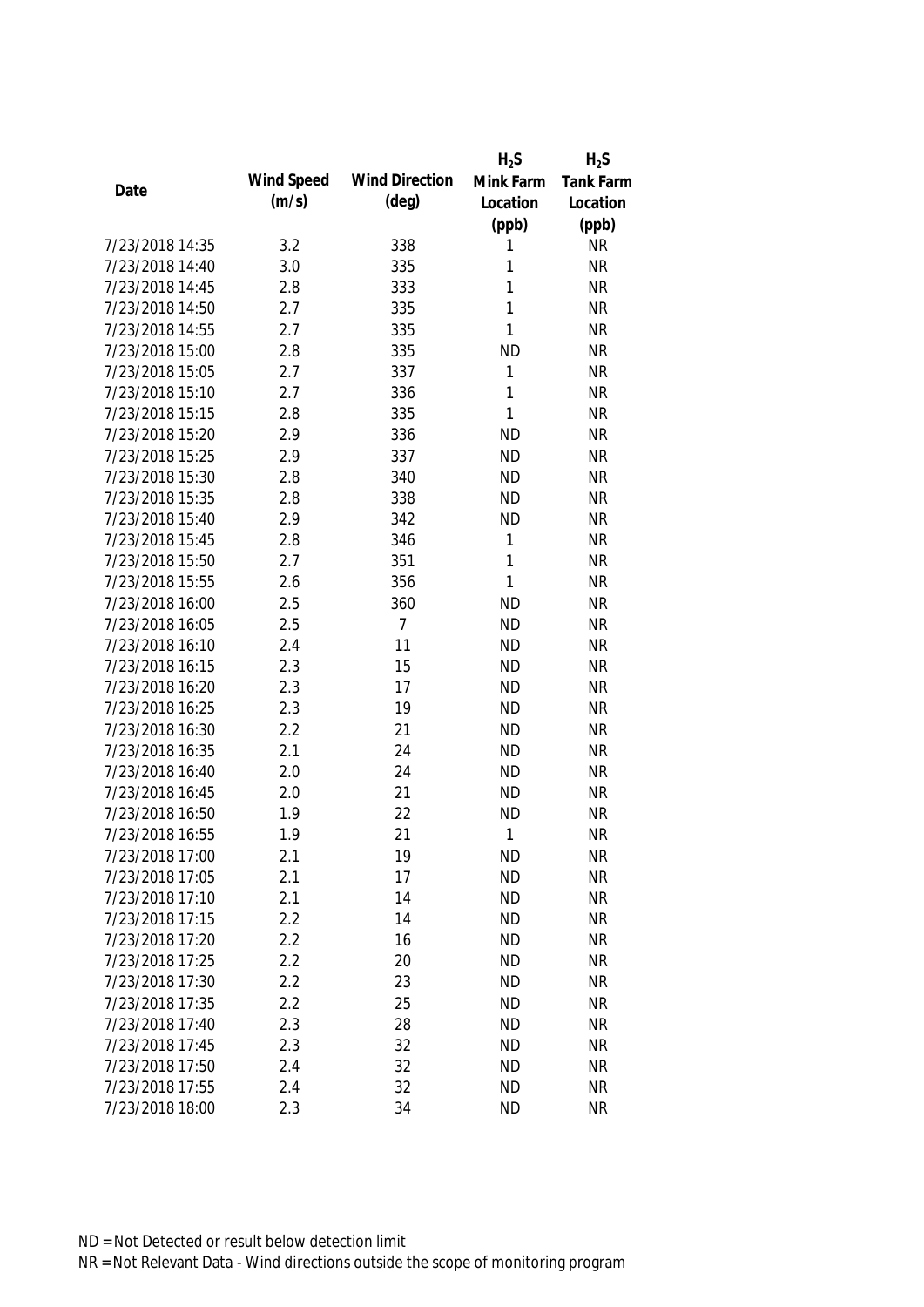|                 |            |                       | $H_2S$       | $H_2S$           |
|-----------------|------------|-----------------------|--------------|------------------|
|                 | Wind Speed | <b>Wind Direction</b> | Mink Farm    | <b>Tank Farm</b> |
| Date            | (m/s)      | $(\text{deg})$        | Location     | Location         |
|                 |            |                       | (ppb)        | (ppb)            |
| 7/23/2018 18:05 | 2.3        | 38                    | <b>ND</b>    | <b>NR</b>        |
| 7/23/2018 18:10 | 2.3        | 38                    | <b>ND</b>    | <b>NR</b>        |
| 7/23/2018 18:15 | 2.3        | 36                    | <b>ND</b>    | <b>NR</b>        |
| 7/23/2018 18:20 | 2.1        | 36                    | 1            | <b>NR</b>        |
| 7/23/2018 18:25 | 2.1        | 37                    | <b>ND</b>    | <b>NR</b>        |
| 7/23/2018 18:30 | 2.1        | 35                    | <b>ND</b>    | <b>NR</b>        |
| 7/23/2018 18:35 | 2.0        | 34                    | <b>ND</b>    | <b>NR</b>        |
| 7/23/2018 18:40 | 1.8        | 35                    | $\mathbf 1$  | <b>NR</b>        |
| 7/23/2018 18:45 | 1.7        | 37                    | $\mathbf{1}$ | <b>NR</b>        |
| 7/23/2018 18:50 | 1.8        | 38                    | $\mathbf{1}$ | <b>NR</b>        |
| 7/23/2018 18:55 | 1.9        | 40                    | $\mathbf{1}$ | <b>NR</b>        |
| 7/23/2018 19:00 | 1.9        | 41                    | <b>NR</b>    | <b>NR</b>        |
| 7/23/2018 19:05 | 1.9        | 42                    | <b>NR</b>    | <b>NR</b>        |
| 7/23/2018 19:10 | 1.9        | 42                    | <b>NR</b>    | <b>NR</b>        |
| 7/23/2018 19:15 | 1.8        | 41                    | <b>NR</b>    | <b>NR</b>        |
| 7/23/2018 19:20 | 1.6        | 40                    | <b>ND</b>    | <b>NR</b>        |
| 7/23/2018 19:25 | 1.5        | 39                    | <b>ND</b>    | <b>NR</b>        |
| 7/23/2018 19:30 | 1.4        | 40                    | <b>ND</b>    | <b>NR</b>        |
| 7/23/2018 19:35 | 1.4        | 39                    | <b>ND</b>    | <b>NR</b>        |
| 7/23/2018 19:40 | 1.4        | 40                    | <b>ND</b>    | <b>NR</b>        |
| 7/23/2018 19:45 | 1.5        | 41                    | <b>NR</b>    | <b>NR</b>        |
| 7/23/2018 19:50 | 1.5        | 43                    | <b>NR</b>    | <b>NR</b>        |
| 7/23/2018 19:55 | 1.4        | 43                    | <b>NR</b>    | <b>NR</b>        |
| 7/23/2018 20:00 | 1.3        | 43                    | <b>NR</b>    | <b>NR</b>        |
| 7/23/2018 20:05 | 1.4        | 43                    | <b>NR</b>    | <b>NR</b>        |
| 7/23/2018 20:10 | 1.3        | 43                    | <b>NR</b>    | <b>NR</b>        |
| 7/23/2018 20:15 | 1.3        | 44                    | <b>NR</b>    | <b>NR</b>        |
| 7/23/2018 20:20 | 1.4        | 43                    | <b>NR</b>    | <b>NR</b>        |
| 7/23/2018 20:25 | 1.4        | 44                    | <b>NR</b>    | <b>NR</b>        |
| 7/23/2018 20:30 | 1.4        | 45                    | <b>NR</b>    | <b>NR</b>        |
| 7/23/2018 20:35 | 1.2        | 46                    | <b>NR</b>    | <b>NR</b>        |
| 7/23/2018 20:40 | 1.1        | 45                    | <b>NR</b>    | <b>NR</b>        |
| 7/23/2018 20:45 | 1.0        | 46                    | <b>NR</b>    | <b>NR</b>        |
| 7/23/2018 20:50 | 0.8        | 46                    | <b>NR</b>    | <b>NR</b>        |
| 7/23/2018 20:55 | 0.7        | 47                    | <b>NR</b>    | <b>NR</b>        |
| 7/23/2018 21:00 | 0.6        | 45                    | <b>NR</b>    | <b>NR</b>        |
| 7/23/2018 21:05 | 0.5        | 45                    | <b>NR</b>    | <b>NR</b>        |
| 7/23/2018 21:10 | 0.5        | 45                    | <b>NR</b>    | <b>NR</b>        |
| 7/23/2018 21:15 | 0.4        | 44                    | <b>NR</b>    | <b>NR</b>        |
|                 |            | 44                    |              |                  |
| 7/23/2018 21:20 | 0.4        |                       | <b>NR</b>    | <b>NR</b>        |
| 7/23/2018 21:25 | 0.4        | 40                    | 1            | <b>NR</b>        |
| 7/23/2018 21:30 | 0.4        | 44                    | <b>NR</b>    | <b>NR</b>        |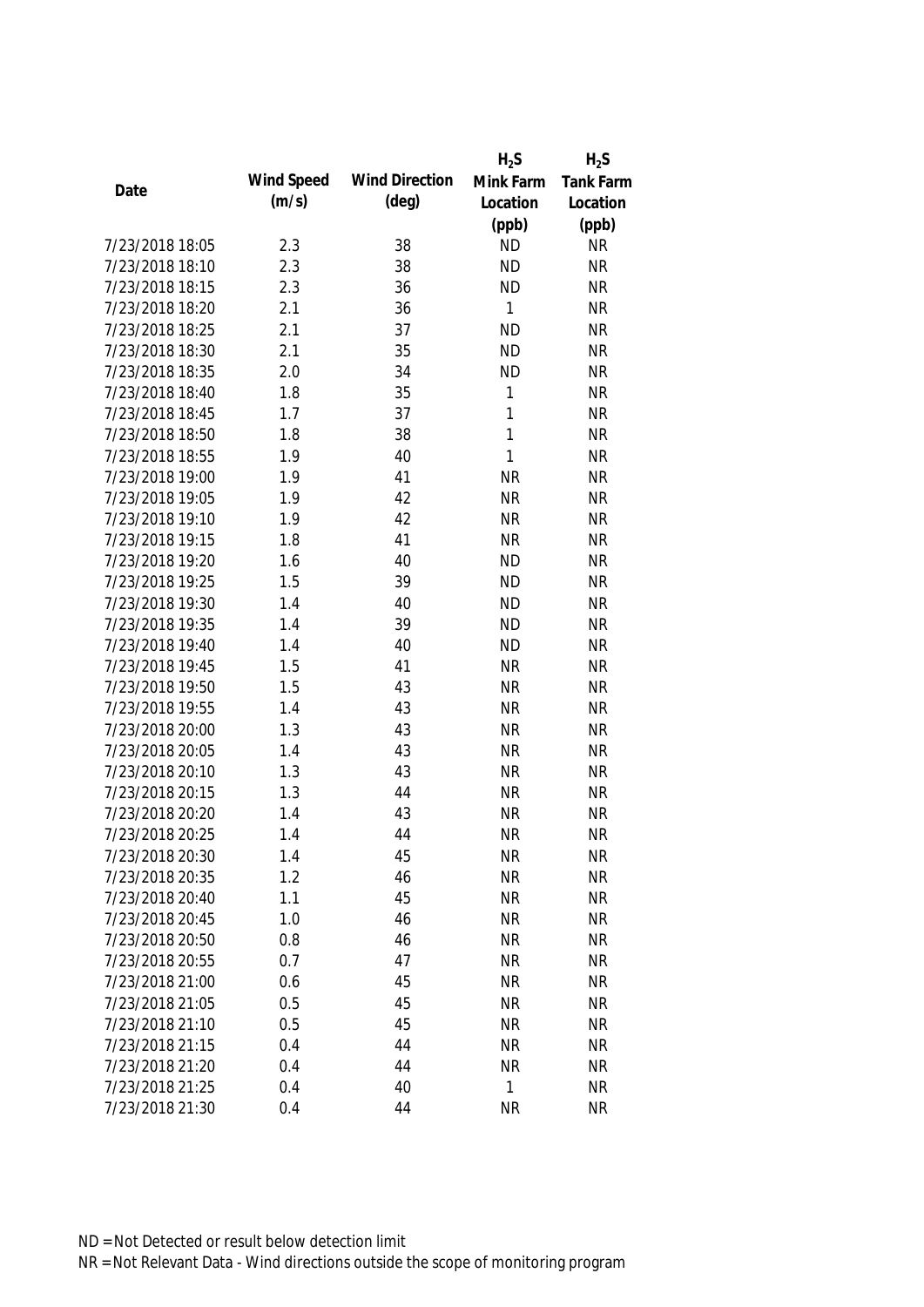|                 |            |                       | $H_2S$    | $H_2S$           |
|-----------------|------------|-----------------------|-----------|------------------|
| Date            | Wind Speed | <b>Wind Direction</b> | Mink Farm | <b>Tank Farm</b> |
|                 | (m/s)      | $(\text{deg})$        | Location  | Location         |
|                 |            |                       | (ppb)     | (ppb)            |
| 7/23/2018 21:35 | 0.4        | 43                    | <b>NR</b> | <b>NR</b>        |
| 7/23/2018 21:40 | 0.5        | 43                    | <b>NR</b> | <b>NR</b>        |
| 7/23/2018 21:45 | 0.4        | 46                    | <b>NR</b> | <b>NR</b>        |
| 7/23/2018 21:50 | 0.4        | 48                    | <b>NR</b> | <b>NR</b>        |
| 7/23/2018 21:55 | 0.4        | 51                    | <b>NR</b> | <b>NR</b>        |
| 7/23/2018 22:00 | 0.4        | 50                    | <b>NR</b> | <b>NR</b>        |
| 7/23/2018 22:05 | 0.4        | 50                    | <b>NR</b> | <b>NR</b>        |
| 7/23/2018 22:10 | 0.3        | 52                    | <b>NR</b> | <b>NR</b>        |
| 7/23/2018 22:15 | 0.3        | 47                    | <b>NR</b> | <b>NR</b>        |
| 7/23/2018 22:20 | 0.3        | 44                    | <b>NR</b> | <b>NR</b>        |
| 7/23/2018 22:25 | 0.2        | 42                    | <b>NR</b> | <b>NR</b>        |
| 7/23/2018 22:30 | 0.2        | 41                    | <b>NR</b> | <b>NR</b>        |
| 7/23/2018 22:35 | 0.1        | 37                    | 1         | <b>NR</b>        |
| 7/23/2018 22:40 | 0.1        | 37                    | 1         | <b>NR</b>        |
| 7/23/2018 22:45 | 0.0        | CALM                  | <b>NR</b> | <b>NR</b>        |
| 7/23/2018 22:50 | 0.0        | CALM                  | <b>NR</b> | <b>NR</b>        |
| 7/23/2018 22:55 | 0.0        | CALM                  | <b>NR</b> | <b>NR</b>        |
| 7/23/2018 23:00 | 0.0        | CALM                  | <b>NR</b> | <b>NR</b>        |
| 7/23/2018 23:05 | 0.0        | CALM                  | <b>NR</b> | <b>NR</b>        |
| 7/23/2018 23:10 | 0.0        | CALM                  | <b>NR</b> | <b>NR</b>        |
| 7/23/2018 23:15 | 0.0        | CALM                  | <b>NR</b> | <b>NR</b>        |
| 7/23/2018 23:20 | 0.0        | CALM                  | <b>NR</b> | <b>NR</b>        |
| 7/23/2018 23:25 | 0.0        | CALM                  | <b>NR</b> | <b>NR</b>        |
| 7/23/2018 23:30 | 0.2        | 47                    | <b>NR</b> | <b>NR</b>        |
| 7/23/2018 23:35 | 0.2        | 48                    | <b>NR</b> | <b>NR</b>        |
| 7/23/2018 23:40 | 0.2        | 48                    | <b>NR</b> | <b>NR</b>        |
| 7/23/2018 23:45 | 0.2        | 48                    | <b>NR</b> | <b>NR</b>        |
| 7/23/2018 23:50 | 0.3        | 49                    | <b>NR</b> | <b>NR</b>        |
| 7/23/2018 23:55 | 0.2        | 50                    | <b>NR</b> | <b>NR</b>        |
| 7/23/2018 24:00 | 0.1        | 52                    | <b>NR</b> | <b>NR</b>        |
| 7/24/2018 00:05 | 0.1        | 57                    | <b>NR</b> | <b>NR</b>        |
| 7/24/2018 00:10 | 0.1        | 57                    | <b>NR</b> | <b>NR</b>        |
| 7/24/2018 00:15 | 0.1        | 59                    | <b>NR</b> | <b>NR</b>        |
| 7/24/2018 00:20 | 0.0        | 60                    | <b>NR</b> | <b>NR</b>        |
| 7/24/2018 00:25 | 0.0        | 61                    | <b>NR</b> | <b>NR</b>        |
| 7/24/2018 00:30 | 0.1        | 231                   | <b>ND</b> | 1                |
| 7/24/2018 00:35 | 0.1        | 223                   | <b>NR</b> | 1                |
| 7/24/2018 00:40 | 0.1        | 219                   | <b>NR</b> | 1                |
| 7/24/2018 00:45 | 0.2        | 219                   | <b>NR</b> | 1                |
| 7/24/2018 00:50 | 0.2        | 219                   | <b>NR</b> | 1                |
| 7/24/2018 00:55 | 0.2        | 219                   | <b>NR</b> | 1                |
| 7/24/2018 01:00 | 0.1        | 212                   | <b>NR</b> | 1                |
|                 |            |                       |           |                  |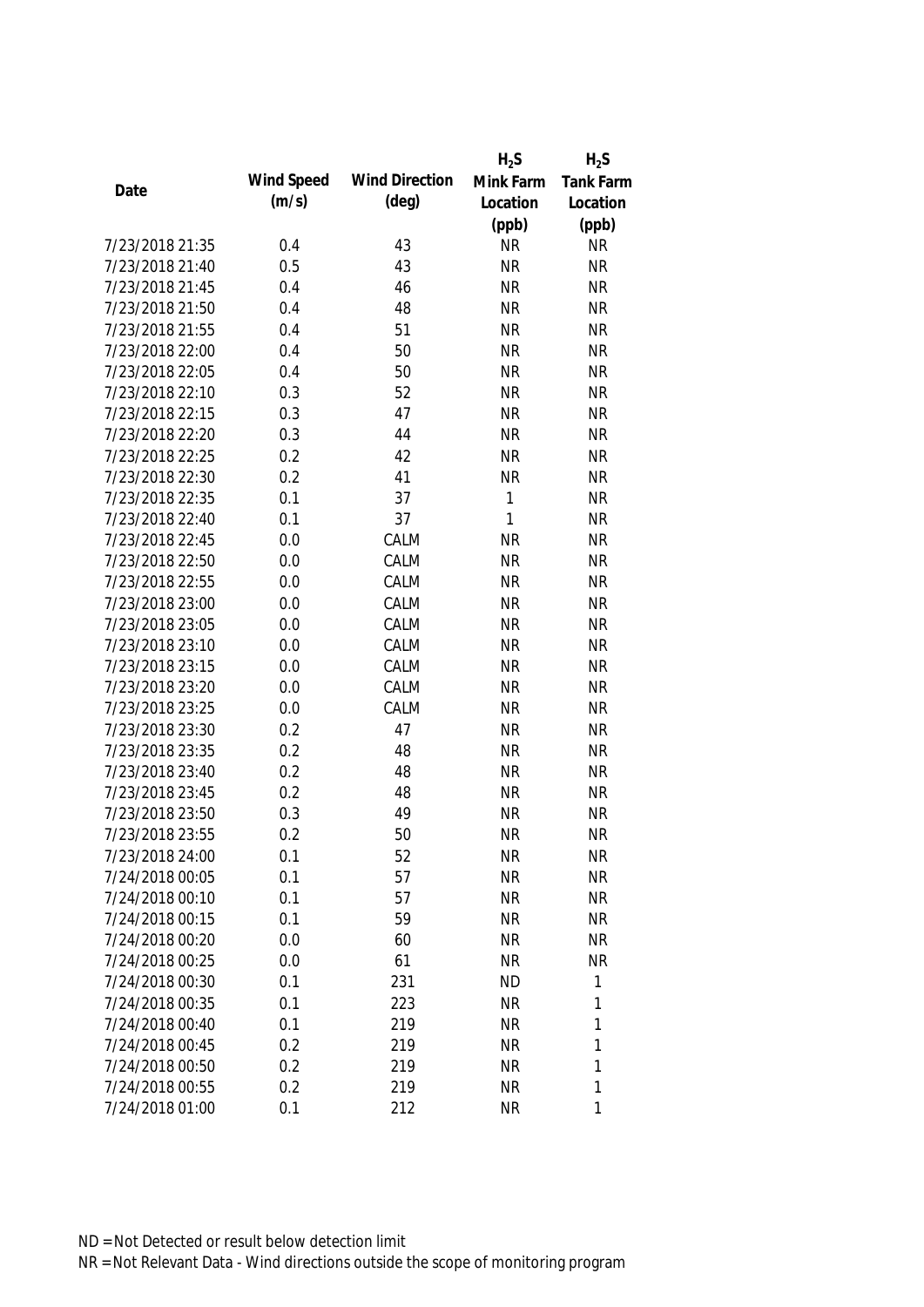|                 |            |                       | $H_2S$    | $H_2S$              |
|-----------------|------------|-----------------------|-----------|---------------------|
| Date            | Wind Speed | <b>Wind Direction</b> | Mink Farm | <b>Tank Farm</b>    |
|                 | (m/s)      | $(\text{deg})$        | Location  | Location            |
|                 |            |                       | (ppb)     | (ppb)               |
| 7/24/2018 01:05 | 0.1        | 211                   | <b>NR</b> | 1                   |
| 7/24/2018 01:10 | 0.1        | 242                   | <b>ND</b> | 1                   |
| 7/24/2018 01:15 | 0.2        | 238                   | 1         | 1                   |
| 7/24/2018 01:20 | 0.3        | 237                   | 1         | 1                   |
| 7/24/2018 01:25 | 0.5        | 233                   | 1         | 1                   |
| 7/24/2018 01:30 | 0.5        | 229                   | <b>NR</b> | 1                   |
| 7/24/2018 01:35 | 0.6        | 222                   | <b>NR</b> | 1                   |
| 7/24/2018 01:40 | 0.7        | 214                   | <b>NR</b> | 1                   |
| 7/24/2018 01:45 | 0.7        | 204                   | <b>NR</b> | 1                   |
| 7/24/2018 01:50 | 0.6        | 190                   | <b>NR</b> | 1                   |
| 7/24/2018 01:55 | 0.5        | 179                   | <b>NR</b> | 1                   |
| 7/24/2018 02:00 | 0.4        | 179                   | <b>NR</b> | 1                   |
| 7/24/2018 02:05 | 0.3        | 178                   | <b>NR</b> | 1                   |
| 7/24/2018 02:10 | 0.2        | 176                   | <b>NR</b> | 1                   |
| 7/24/2018 02:15 | 0.2        | 204                   | <b>NR</b> | 1                   |
| 7/24/2018 02:20 | 0.2        | 229                   | <b>NR</b> | 1                   |
| 7/24/2018 02:25 | 0.3        | 238                   | <b>ND</b> | $\overline{2}$      |
| 7/24/2018 02:30 | 0.3        | 238                   | <b>ND</b> | $\overline{2}$      |
| 7/24/2018 02:35 | 0.3        | 237                   | <b>ND</b> | 1                   |
| 7/24/2018 02:40 | 0.4        | 239                   | 1         | 1                   |
| 7/24/2018 02:45 | 0.4        | 241                   | 1         | 1                   |
| 7/24/2018 02:50 | 0.5        | 245                   | 1         | 1                   |
| 7/24/2018 02:55 | 0.7        | 248                   | 1         | 1                   |
| 7/24/2018 03:00 | 0.9        | 251                   | 1         | $\overline{2}$      |
| 7/24/2018 03:05 | 1.1        | 255                   | 1         | $\overline{2}$      |
| 7/24/2018 03:10 | 1.2        | 258                   | 1         | $\overline{2}$      |
| 7/24/2018 03:15 | 1.5        | 258                   | 1         | 3                   |
| 7/24/2018 03:20 | 1.5        | 256                   | 1         | 3                   |
| 7/24/2018 03:25 | 1.6        | 255                   | 1         | $\overline{2}$      |
| 7/24/2018 03:30 | 1.7        | 254                   | 1         |                     |
| 7/24/2018 03:35 | 1.8        | 252                   | 1         | 2<br>$\overline{c}$ |
| 7/24/2018 03:40 | 1.8        | 245                   | 1         | $\overline{2}$      |
| 7/24/2018 03:45 | 1.6        | 241                   | 1         | $\overline{2}$      |
| 7/24/2018 03:50 | 1.5        |                       | 1         | $\overline{2}$      |
| 7/24/2018 03:55 |            | 238                   | 1         | $\overline{2}$      |
|                 | 1.1        | 234                   |           | $\overline{2}$      |
| 7/24/2018 04:00 | 0.9        | 224                   | <b>NR</b> |                     |
| 7/24/2018 04:05 | 0.8        | 208                   | <b>NR</b> | $\overline{2}$      |
| 7/24/2018 04:10 | 0.8        | 204                   | <b>NR</b> | $\overline{2}$      |
| 7/24/2018 04:15 | 0.8        | 205                   | <b>NR</b> | $\overline{2}$      |
| 7/24/2018 04:20 | 0.9        | 204                   | <b>NR</b> | 1                   |
| 7/24/2018 04:25 | 1.2        | 205                   | <b>NR</b> | 1                   |
| 7/24/2018 04:30 | 1.4        | 207                   | <b>NR</b> | 1                   |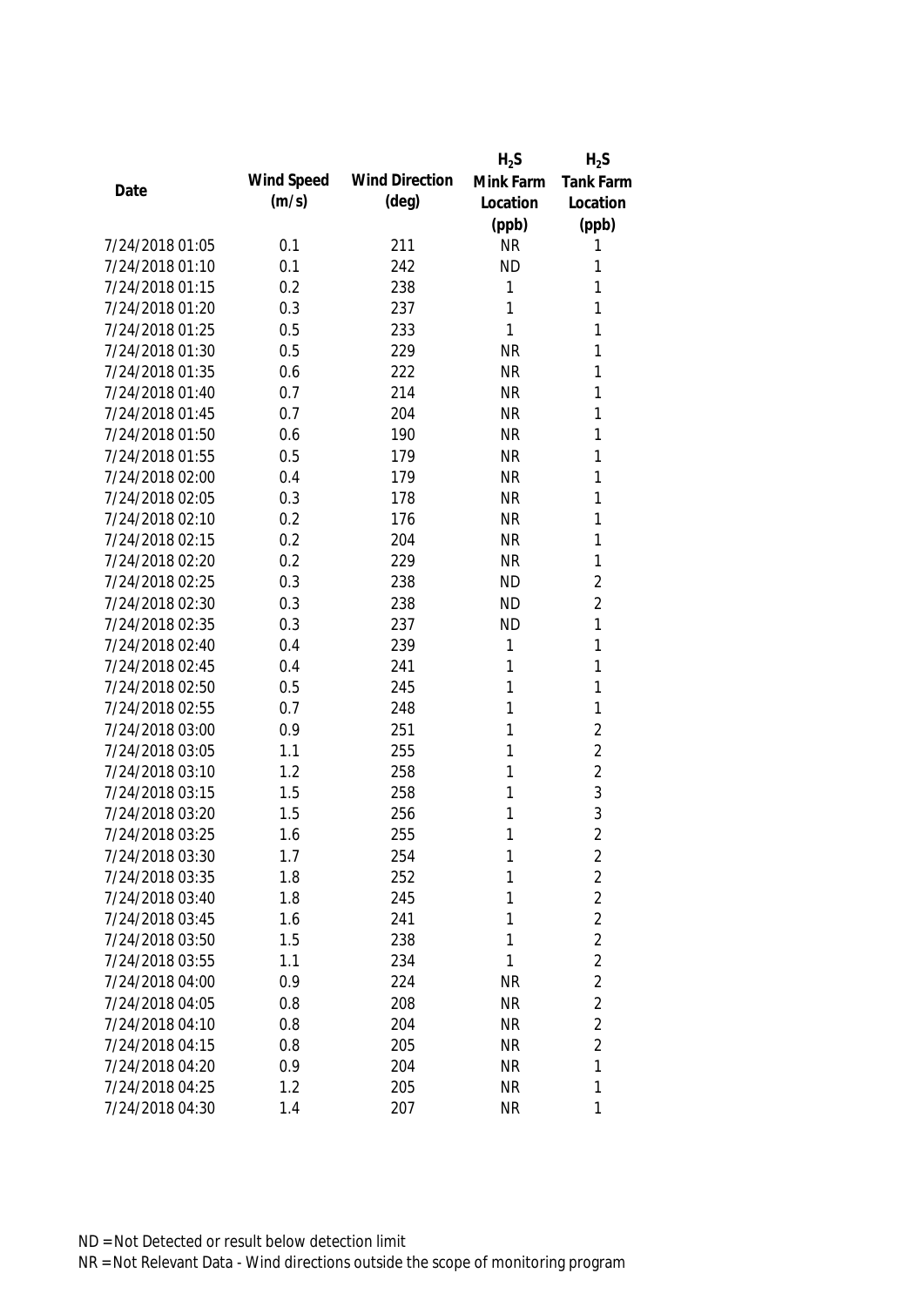|                 |            |                       | $H_2S$         | $H_2S$           |
|-----------------|------------|-----------------------|----------------|------------------|
| Date            | Wind Speed | <b>Wind Direction</b> | Mink Farm      | <b>Tank Farm</b> |
|                 | (m/s)      | $(\text{deg})$        | Location       | Location         |
|                 |            |                       | (ppb)          | (ppb)            |
| 7/24/2018 04:35 | 1.5        | 208                   | <b>NR</b>      | 1                |
| 7/24/2018 04:40 | 1.6        | 210                   | <b>NR</b>      | 1                |
| 7/24/2018 04:45 | 1.6        | 206                   | <b>NR</b>      | 1                |
| 7/24/2018 04:50 | 1.7        | 204                   | <b>NR</b>      | 1                |
| 7/24/2018 04:55 | 1.7        | 202                   | <b>NR</b>      | 1                |
| 7/24/2018 05:00 | 1.7        | 201                   | <b>NR</b>      | 1                |
| 7/24/2018 05:05 | 1.7        | 201                   | <b>NR</b>      | $\mathbf{1}$     |
| 7/24/2018 05:10 | 1.6        | 200                   | <b>NR</b>      | 1                |
| 7/24/2018 05:15 | 1.6        | 204                   | <b>NR</b>      | 1                |
| 7/24/2018 05:20 | 1.7        | 208                   | <b>NR</b>      | 1                |
| 7/24/2018 05:25 | 1.7        | 212                   | <b>NR</b>      | 1                |
| 7/24/2018 05:30 | 1.6        | 214                   | <b>NR</b>      | 1                |
| 7/24/2018 05:35 | 1.5        | 216                   | <b>NR</b>      | 1                |
| 7/24/2018 05:40 | 1.4        | 217                   | <b>NR</b>      | $\overline{2}$   |
| 7/24/2018 05:45 | 1.3        | 219                   | <b>NR</b>      | $\overline{2}$   |
| 7/24/2018 05:50 | 1.3        | 220                   | <b>NR</b>      | $\overline{2}$   |
| 7/24/2018 05:55 | 1.2        | 223                   | <b>NR</b>      | $\overline{2}$   |
| 7/24/2018 06:00 | 1.0        | 225                   | <b>NR</b>      | $\overline{2}$   |
| 7/24/2018 06:05 | 0.9        | 228                   | <b>NR</b>      | $\overline{2}$   |
| 7/24/2018 06:10 | 0.8        | 232                   | 1              | 3                |
| 7/24/2018 06:15 | 0.7        | 234                   | 1              | 3                |
| 7/24/2018 06:20 | 0.5        | 240                   | 1              | 3                |
| 7/24/2018 06:25 | 0.4        | 259                   | 1              | $\overline{4}$   |
| 7/24/2018 06:30 | 0.4        | 272                   | 1              | 4                |
| 7/24/2018 06:35 | 0.4        | 276                   | 1              | <b>NR</b>        |
| 7/24/2018 06:40 | 0.5        | 282                   | 1              | <b>NR</b>        |
| 7/24/2018 06:45 | 0.4        | 285                   | 1              | <b>NR</b>        |
| 7/24/2018 06:50 | 0.4        | 286                   | 1              | <b>NR</b>        |
| 7/24/2018 06:55 | 0.4        | 276                   | 1              | <b>NR</b>        |
| 7/24/2018 07:00 | 0.5        | 267                   | 2              | 1                |
| 7/24/2018 07:05 | 0.4        | 267                   | $\overline{2}$ | $\mathbf{1}$     |
| 7/24/2018 07:10 | 0.5        | 276                   | $\overline{2}$ | <b>NR</b>        |
| 7/24/2018 07:15 | 0.6        | 287                   | 3              | <b>NR</b>        |
| 7/24/2018 07:20 | 0.8        | 294                   | 4              | <b>NR</b>        |
| 7/24/2018 07:25 | 1.1        | 306                   | 3              | <b>NR</b>        |
| 7/24/2018 07:30 | 1.3        | 316                   | 3              | <b>NR</b>        |
| 7/24/2018 07:35 | 1.6        | 322                   | $\overline{2}$ | <b>NR</b>        |
| 7/24/2018 07:40 | 1.8        | 325                   | $\overline{2}$ | <b>NR</b>        |
| 7/24/2018 07:45 | 1.9        | 327                   | 1              | <b>NR</b>        |
| 7/24/2018 07:50 | 2.0        | 333                   | 1              | <b>NR</b>        |
| 7/24/2018 07:55 | 1.9        | 335                   | <b>ND</b>      | <b>NR</b>        |
|                 |            |                       |                |                  |
| 7/24/2018 08:00 | 1.7        | 336                   | <b>ND</b>      | <b>NR</b>        |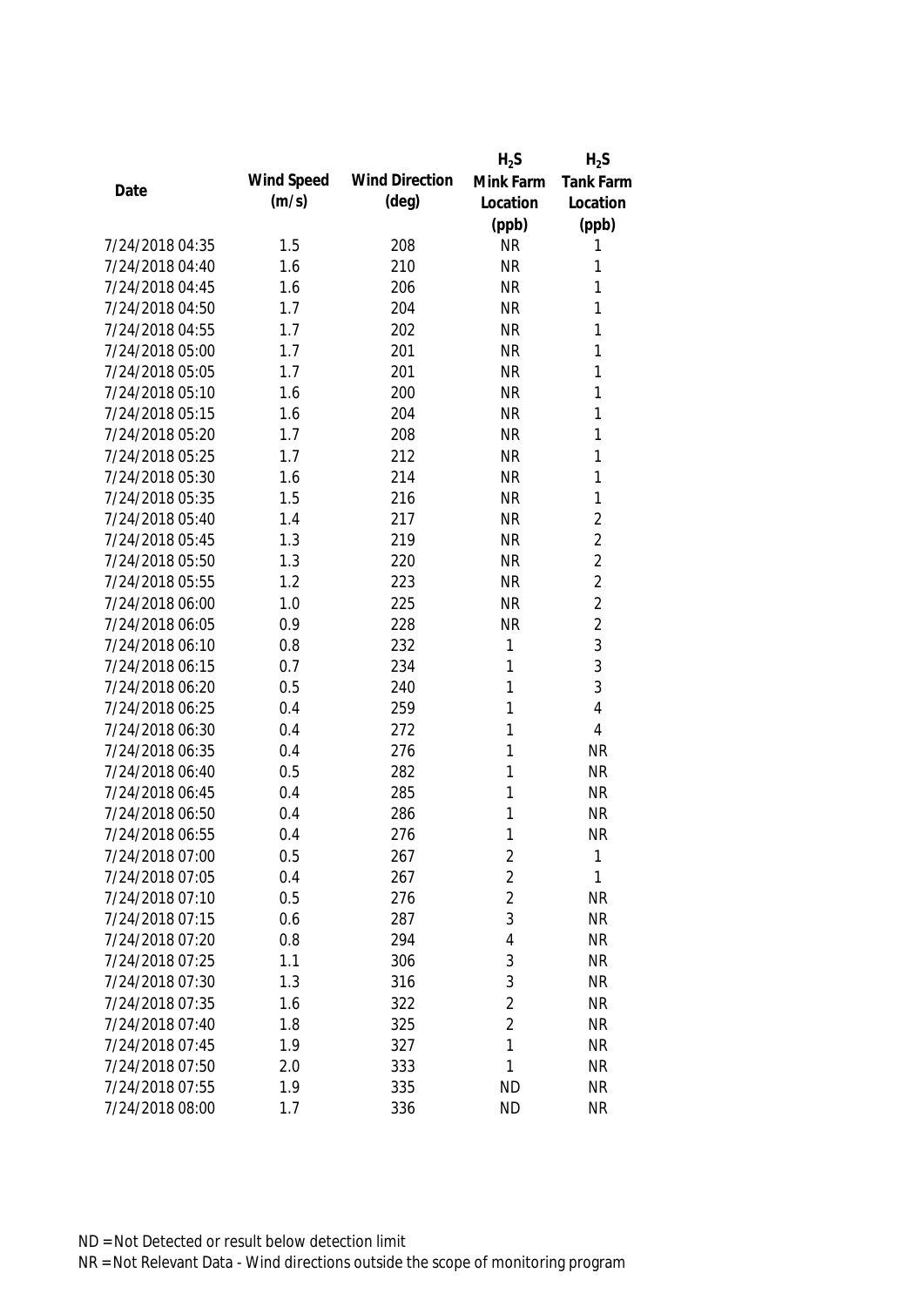|                 |            |                       | $H_2S$    | $H_2S$           |
|-----------------|------------|-----------------------|-----------|------------------|
| Date            | Wind Speed | <b>Wind Direction</b> | Mink Farm | <b>Tank Farm</b> |
|                 | (m/s)      | (deg)                 | Location  | Location         |
|                 |            |                       | (ppb)     | (ppb)            |
| 7/24/2018 08:05 | 1.6        | 340                   | <b>ND</b> | <b>NR</b>        |
| 7/24/2018 08:10 | 1.5        | 349                   | 1         | <b>NR</b>        |
| 7/24/2018 08:15 | 1.5        | 353                   | 1         | <b>NR</b>        |
| 7/24/2018 08:20 | 1.4        | 353                   | 1         | <b>NR</b>        |
| 7/24/2018 08:25 | 1.4        | 357                   | 1         | <b>NR</b>        |
| 7/24/2018 08:30 | 1.5        | 360                   | 1         | <b>NR</b>        |
| 7/24/2018 08:35 | 1.5        | 359                   | 1         | <b>NR</b>        |
| 7/24/2018 08:40 | 1.4        | 352                   | 1         | <b>NR</b>        |
| 7/24/2018 08:45 | 1.4        | 349                   | 1         | <b>NR</b>        |
| 7/24/2018 08:50 | 1.5        | 352                   | 1         | <b>NR</b>        |
| 7/24/2018 08:55 | 1.5        | 350                   | 1         | <b>NR</b>        |
| 7/24/2018 09:00 | 1.5        | 350                   | 1         | <b>NR</b>        |
| 7/24/2018 09:05 | 1.6        | 350                   | 1         | <b>NR</b>        |
| 7/24/2018 09:10 | 1.6        | 355                   | 1         | <b>NR</b>        |
| 7/24/2018 09:15 | 1.7        | 354                   | 1         | <b>NR</b>        |
| 7/24/2018 09:20 | 1.7        | 351                   | 1         | <b>NR</b>        |
| 7/24/2018 09:25 | 1.7        | 352                   | 1         | <b>NR</b>        |
| 7/24/2018 09:30 | 1.7        | 347                   | 1         | <b>NR</b>        |
| 7/24/2018 09:35 | 1.6        | 345                   | 1         | <b>NR</b>        |
| 7/24/2018 09:40 | 1.7        | 338                   | 1         | <b>NR</b>        |
| 7/24/2018 09:45 | 1.8        | 335                   | 1         | <b>NR</b>        |
| 7/24/2018 09:50 | 1.8        | 332                   | <b>ND</b> | <b>NR</b>        |
| 7/24/2018 09:55 | 1.8        | 329                   | 1         | <b>NR</b>        |
| 7/24/2018 10:00 | 1.9        | 332                   | 1         | <b>NR</b>        |
| 7/24/2018 10:05 | 2.0        | 330                   | 1         | <b>NR</b>        |
| 7/24/2018 10:10 | 2.0        | 330                   | 1         | <b>NR</b>        |
| 7/24/2018 10:15 | 2.0        | 331                   | 1         | <b>NR</b>        |
| 7/24/2018 10:20 | 2.0        | 330                   | 1         | <b>NR</b>        |
| 7/24/2018 10:25 | 1.9        | 331                   | 1         | <b>NR</b>        |
| 7/24/2018 10:30 | 1.8        | 328                   | 1         | <b>NR</b>        |
| 7/24/2018 10:35 | 1.8        | 330                   | 1         | <b>NR</b>        |
| 7/24/2018 10:40 | 1.9        | 339                   | 1         | <b>NR</b>        |
| 7/24/2018 10:45 | 1.9        | 343                   | <b>ND</b> | <b>NR</b>        |
| 7/24/2018 10:50 | 1.9        | 349                   | 1         | <b>NR</b>        |
| 7/24/2018 10:55 | 2.0        | 345                   | 1         | <b>NR</b>        |
| 7/24/2018 11:00 | 2.1        | 348                   | 1         | <b>NR</b>        |
| 7/24/2018 11:05 | 2.2        | 351                   | 1         | <b>NR</b>        |
| 7/24/2018 11:10 | 2.0        | 348                   | 1         | <b>NR</b>        |
| 7/24/2018 11:15 | 2.1        | 346                   | 1         | <b>NR</b>        |
| 7/24/2018 11:20 |            | 339                   | <b>ND</b> | <b>NR</b>        |
|                 | 2.1        |                       |           |                  |
| 7/24/2018 11:25 | 2.1        | 339                   | <b>ND</b> | <b>NR</b>        |
| 7/24/2018 11:30 | 2.3        | 335                   | <b>ND</b> | <b>NR</b>        |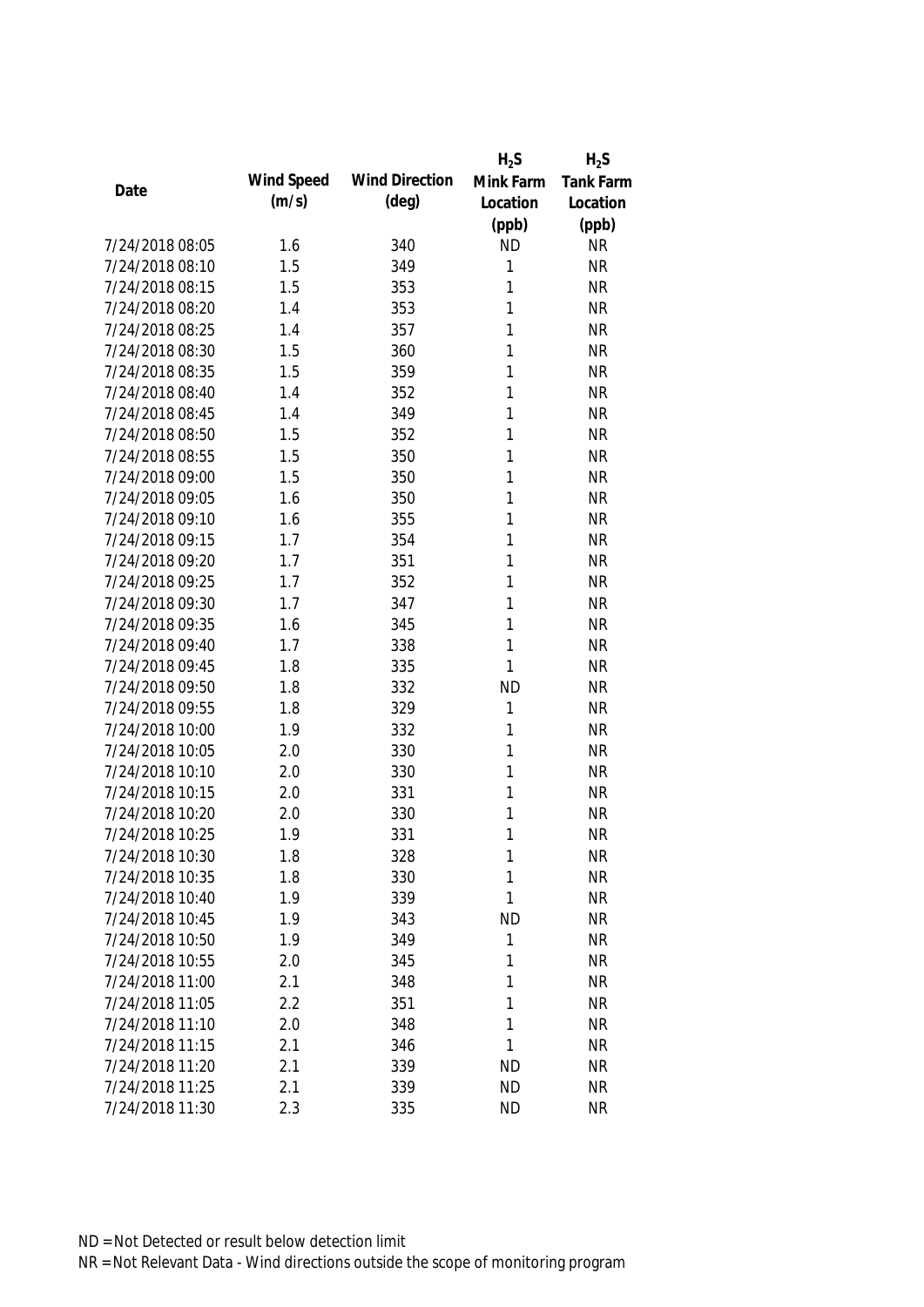|                 |            |                       | $H_2S$    | $H_2S$           |
|-----------------|------------|-----------------------|-----------|------------------|
| Date            | Wind Speed | <b>Wind Direction</b> | Mink Farm | <b>Tank Farm</b> |
|                 | (m/s)      | $(\text{deg})$        | Location  | Location         |
|                 |            |                       | (ppb)     | (ppb)            |
| 7/24/2018 11:35 | 2.4        | 330                   | <b>ND</b> | <b>NR</b>        |
| 7/24/2018 11:40 | 2.6        | 332                   | <b>ND</b> | <b>NR</b>        |
| 7/24/2018 11:45 | 2.6        | 337                   | <b>ND</b> | <b>NR</b>        |
| 7/24/2018 11:50 | 2.8        | 345                   | <b>ND</b> | <b>NR</b>        |
| 7/24/2018 11:55 | 2.9        | 352                   | <b>ND</b> | <b>NR</b>        |
| 7/24/2018 12:00 | 2.7        | 1                     | <b>ND</b> | <b>NR</b>        |
| 7/24/2018 12:05 | 2.6        | 8                     | <b>ND</b> | <b>NR</b>        |
| 7/24/2018 12:10 | 2.5        | $\overline{1}$        | <b>ND</b> | <b>NR</b>        |
| 7/24/2018 12:15 | 2.4        | 1                     | <b>ND</b> | <b>NR</b>        |
| 7/24/2018 12:20 | 2.3        | 357                   | <b>ND</b> | <b>NR</b>        |
| 7/24/2018 12:25 | 2.2        | 355                   | <b>ND</b> | <b>NR</b>        |
| 7/24/2018 12:30 | 2.2        | 356                   | <b>ND</b> | <b>NR</b>        |
| 7/24/2018 12:35 | 2.3        | 354                   | <b>ND</b> | <b>NR</b>        |
| 7/24/2018 12:40 | 2.2        | 353                   | <b>ND</b> | <b>NR</b>        |
| 7/24/2018 12:45 | 2.3        | 359                   | <b>ND</b> | <b>NR</b>        |
| 7/24/2018 12:50 | 2.3        | $\overline{1}$        | <b>ND</b> | <b>NR</b>        |
| 7/24/2018 12:55 | 2.3        | 7                     | <b>ND</b> | <b>NR</b>        |
| 7/24/2018 13:00 | 2.2        | 359                   | <b>ND</b> | <b>NR</b>        |
| 7/24/2018 13:05 | 2.2        | 354                   | <b>ND</b> | <b>NR</b>        |
| 7/24/2018 13:10 | 2.3        | 352                   | <b>ND</b> | <b>NR</b>        |
| 7/24/2018 13:15 | 2.3        | 350                   | <b>ND</b> | <b>NR</b>        |
| 7/24/2018 13:20 | 2.4        | 344                   | <b>ND</b> | <b>NR</b>        |
| 7/24/2018 13:25 | 2.4        | 340                   | <b>ND</b> | <b>NR</b>        |
| 7/24/2018 13:30 | 2.5        | 338                   | <b>ND</b> | <b>NR</b>        |
| 7/24/2018 13:35 | 2.3        | 337                   | <b>ND</b> | <b>NR</b>        |
| 7/24/2018 13:40 | 2.2        | 345                   | <b>NR</b> | <b>NR</b>        |
| 7/24/2018 13:45 | 2.0        | 350                   | <b>NR</b> | <b>NR</b>        |
| 7/24/2018 13:50 | 1.8        | 354                   | <b>NR</b> | <b>NR</b>        |
| 7/24/2018 13:55 | 1.8        | 357                   | <b>NR</b> | <b>NR</b>        |
| 7/24/2018 14:00 | 1.7        | 358                   | <b>NR</b> | NR               |
| 7/24/2018 14:05 | 1.8        | 358                   | <b>NR</b> | <b>NR</b>        |
| 7/24/2018 14:10 | 1.8        | 343                   | 1         | <b>NR</b>        |
| 7/24/2018 14:15 | 2.0        | 332                   | 1         | <b>NR</b>        |
| 7/24/2018 14:20 | 2.1        | 326                   | 1         | <b>NR</b>        |
| 7/24/2018 14:25 | 1.9        | 324                   | 1         | <b>NR</b>        |
| 7/24/2018 14:30 | 2.1        | 335                   | 1         | <b>NR</b>        |
| 7/24/2018 14:35 | 2.2        | 343                   | 1         | <b>NR</b>        |
| 7/24/2018 14:40 | 2.1        | 353                   | 1         | <b>NR</b>        |
| 7/24/2018 14:45 | 1.9        | 360                   | 1         | <b>NR</b>        |
| 7/24/2018 14:50 | 1.9        | 8                     | <b>ND</b> | <b>NR</b>        |
| 7/24/2018 14:55 | 2.0        | 12                    | <b>ND</b> | <b>NR</b>        |
| 7/24/2018 15:00 | 1.9        | 11                    | <b>ND</b> | <b>NR</b>        |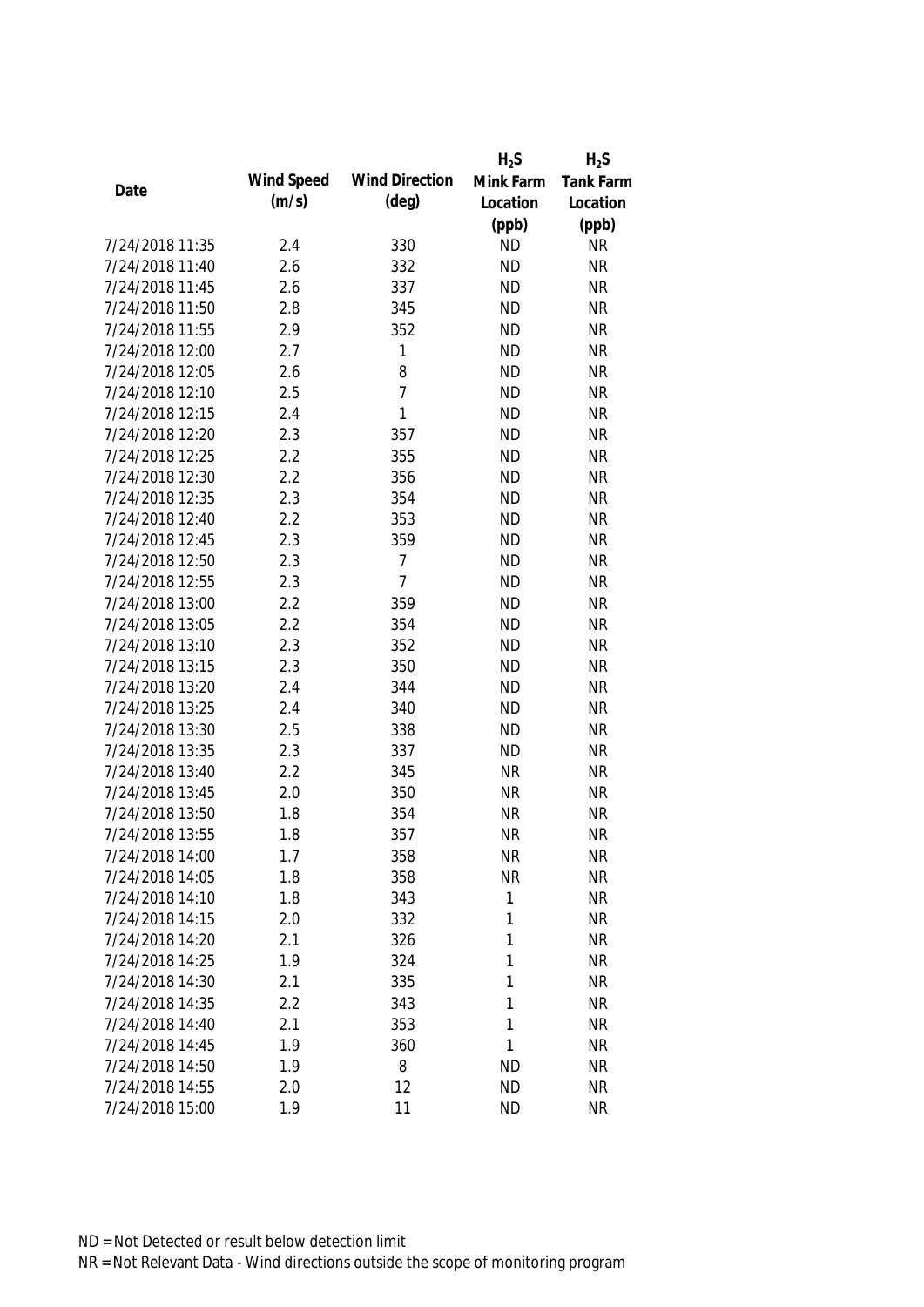|                 |            |                       | $H_2S$    | $H_2S$           |
|-----------------|------------|-----------------------|-----------|------------------|
|                 | Wind Speed | <b>Wind Direction</b> | Mink Farm | <b>Tank Farm</b> |
| Date            | (m/s)      | $(\text{deg})$        | Location  | Location         |
|                 |            |                       | (ppb)     | (ppb)            |
| 7/24/2018 15:05 | 1.7        | 4                     | <b>ND</b> | <b>NR</b>        |
| 7/24/2018 15:10 | 1.6        | 1                     | 1         | <b>NR</b>        |
| 7/24/2018 15:15 | 1.4        | 4                     | 1         | <b>NR</b>        |
| 7/24/2018 15:20 | 1.4        | 5                     | <b>ND</b> | <b>NR</b>        |
| 7/24/2018 15:25 | 1.4        | 1                     | <b>ND</b> | <b>NR</b>        |
| 7/24/2018 15:30 | 1.4        | 357                   | <b>ND</b> | <b>NR</b>        |
| 7/24/2018 15:35 | 1.5        | 12                    | <b>ND</b> | <b>NR</b>        |
| 7/24/2018 15:40 | 1.5        | 17                    | <b>ND</b> | <b>NR</b>        |
| 7/24/2018 15:45 | 1.6        | 6                     | <b>NR</b> | <b>NR</b>        |
| 7/24/2018 15:50 | 1.8        | 12                    | <b>NR</b> | <b>NR</b>        |
| 7/24/2018 15:55 | 1.9        | 47                    | <b>NR</b> | <b>NR</b>        |
| 7/24/2018 16:00 | 1.9        | 74                    | <b>NR</b> | <b>NR</b>        |
| 7/24/2018 16:05 | 2.1        | 96                    | <b>NR</b> | <b>NR</b>        |
| 7/24/2018 16:10 | 2.3        | 114                   | <b>NR</b> | <b>NR</b>        |
| 7/24/2018 16:15 | 2.5        | 108                   | <b>NR</b> | <b>NR</b>        |
| 7/24/2018 16:20 | 2.5        | 113                   | <b>NR</b> | <b>NR</b>        |
| 7/24/2018 16:25 | 2.6        | 120                   | <b>NR</b> | <b>NR</b>        |
| 7/24/2018 16:30 | 2.8        | 127                   | <b>NR</b> | <b>NR</b>        |
| 7/24/2018 16:35 | 2.8        | 127                   | <b>NR</b> | <b>NR</b>        |
| 7/24/2018 16:40 | 2.6        | 128                   | <b>NR</b> | <b>NR</b>        |
| 7/24/2018 16:45 | 2.4        | 133                   | <b>NR</b> | <b>NR</b>        |
| 7/24/2018 16:50 | 2.0        | 132                   | <b>NR</b> | <b>NR</b>        |
| 7/24/2018 16:55 | 1.7        | 118                   | <b>NR</b> | <b>NR</b>        |
| 7/24/2018 17:00 | 1.5        | 86                    | <b>NR</b> | <b>NR</b>        |
| 7/24/2018 17:05 | 1.3        | 66                    | <b>NR</b> | <b>NR</b>        |
| 7/24/2018 17:10 | 1.1        | 53                    | <b>NR</b> | <b>NR</b>        |
| 7/24/2018 17:15 | 1.0        | 43                    | <b>NR</b> | <b>NR</b>        |
| 7/24/2018 17:20 | 1.1        | 45                    | <b>NR</b> | <b>NR</b>        |
| 7/24/2018 17:25 | 1.1        | 59                    | <b>NR</b> | <b>NR</b>        |
| 7/24/2018 17:30 | 1.1        | 68                    | <b>NR</b> | <b>NR</b>        |
| 7/24/2018 17:35 | 1.2        | 69                    | <b>NR</b> | <b>NR</b>        |
| 7/24/2018 17:40 | 1.4        | 64                    | <b>NR</b> | <b>NR</b>        |
| 7/24/2018 17:45 | 1.6        | 66                    | <b>NR</b> | <b>NR</b>        |
| 7/24/2018 17:50 | 1.8        | 67                    | <b>NR</b> | <b>NR</b>        |
| 7/24/2018 17:55 | 1.8        | 64                    | <b>NR</b> | <b>NR</b>        |
| 7/24/2018 18:00 | 1.8        | 63                    | <b>NR</b> | <b>NR</b>        |
| 7/24/2018 18:05 | 1.7        | 65                    | <b>NR</b> | <b>NR</b>        |
| 7/24/2018 18:10 | 1.7        | 78                    | <b>NR</b> | <b>NR</b>        |
| 7/24/2018 18:15 | 1.8        | 81                    | <b>NR</b> | <b>NR</b>        |
|                 |            |                       |           |                  |
| 7/24/2018 18:20 | 1.8        | 83                    | <b>NR</b> | <b>NR</b>        |
| 7/24/2018 18:25 | 2.0        | 91                    | <b>NR</b> | <b>NR</b>        |
| 7/24/2018 18:30 | 2.2        | 102                   | <b>NR</b> | <b>NR</b>        |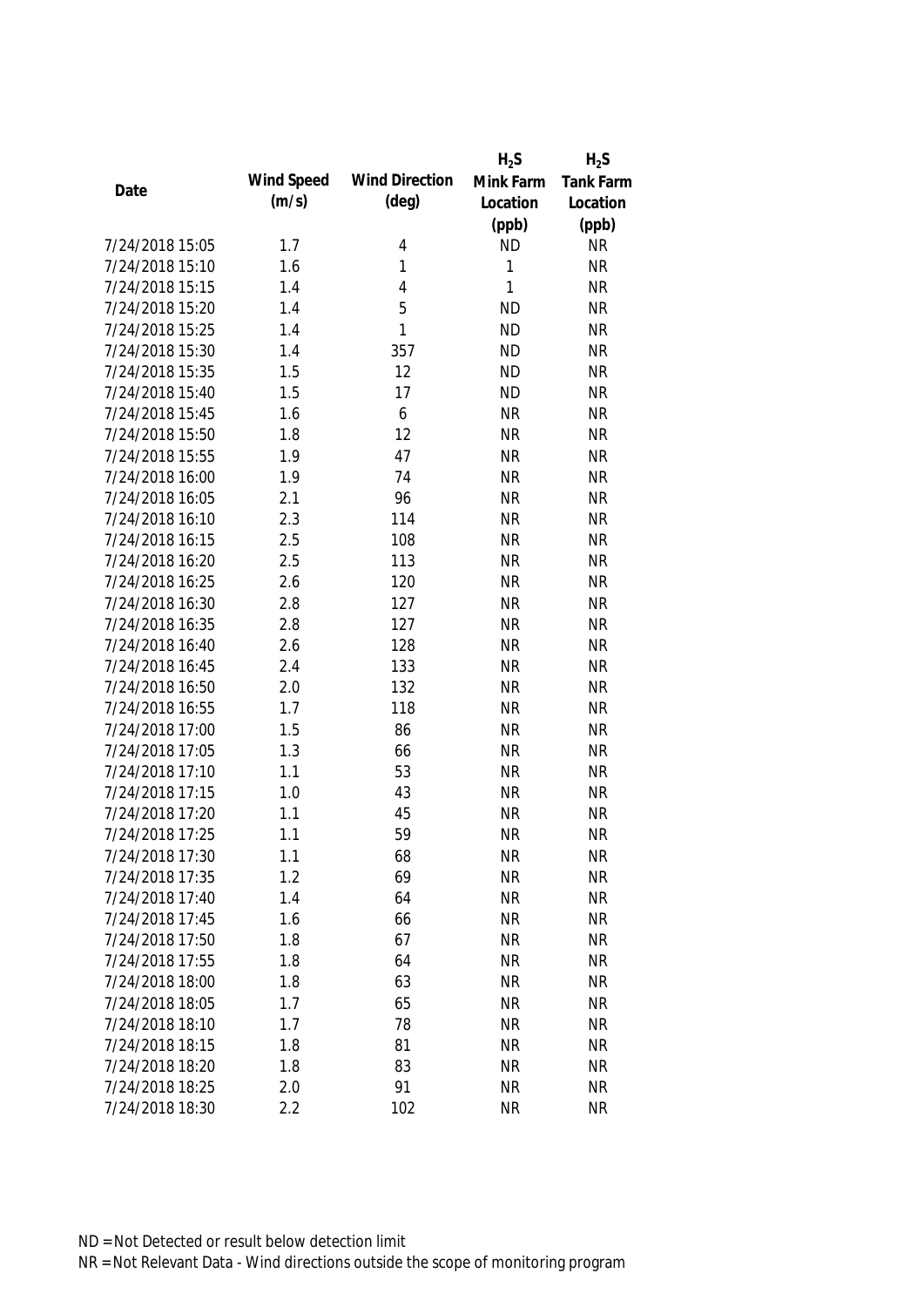|                 |            |                       | $H_2S$    | $H_2S$    |
|-----------------|------------|-----------------------|-----------|-----------|
|                 | Wind Speed | <b>Wind Direction</b> | Mink Farm | Tank Farm |
| Date            | (m/s)      | (deg)                 | Location  | Location  |
|                 |            |                       | (ppb)     | (ppb)     |
| 7/24/2018 18:35 | 2.3        | 103                   | <b>NR</b> | <b>NR</b> |
| 7/24/2018 18:40 | 2.2        | 104                   | <b>NR</b> | <b>NR</b> |
| 7/24/2018 18:45 | 2.2        | 111                   | <b>NR</b> | <b>NR</b> |
| 7/24/2018 18:50 | 2.3        | 114                   | <b>NR</b> | <b>NR</b> |
| 7/24/2018 18:55 | 2.1        | 123                   | <b>NR</b> | <b>NR</b> |
| 7/24/2018 19:00 | 1.6        | 129                   | <b>NR</b> | <b>NR</b> |
| 7/24/2018 19:05 | 1.4        | 131                   | <b>NR</b> | <b>NR</b> |
| 7/24/2018 19:10 | 1.2        | 136                   | <b>NR</b> | <b>NR</b> |
| 7/24/2018 19:15 | 0.9        | 132                   | <b>NR</b> | <b>NR</b> |
| 7/24/2018 19:20 | 0.6        | 145                   | <b>NR</b> | <b>NR</b> |
| 7/24/2018 19:25 | 0.7        | 147                   | <b>NR</b> | <b>NR</b> |
| 7/24/2018 19:30 | 1.0        | 139                   | <b>NR</b> | <b>NR</b> |
| 7/24/2018 19:35 | 1.3        | 135                   | <b>NR</b> | <b>NR</b> |
| 7/24/2018 19:40 | 1.6        | 129                   | <b>NR</b> | <b>NR</b> |
| 7/24/2018 19:45 | 1.5        | 122                   | <b>NR</b> | <b>NR</b> |
| 7/24/2018 19:50 | 1.7        | 107                   | <b>NR</b> | <b>NR</b> |
| 7/24/2018 19:55 | 1.6        | 86                    | <b>NR</b> | <b>NR</b> |
| 7/24/2018 20:00 | 1.5        | 42                    | <b>NR</b> | <b>NR</b> |
| 7/24/2018 20:05 | 1.6        | 357                   | <b>NR</b> | <b>NR</b> |
| 7/24/2018 20:10 | 1.7        | 335                   | <b>NR</b> | <b>NR</b> |
| 7/24/2018 20:15 | 2.1        | 323                   | 1         | <b>NR</b> |
| 7/24/2018 20:20 | 2.4        | 315                   | <b>ND</b> | <b>NR</b> |
| 7/24/2018 20:25 | 2.6        | 317                   | <b>ND</b> | <b>NR</b> |
| 7/24/2018 20:30 | 3.0        | 314                   | <b>ND</b> | <b>NR</b> |
| 7/24/2018 20:35 | 3.3        | 311                   | <b>ND</b> | <b>NR</b> |
| 7/24/2018 20:40 | 3.5        | 310                   | <b>ND</b> | <b>NR</b> |
| 7/24/2018 20:45 | 3.6        | 309                   | <b>ND</b> | <b>NR</b> |
| 7/24/2018 20:50 | 3.7        | 308                   | 1         | <b>NR</b> |
| 7/24/2018 20:55 | 3.9        | 307                   | 1         | <b>NR</b> |
| 7/24/2018 21:00 | 3.9        | 307                   | 1         | <b>NR</b> |
| 7/24/2018 21:05 | 3.7        | 307                   | 1         | <b>NR</b> |
| 7/24/2018 21:10 | 3.6        | 308                   | 1         | <b>NR</b> |
| 7/24/2018 21:15 | 3.5        | 309                   | 1         | <b>NR</b> |
| 7/24/2018 21:20 | 3.4        | 312                   | 1         | <b>NR</b> |
| 7/24/2018 21:25 | 3.2        | 313                   | 1         | <b>NR</b> |
| 7/24/2018 21:30 | 3.1        | 317                   | 1         | <b>NR</b> |
| 7/24/2018 21:35 | 3.0        | 320                   | 1         | <b>NR</b> |
| 7/24/2018 21:40 | 2.9        | 323                   | 1         | <b>NR</b> |
| 7/24/2018 21:45 | 2.9        | 326                   | <b>ND</b> | <b>NR</b> |
| 7/24/2018 21:50 | 2.9        | 328                   | <b>ND</b> | <b>NR</b> |
| 7/24/2018 21:55 | 2.9        | 331                   | <b>ND</b> | <b>NR</b> |
| 7/24/2018 22:00 | 2.9        | 332                   | 1         | <b>NR</b> |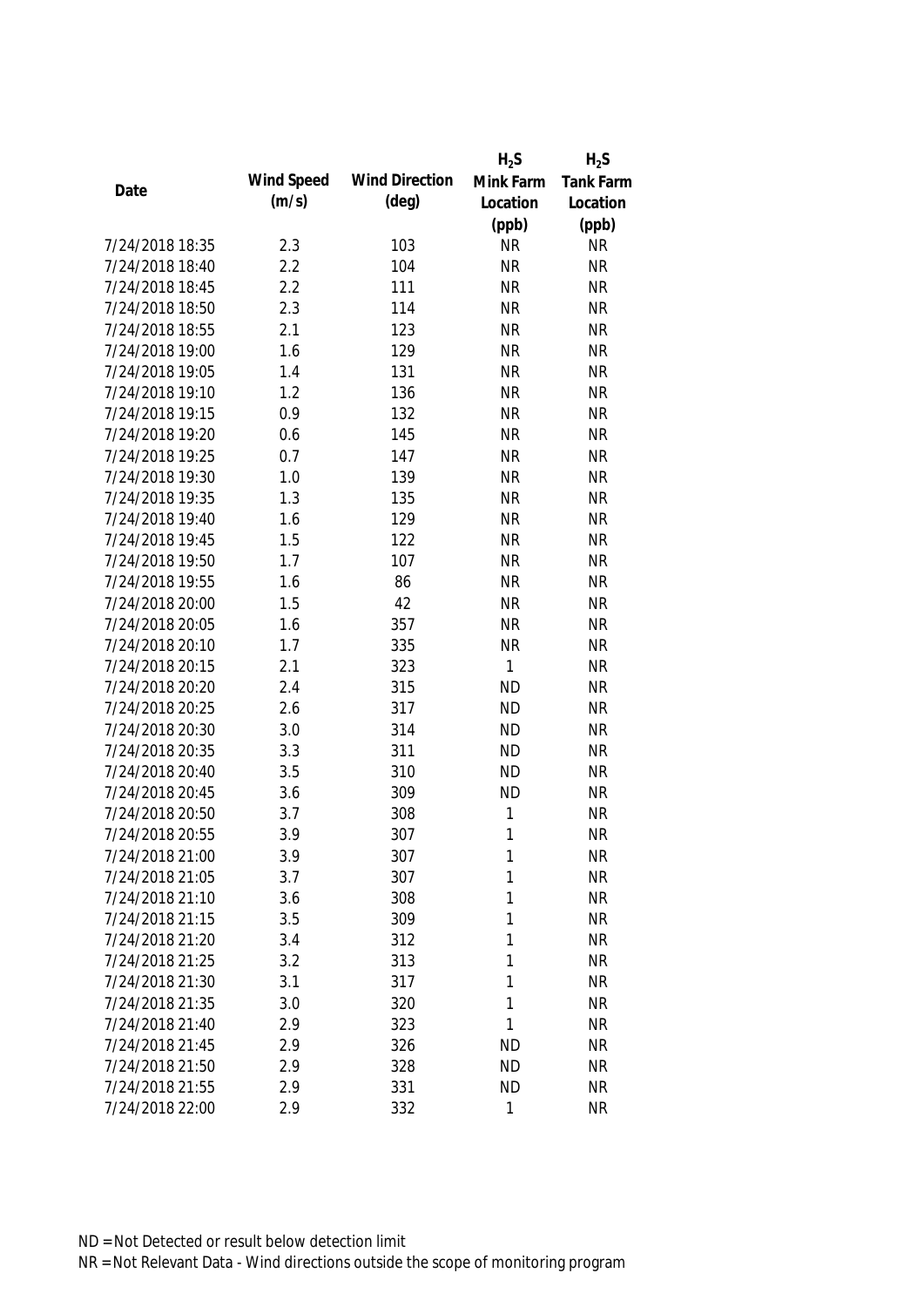|                 |            |                       | $H_2S$         | $H_2S$           |
|-----------------|------------|-----------------------|----------------|------------------|
| Date            | Wind Speed | <b>Wind Direction</b> | Mink Farm      | <b>Tank Farm</b> |
|                 | (m/s)      | $(\text{deg})$        | Location       | Location         |
|                 |            |                       | (ppb)          | (ppb)            |
| 7/24/2018 22:05 | 2.9        | 333                   | <b>ND</b>      | <b>NR</b>        |
| 7/24/2018 22:10 | 2.9        | 334                   | 1              | <b>NR</b>        |
| 7/24/2018 22:15 | 2.9        | 334                   | 1              | <b>NR</b>        |
| 7/24/2018 22:20 | 2.9        | 333                   | 1              | <b>NR</b>        |
| 7/24/2018 22:25 | 2.9        | 332                   | 1              | <b>NR</b>        |
| 7/24/2018 22:30 | 2.9        | 331                   | 1              | <b>NR</b>        |
| 7/24/2018 22:35 | 3.0        | 331                   | 1              | <b>NR</b>        |
| 7/24/2018 22:40 | 2.9        | 330                   | 1              | <b>NR</b>        |
| 7/24/2018 22:45 | 2.9        | 330                   | 1              | <b>NR</b>        |
| 7/24/2018 22:50 | 2.8        | 330                   | 1              | <b>NR</b>        |
| 7/24/2018 22:55 | 2.7        | 332                   | 1              | <b>NR</b>        |
| 7/24/2018 23:00 | 2.6        | 333                   | 1              | <b>NR</b>        |
| 7/24/2018 23:05 | 2.5        | 334                   | <b>ND</b>      | <b>NR</b>        |
| 7/24/2018 23:10 | 2.4        | 335                   | <b>ND</b>      | <b>NR</b>        |
| 7/24/2018 23:15 | 2.2        | 335                   | <b>ND</b>      | <b>NR</b>        |
| 7/24/2018 23:20 | 2.1        | 337                   | <b>ND</b>      | <b>NR</b>        |
| 7/24/2018 23:25 | 1.9        | 338                   | 1              | <b>NR</b>        |
| 7/24/2018 23:30 | 1.8        | 338                   | 1              | <b>NR</b>        |
| 7/24/2018 23:35 | 1.8        | 338                   | 1              | <b>NR</b>        |
| 7/24/2018 23:40 | 1.9        | 337                   | 1              | <b>NR</b>        |
| 7/24/2018 23:45 | 1.9        | 337                   | 1              | <b>NR</b>        |
| 7/24/2018 23:50 | 2.0        | 335                   | <b>ND</b>      | <b>NR</b>        |
| 7/24/2018 23:55 | 2.1        | 334                   | 1              | <b>NR</b>        |
| 7/24/2018 24:00 | 2.2        | 334                   | <b>ND</b>      | <b>NR</b>        |
| 7/25/2018 00:05 | 2.2        | 334                   | <b>ND</b>      | <b>NR</b>        |
| 7/25/2018 00:10 | 2.1        | 335                   | <b>ND</b>      | <b>NR</b>        |
| 7/25/2018 00:15 | 2.0        | 336                   | <b>ND</b>      | <b>NR</b>        |
| 7/25/2018 00:20 | 1.9        | 337                   | <b>ND</b>      | <b>NR</b>        |
| 7/25/2018 00:25 | 1.8        | 337                   | <b>ND</b>      | <b>NR</b>        |
| 7/25/2018 00:30 | 1.8        | 337                   | <b>ND</b>      | <b>NR</b>        |
| 7/25/2018 00:35 | 1.7        | 338                   | <b>ND</b>      | <b>NR</b>        |
| 7/25/2018 00:40 | 1.6        | 339                   | 1              | <b>NR</b>        |
| 7/25/2018 00:45 | 1.4        | 340                   | 1              | <b>NR</b>        |
| 7/25/2018 00:50 | 1.3        | 341                   | 1              | <b>NR</b>        |
| 7/25/2018 00:55 | 1.2        | 342                   | 1              | <b>NR</b>        |
| 7/25/2018 01:00 | 1.1        | 343                   | 1              | <b>NR</b>        |
| 7/25/2018 01:05 | 1.1        | 343                   | $\overline{2}$ | <b>NR</b>        |
| 7/25/2018 01:10 | 1.1        | 341                   | $\overline{2}$ | <b>NR</b>        |
| 7/25/2018 01:15 | 1.3        | 339                   | $\overline{2}$ | <b>NR</b>        |
| 7/25/2018 01:20 | 1.4        | 338                   | $\overline{2}$ | <b>NR</b>        |
| 7/25/2018 01:25 | 1.6        | 339                   | 1              | <b>NR</b>        |
| 7/25/2018 01:30 | 1.6        | 341                   | 1              | <b>NR</b>        |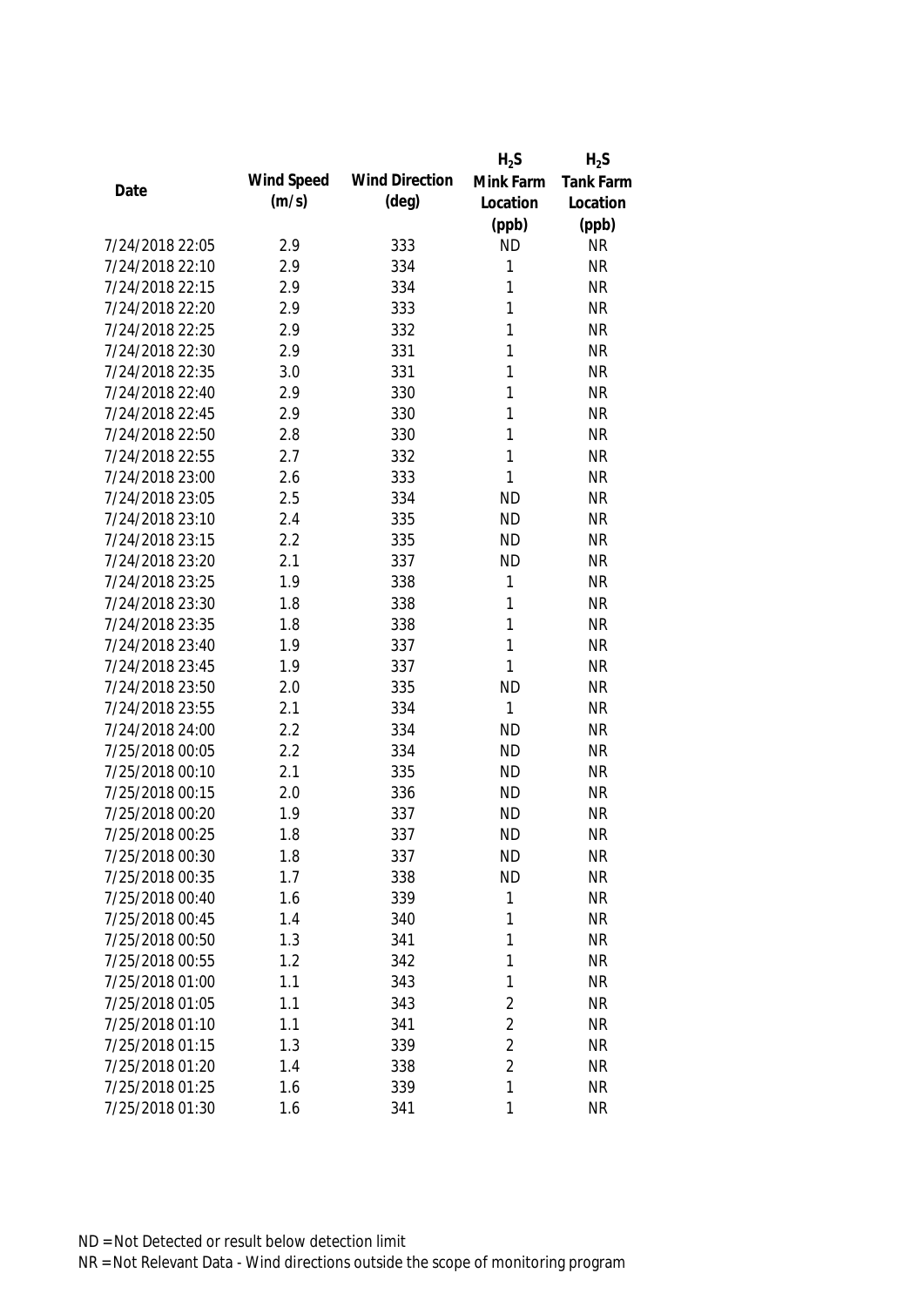|                 |            |                       | $H_2S$    | $H_2S$    |
|-----------------|------------|-----------------------|-----------|-----------|
| Date            | Wind Speed | <b>Wind Direction</b> | Mink Farm | Tank Farm |
|                 | (m/s)      | $(\text{deg})$        | Location  | Location  |
|                 |            |                       | (ppb)     | (ppb)     |
| 7/25/2018 01:35 | 1.6        | 341                   | 1         | <b>NR</b> |
| 7/25/2018 01:40 | 1.6        | 343                   | 1         | <b>NR</b> |
| 7/25/2018 01:45 | 1.6        | 343                   | 1         | <b>NR</b> |
| 7/25/2018 01:50 | 1.5        | 343                   | 1         | <b>NR</b> |
| 7/25/2018 01:55 | 1.6        | 341                   | 1         | <b>NR</b> |
| 7/25/2018 02:00 | 1.7        | 340                   | 1         | <b>NR</b> |
| 7/25/2018 02:05 | 1.7        | 339                   | 1         | <b>NR</b> |
| 7/25/2018 02:10 | 1.8        | 337                   | 1         | <b>NR</b> |
| 7/25/2018 02:15 | 1.8        | 336                   | 1         | <b>NR</b> |
| 7/25/2018 02:20 | 1.8        | 338                   | 1         | <b>NR</b> |
| 7/25/2018 02:25 | 1.7        | 338                   | 1         | <b>NR</b> |
| 7/25/2018 02:30 | 1.6        | 339                   | 1         | <b>NR</b> |
| 7/25/2018 02:35 | 1.5        | 339                   | 1         | <b>NR</b> |
| 7/25/2018 02:40 | 1.3        | 340                   | 1         | <b>NR</b> |
| 7/25/2018 02:45 | 1.2        | 343                   | 1         | <b>NR</b> |
| 7/25/2018 02:50 | 1.1        | 343                   | 1         | <b>NR</b> |
| 7/25/2018 02:55 | 1.1        | 345                   | 1         | <b>NR</b> |
| 7/25/2018 03:00 | 1.1        | 347                   | 1         | <b>NR</b> |
| 7/25/2018 03:05 | 1.0        | 348                   | 1         | <b>NR</b> |
| 7/25/2018 03:10 | 1.0        | 350                   | 1         | <b>NR</b> |
| 7/25/2018 03:15 | 0.9        | 350                   | 1         | <b>NR</b> |
| 7/25/2018 03:20 | 0.9        | 351                   | 1         | <b>NR</b> |
| 7/25/2018 03:25 | 0.8        | 348                   | 1         | <b>NR</b> |
| 7/25/2018 03:30 | 0.7        | 347                   | 1         | <b>NR</b> |
| 7/25/2018 03:35 | 0.7        | 349                   | 1         | <b>NR</b> |
| 7/25/2018 03:40 | 0.7        | 350                   | 1         | <b>NR</b> |
| 7/25/2018 03:45 | 0.8        | 349                   | 1         | <b>NR</b> |
| 7/25/2018 03:50 | 0.7        | 350                   | 1         | <b>NR</b> |
| 7/25/2018 03:55 | 0.8        | 350                   | 1         | <b>NR</b> |
| 7/25/2018 04:00 | 0.8        | 350                   | 1         | <b>NR</b> |
| 7/25/2018 04:05 | 0.8        | 350                   | 1         | <b>NR</b> |
| 7/25/2018 04:10 | 0.8        | 350                   | 1         | <b>NR</b> |
| 7/25/2018 04:15 | 0.8        | 351                   | 1         | <b>NR</b> |
| 7/25/2018 04:20 | 0.9        | 352                   | 1         | <b>NR</b> |
| 7/25/2018 04:25 | 0.9        | 354                   | 1         | <b>NR</b> |
| 7/25/2018 04:30 | 0.9        | 356                   | 1         | <b>NR</b> |
| 7/25/2018 04:35 | 0.9        | 355                   | 1         | <b>NR</b> |
| 7/25/2018 04:40 | 0.9        | 353                   | 1         | <b>NR</b> |
| 7/25/2018 04:45 | 0.9        | 351                   | 1         | <b>NR</b> |
| 7/25/2018 04:50 | 0.9        | 348                   | 1         | <b>NR</b> |
| 7/25/2018 04:55 | 1.0        | 343                   | 1         | <b>NR</b> |
| 7/25/2018 05:00 | 1.0        | 340                   | 1         | <b>NR</b> |
|                 |            |                       |           |           |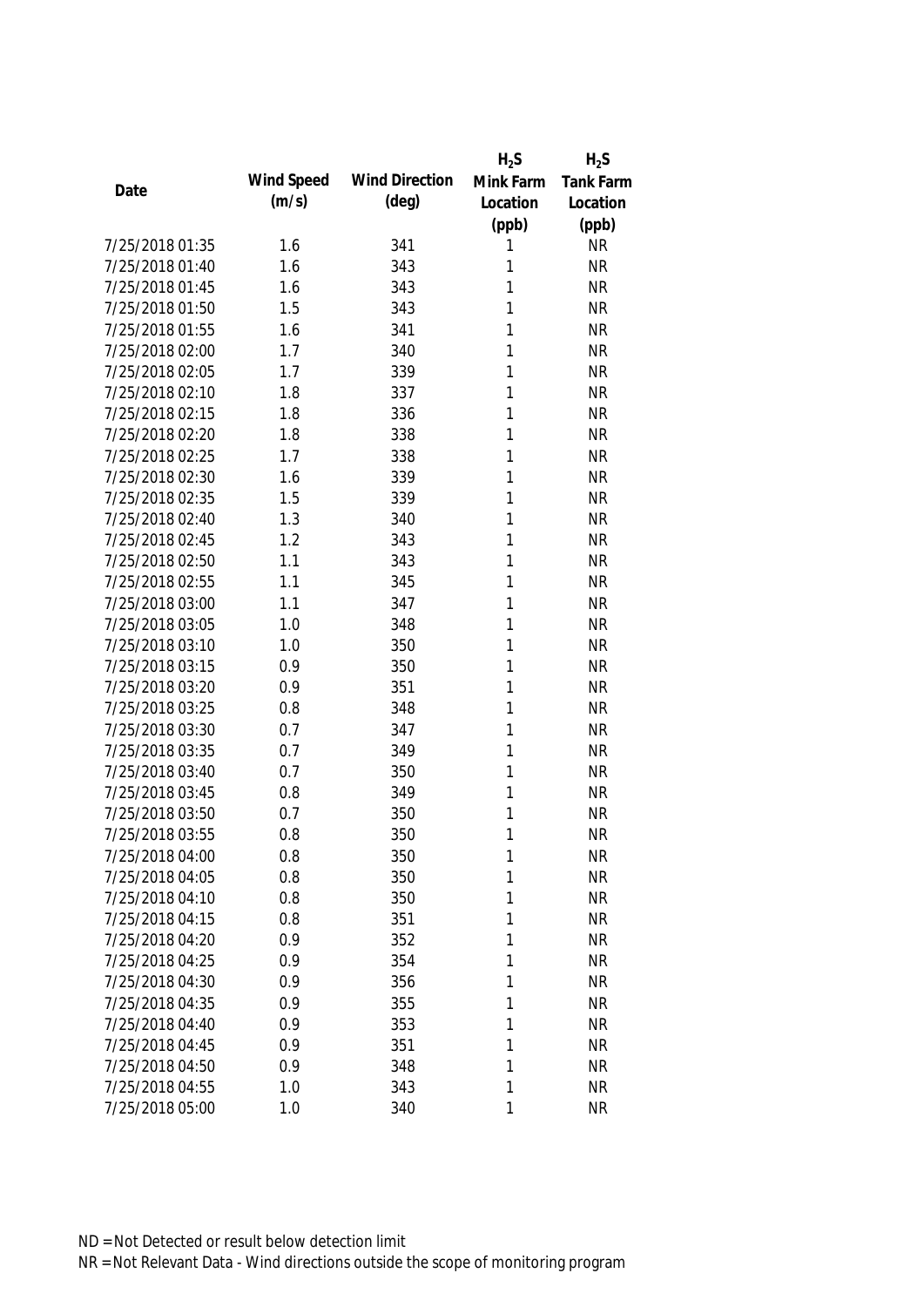|                 |            |                       | $H_2S$         | $H_2S$           |
|-----------------|------------|-----------------------|----------------|------------------|
| Date            | Wind Speed | <b>Wind Direction</b> | Mink Farm      | <b>Tank Farm</b> |
|                 | (m/s)      | $(\text{deg})$        | Location       | Location         |
|                 |            |                       | (ppb)          | (ppb)            |
| 7/25/2018 05:05 | 1.1        | 341                   | 1              | <b>NR</b>        |
| 7/25/2018 05:10 | 1.1        | 342                   | 1              | <b>NR</b>        |
| 7/25/2018 05:15 | 1.1        | 342                   | $\overline{2}$ | <b>NR</b>        |
| 7/25/2018 05:20 | 1.0        | 343                   | 1              | <b>NR</b>        |
| 7/25/2018 05:25 | 0.9        | 347                   | 1              | <b>NR</b>        |
| 7/25/2018 05:30 | 0.9        | 347                   | 1              | <b>NR</b>        |
| 7/25/2018 05:35 | 0.8        | 343                   | 1              | <b>NR</b>        |
| 7/25/2018 05:40 | 0.9        | 343                   | 1              | <b>NR</b>        |
| 7/25/2018 05:45 | 0.9        | 343                   | 1              | <b>NR</b>        |
| 7/25/2018 05:50 | 1.0        | 341                   | 1              | <b>NR</b>        |
| 7/25/2018 05:55 | 1.1        | 339                   | 1              | <b>NR</b>        |
| 7/25/2018 06:00 | 1.2        | 338                   | $\overline{2}$ | <b>NR</b>        |
| 7/25/2018 06:05 | 1.2        | 338                   | $\overline{2}$ | <b>NR</b>        |
| 7/25/2018 06:10 | 1.2        | 337                   | $\overline{2}$ | <b>NR</b>        |
| 7/25/2018 06:15 | 1.3        | 339                   | $\overline{2}$ | <b>NR</b>        |
| 7/25/2018 06:20 | 1.2        | 340                   | $\overline{2}$ | <b>NR</b>        |
| 7/25/2018 06:25 | 1.2        | 346                   | $\overline{2}$ | <b>NR</b>        |
| 7/25/2018 06:30 | 1.1        | 354                   | 1              | <b>NR</b>        |
| 7/25/2018 06:35 | 1.1        | $\overline{7}$        | 1              | <b>NR</b>        |
| 7/25/2018 06:40 | 1.1        | 12                    | 1              | <b>NR</b>        |
| 7/25/2018 06:45 | 1.3        | 14                    | 1              | <b>NR</b>        |
| 7/25/2018 06:50 | 1.4        | 13                    | 1              | <b>NR</b>        |
| 7/25/2018 06:55 | 1.4        | 10                    | 1              | <b>NR</b>        |
| 7/25/2018 07:00 | 1.5        | 5                     | 1              | <b>NR</b>        |
| 7/25/2018 07:05 | 1.5        | 358                   | 1              | <b>NR</b>        |
| 7/25/2018 07:10 | 1.5        | 353                   | 1              | <b>NR</b>        |
| 7/25/2018 07:15 | 1.4        | 350                   | 1              | <b>NR</b>        |
| 7/25/2018 07:20 | 1.3        | 349                   | 1              | <b>NR</b>        |
| 7/25/2018 07:25 | 1.3        | 347                   | 1              | <b>NR</b>        |
| 7/25/2018 07:30 | 1.2        | 343                   | 1              | <b>NR</b>        |
| 7/25/2018 07:35 | 1.2        | 342                   | 1              | <b>NR</b>        |
| 7/25/2018 07:40 | 1.2        | 341                   | 1              | <b>NR</b>        |
| 7/25/2018 07:45 | 1.3        | 339                   | 1              | <b>NR</b>        |
| 7/25/2018 07:50 | 1.3        | 340                   | 1              | <b>NR</b>        |
| 7/25/2018 07:55 | 1.4        | 341                   | 1              | <b>NR</b>        |
| 7/25/2018 08:00 | 1.5        | 342                   | 1              | <b>NR</b>        |
| 7/25/2018 08:05 | 1.5        | 340                   | 1              | <b>NR</b>        |
| 7/25/2018 08:10 | 1.7        | 337                   | 1              | <b>NR</b>        |
| 7/25/2018 08:15 | 1.8        | 334                   | 1              | <b>NR</b>        |
| 7/25/2018 08:20 | 2.0        | 331                   | 1              | <b>NR</b>        |
| 7/25/2018 08:25 | 1.9        | 331                   | 1              | <b>NR</b>        |
| 7/25/2018 08:30 | 1.9        | 330                   | 1              | <b>NR</b>        |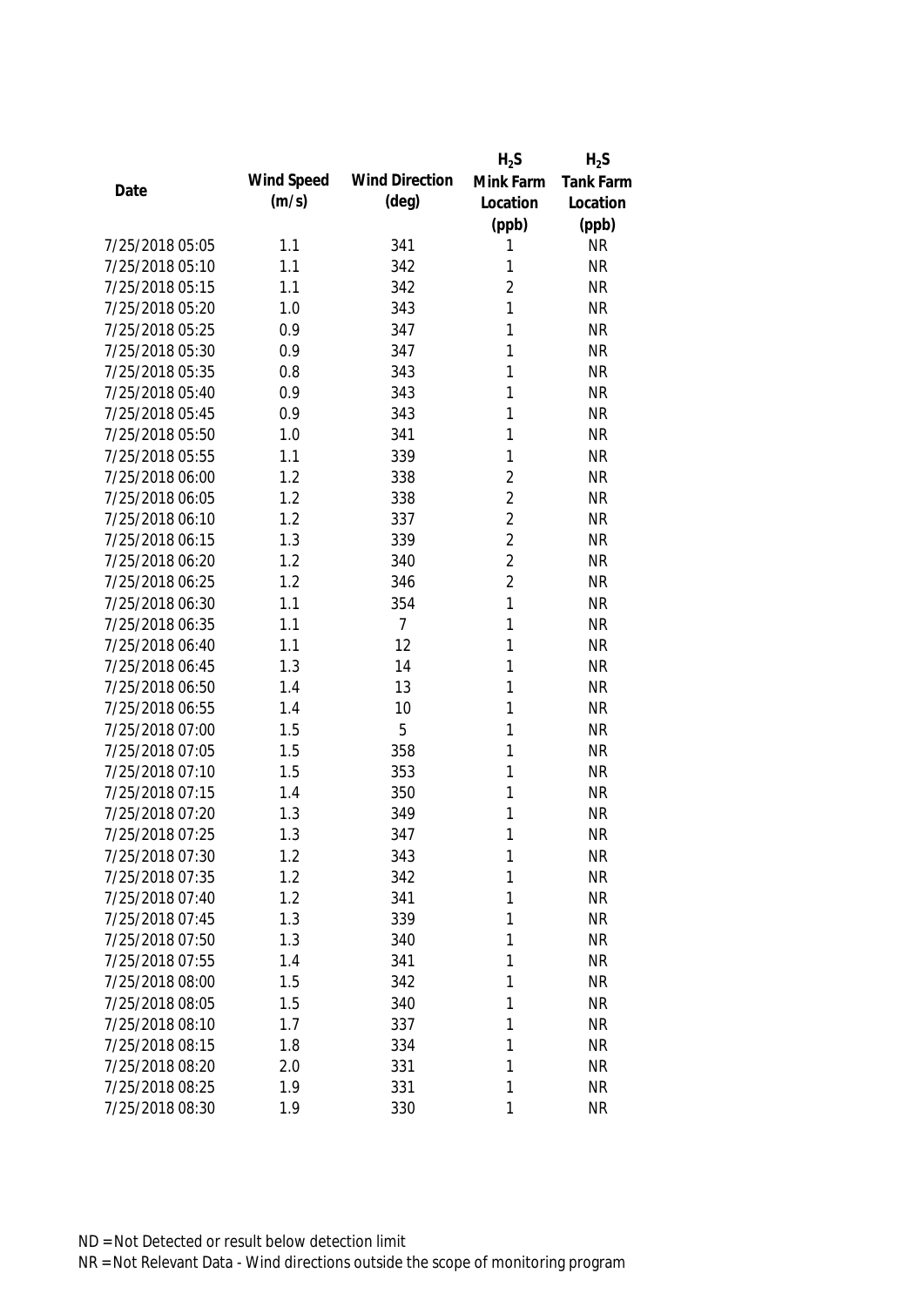|                 |            |                       | $H_2S$    | $H_2S$           |
|-----------------|------------|-----------------------|-----------|------------------|
| Date            | Wind Speed | <b>Wind Direction</b> | Mink Farm | <b>Tank Farm</b> |
|                 | (m/s)      | $(\text{deg})$        | Location  | Location         |
|                 |            |                       | (ppb)     | (ppb)            |
| 7/25/2018 08:35 | 2.0        | 332                   | 1         | <b>NR</b>        |
| 7/25/2018 08:40 | 2.0        | 331                   | <b>ND</b> | <b>NR</b>        |
| 7/25/2018 08:45 | 1.9        | 332                   | <b>ND</b> | <b>NR</b>        |
| 7/25/2018 08:50 | 1.7        | 330                   | <b>ND</b> | <b>NR</b>        |
| 7/25/2018 08:55 | 1.7        | 330                   | 1         | <b>NR</b>        |
| 7/25/2018 09:00 | 1.8        | 338                   | 1         | <b>NR</b>        |
| 7/25/2018 09:05 | 1.8        | 343                   | 1         | <b>NR</b>        |
| 7/25/2018 09:10 | 1.9        | 353                   | 1         | <b>NR</b>        |
| 7/25/2018 09:15 | 1.9        | 360                   | 1         | <b>NR</b>        |
| 7/25/2018 09:20 | 2.1        | 3                     | 1         | <b>NR</b>        |
| 7/25/2018 09:25 | 2.1        | 7                     | 1         | <b>NR</b>        |
| 7/25/2018 09:30 | 2.0        | 5                     | 1         | <b>NR</b>        |
| 7/25/2018 09:35 | 1.9        | $\overline{2}$        | 1         | <b>NR</b>        |
| 7/25/2018 09:40 | 1.8        | 359                   | 1         | <b>NR</b>        |
| 7/25/2018 09:45 | 1.7        | 3                     | 1         | <b>NR</b>        |
| 7/25/2018 09:50 | 1.6        | $\overline{2}$        | 1         | <b>NR</b>        |
| 7/25/2018 09:55 | 1.5        | 357                   | 1         | <b>NR</b>        |
| 7/25/2018 10:00 | 1.3        | 356                   | 1         | <b>NR</b>        |
| 7/25/2018 10:05 | 1.2        | 358                   | 1         | <b>NR</b>        |
| 7/25/2018 10:10 | 1.1        | 359                   | 1         | <b>NR</b>        |
| 7/25/2018 10:15 | 1.4        | 344                   | 1         | <b>NR</b>        |
| 7/25/2018 10:20 | 1.3        | 346                   | 1         | <b>NR</b>        |
| 7/25/2018 10:25 | 1.6        | 347                   | 1         | <b>NR</b>        |
| 7/25/2018 10:30 | 1.6        | 343                   | 1         | <b>NR</b>        |
| 7/25/2018 10:35 | 1.7        | 342                   | 1         | <b>NR</b>        |
| 7/25/2018 10:40 | 1.8        | 334                   | <b>ND</b> | <b>NR</b>        |
| 7/25/2018 10:45 | 1.7        | 337                   | <b>ND</b> | <b>NR</b>        |
| 7/25/2018 10:50 | 2.0        | 337                   | <b>ND</b> | <b>NR</b>        |
| 7/25/2018 10:55 | 2.0        | 337                   | <b>ND</b> | <b>NR</b>        |
| 7/25/2018 11:00 | 2.2        | 343                   | <b>ND</b> | <b>NR</b>        |
| 7/25/2018 11:05 | 2.3        | 348                   | <b>ND</b> | <b>NR</b>        |
| 7/25/2018 11:10 | 2.3        | 352                   | 1         | <b>NR</b>        |
| 7/25/2018 11:15 | 2.3        | 348                   | 1         | <b>NR</b>        |
| 7/25/2018 11:20 | 2.4        | 343                   | 1         | <b>NR</b>        |
| 7/25/2018 11:25 | 2.5        | 339                   | <b>ND</b> | <b>NR</b>        |
| 7/25/2018 11:30 | 2.2        | 335                   | <b>ND</b> | <b>NR</b>        |
| 7/25/2018 11:35 | 2.1        | 329                   | <b>ND</b> | <b>NR</b>        |
| 7/25/2018 11:40 | 2.1        | 327                   | <b>ND</b> | <b>NR</b>        |
| 7/25/2018 11:45 | 2.0        | 338                   | <b>ND</b> | <b>NR</b>        |
| 7/25/2018 11:50 | 1.7        | 340                   | <b>NR</b> | <b>NR</b>        |
| 7/25/2018 11:55 | 1.6        | 344                   | <b>NR</b> | <b>NR</b>        |
| 7/25/2018 12:00 | 1.8        | 342                   | <b>NR</b> | <b>NR</b>        |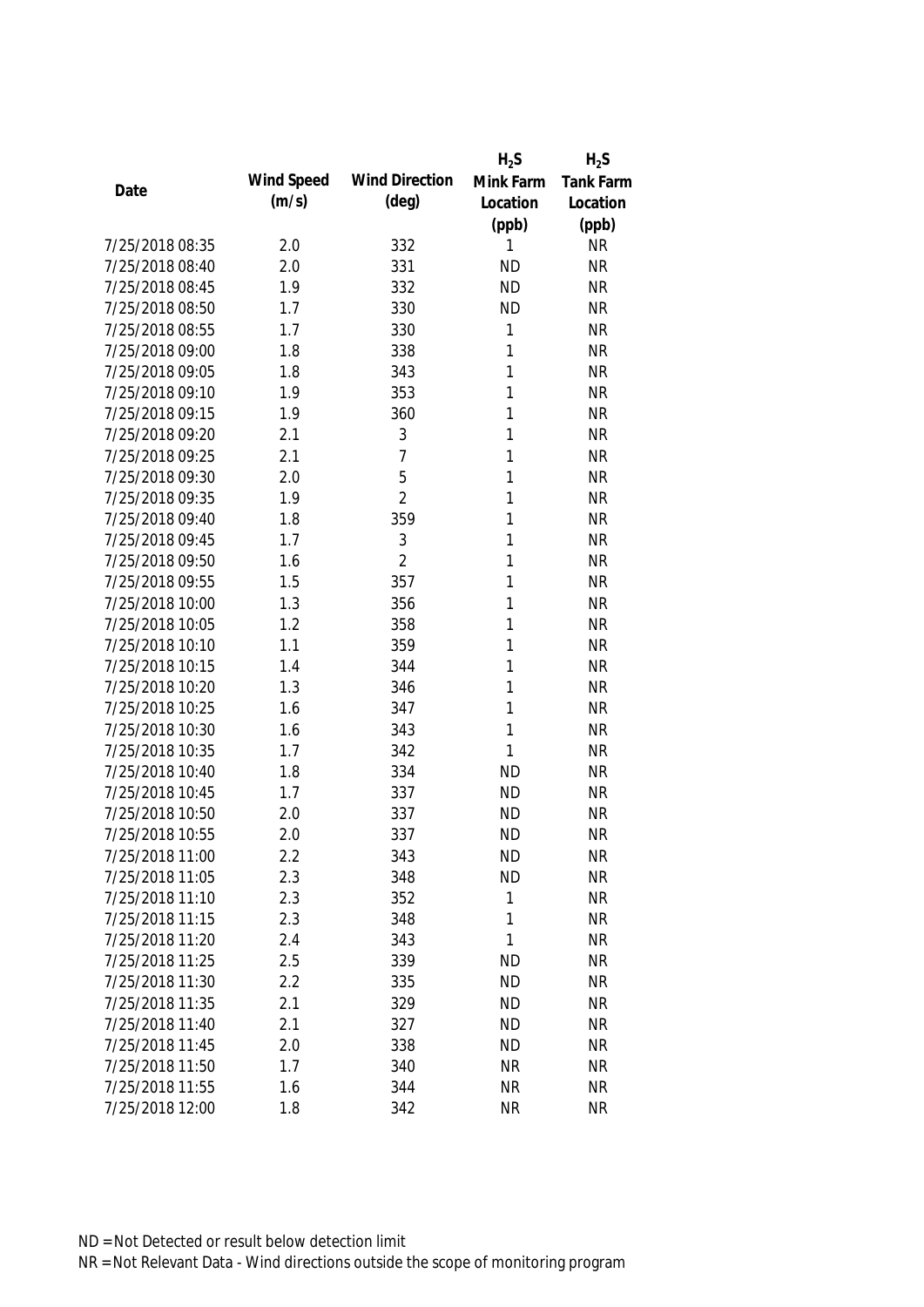|                 |            |                       | $H_2S$    | $H_2S$    |
|-----------------|------------|-----------------------|-----------|-----------|
| Date            | Wind Speed | <b>Wind Direction</b> | Mink Farm | Tank Farm |
|                 | (m/s)      | (deg)                 | Location  | Location  |
|                 |            |                       | (ppb)     | (ppb)     |
| 7/25/2018 12:05 | 1.9        | 334                   | <b>NR</b> | <b>NR</b> |
| 7/25/2018 12:10 | 1.7        | 333                   | <b>NR</b> | <b>NR</b> |
| 7/25/2018 12:15 | 2.0        | 320                   | <b>NR</b> | <b>NR</b> |
| 7/25/2018 12:20 | 2.3        | 317                   | <b>ND</b> | <b>NR</b> |
| 7/25/2018 12:25 | 2.4        | 313                   | <b>ND</b> | <b>NR</b> |
| 7/25/2018 12:30 | 2.3        | 304                   | <b>ND</b> | <b>NR</b> |
| 7/25/2018 12:35 | 2.5        | 305                   | <b>ND</b> | <b>NR</b> |
| 7/25/2018 12:40 | 2.7        | 304                   | <b>NR</b> | <b>NR</b> |
| 7/25/2018 12:45 | 2.5        | 301                   | <b>NR</b> | <b>NR</b> |
| 7/25/2018 12:50 | 2.5        | 306                   | <b>NR</b> | <b>NR</b> |
| 7/25/2018 12:55 | 2.4        | 304                   | <b>NR</b> | <b>NR</b> |
| 7/25/2018 13:00 | 2.5        | 311                   | <b>NR</b> | <b>NR</b> |
| 7/25/2018 13:05 | 2.4        | 312                   | <b>ND</b> | <b>NR</b> |
| 7/25/2018 13:10 | 2.4        | 311                   | <b>ND</b> | <b>NR</b> |
| 7/25/2018 13:15 | 2.5        | 314                   | <b>ND</b> | <b>NR</b> |
| 7/25/2018 13:20 | 2.4        | 314                   | <b>ND</b> | <b>NR</b> |
| 7/25/2018 13:25 | 2.4        | 320                   | 1         | <b>NR</b> |
| 7/25/2018 13:30 | 2.4        | 321                   | 1         | <b>NR</b> |
| 7/25/2018 13:35 | 2.4        | 324                   | 1         | <b>NR</b> |
| 7/25/2018 13:40 | 2.5        | 328                   | 1         | <b>NR</b> |
| 7/25/2018 13:45 | 2.6        | 330                   | 1         | <b>NR</b> |
| 7/25/2018 13:50 | 2.6        | 326                   | 1         | <b>NR</b> |
| 7/25/2018 13:55 | 2.6        | 324                   | <b>ND</b> | <b>NR</b> |
| 7/25/2018 14:00 | 2.6        | 326                   | <b>ND</b> | <b>NR</b> |
| 7/25/2018 14:05 | 2.6        | 328                   | 1         | <b>NR</b> |
| 7/25/2018 14:10 | 2.5        | 325                   | 1         | <b>NR</b> |
| 7/25/2018 14:15 | 2.5        | 325                   | 1         | <b>NR</b> |
| 7/25/2018 14:20 | 2.5        | 330                   | 1         | <b>NR</b> |
| 7/25/2018 14:25 | 2.4        | 325                   | 1         | <b>NR</b> |
| 7/25/2018 14:30 | 2.5        | 320                   | 1         | <b>NR</b> |
| 7/25/2018 14:35 | 2.8        | 315                   | 1         | <b>NR</b> |
| 7/25/2018 14:40 | 3.0        | 316                   | 1         | <b>NR</b> |
| 7/25/2018 14:45 | 3.0        | 315                   | 1         | <b>NR</b> |
| 7/25/2018 14:50 | 3.1        | 314                   | 1         | <b>NR</b> |
| 7/25/2018 14:55 | 3.1        | 321                   | 1         | <b>NR</b> |
| 7/25/2018 15:00 | 2.7        | 330                   | 1         | <b>NR</b> |
| 7/25/2018 15:05 | 2.4        | 332                   | 1         | <b>NR</b> |
| 7/25/2018 15:10 | 2.2        | 332                   | 1         | <b>NR</b> |
| 7/25/2018 15:15 | 2.0        | 329                   | <b>ND</b> | <b>NR</b> |
| 7/25/2018 15:20 | 2.0        | 325                   | <b>ND</b> | <b>NR</b> |
| 7/25/2018 15:25 | 1.8        | 324                   | <b>NR</b> | <b>NR</b> |
| 7/25/2018 15:30 | 2.0        | 318                   | <b>NR</b> | <b>NR</b> |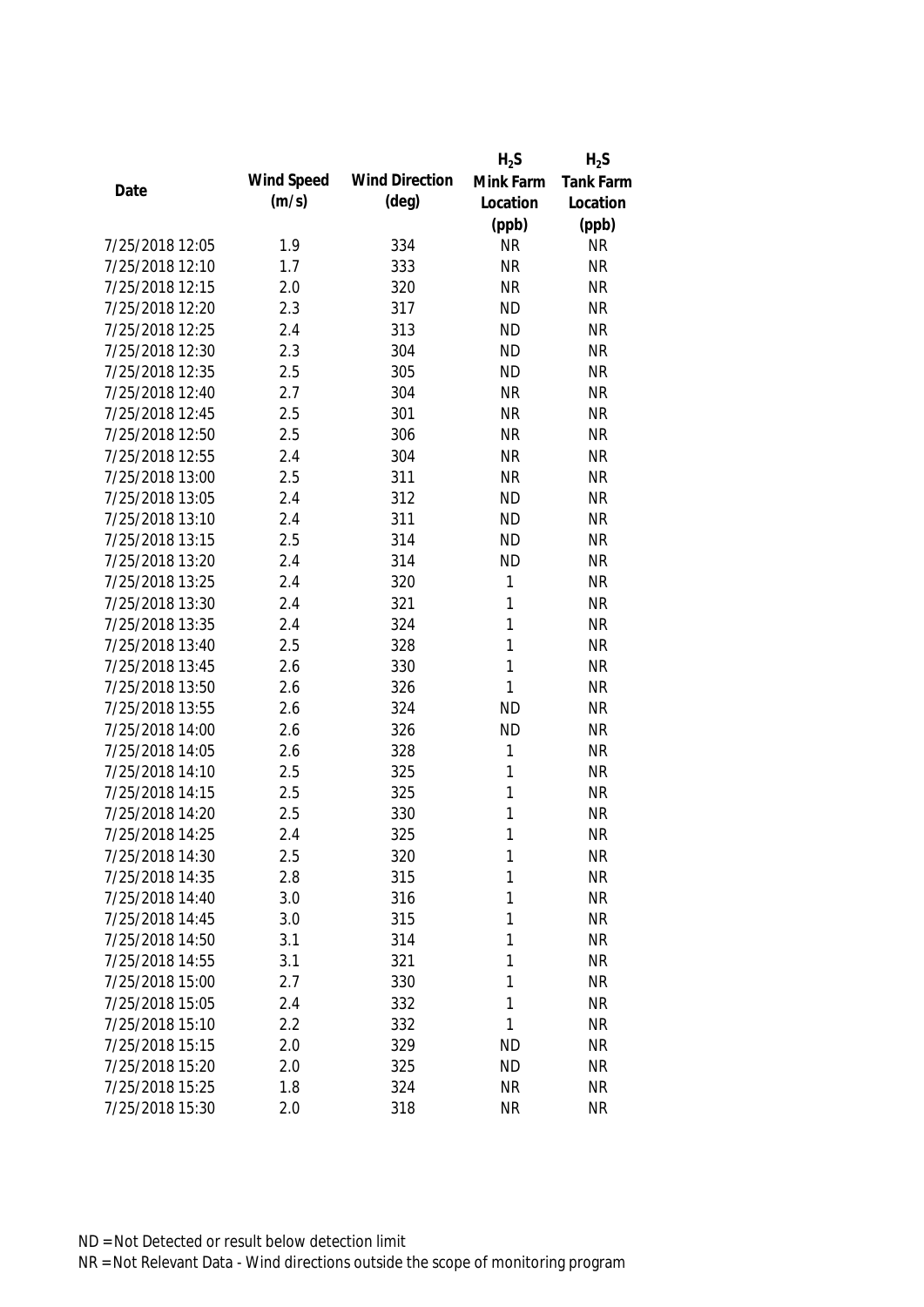|                 |            |                       | $H_2S$    | $H_2S$           |
|-----------------|------------|-----------------------|-----------|------------------|
| Date            | Wind Speed | <b>Wind Direction</b> | Mink Farm | <b>Tank Farm</b> |
|                 | (m/s)      | $(\text{deg})$        | Location  | Location         |
|                 |            |                       | (ppb)     | (ppb)            |
| 7/25/2018 15:35 | 2.1        | 320                   | <b>NR</b> | <b>NR</b>        |
| 7/25/2018 15:40 | 2.3        | 319                   | <b>NR</b> | <b>NR</b>        |
| 7/25/2018 15:45 | 2.3        | 328                   | <b>NR</b> | <b>NR</b>        |
| 7/25/2018 15:50 | 2.1        | 326                   | <b>NR</b> | <b>NR</b>        |
| 7/25/2018 15:55 | 2.0        | 322                   | <b>ND</b> | <b>NR</b>        |
| 7/25/2018 16:00 | 1.7        | 319                   | <b>ND</b> | <b>NR</b>        |
| 7/25/2018 16:05 | 1.5        | 309                   | <b>ND</b> | <b>NR</b>        |
| 7/25/2018 16:10 | 1.1        | 303                   | <b>ND</b> | <b>NR</b>        |
| 7/25/2018 16:15 | 1.2        | 287                   | <b>ND</b> | <b>NR</b>        |
| 7/25/2018 16:20 | 1.4        | 295                   | <b>ND</b> | <b>NR</b>        |
| 7/25/2018 16:25 | 1.6        | 308                   | <b>NR</b> | <b>NR</b>        |
| 7/25/2018 16:30 | 1.8        | 315                   | <b>NR</b> | <b>NR</b>        |
| 7/25/2018 16:35 | 1.8        | 336                   | <b>NR</b> | <b>NR</b>        |
| 7/25/2018 16:40 | 1.9        | 342                   | <b>NR</b> | <b>NR</b>        |
| 7/25/2018 16:45 | 1.8        | 355                   | <b>NR</b> | <b>NR</b>        |
| 7/25/2018 16:50 | 1.7        | 348                   | <b>NR</b> | <b>NR</b>        |
| 7/25/2018 16:55 | 1.7        | 343                   | <b>NR</b> | <b>NR</b>        |
| 7/25/2018 17:00 | 1.7        | 339                   | <b>NR</b> | <b>NR</b>        |
| 7/25/2018 17:05 | 1.8        | 324                   | <b>NR</b> | <b>NR</b>        |
| 7/25/2018 17:10 | 1.9        | 315                   | <b>NR</b> | <b>NR</b>        |
| 7/25/2018 17:15 | 1.9        | 314                   | <b>NR</b> | <b>NR</b>        |
| 7/25/2018 17:20 | 1.9        | 316                   | <b>NR</b> | <b>NR</b>        |
| 7/25/2018 17:25 | 1.8        | 302                   | <b>NR</b> | <b>NR</b>        |
| 7/25/2018 17:30 | 1.9        | 290                   | <b>NR</b> | <b>NR</b>        |
| 7/25/2018 17:35 | 1.8        | 285                   | <b>NR</b> | <b>NR</b>        |
| 7/25/2018 17:40 | 1.7        | 294                   | <b>NR</b> | <b>NR</b>        |
| 7/25/2018 17:45 | 2.0        | 289                   | 1         | <b>NR</b>        |
| 7/25/2018 17:50 | 2.2        | 277                   | 1         | <b>NR</b>        |
| 7/25/2018 17:55 | 2.3        | 279                   | <b>ND</b> | <b>NR</b>        |
| 7/25/2018 18:00 | 2.5        | 277                   | <b>ND</b> | <b>NR</b>        |
| 7/25/2018 18:05 | 2.6        | 267                   | <b>ND</b> | 1                |
| 7/25/2018 18:10 | 3.0        | 264                   | <b>ND</b> | 1                |
| 7/25/2018 18:15 | 3.0        | 259                   | <b>ND</b> | 1                |
| 7/25/2018 18:20 | 2.9        | 258                   | <b>ND</b> | 1                |
| 7/25/2018 18:25 | 3.0        | 254                   | <b>ND</b> | 1                |
| 7/25/2018 18:30 | 3.1        | 252                   | 1         | 1                |
| 7/25/2018 18:35 | 3.1        | 252                   | 1         | 1                |
| 7/25/2018 18:40 | 3.3        | 249                   | 1         | 1                |
| 7/25/2018 18:45 | 3.4        | 247                   | 1         | 1                |
| 7/25/2018 18:50 | 3.4        | 249                   | 1         | 1                |
| 7/25/2018 18:55 | 3.3        | 250                   | 1         | 1                |
| 7/25/2018 19:00 | 3.2        | 254                   | 1         | 1                |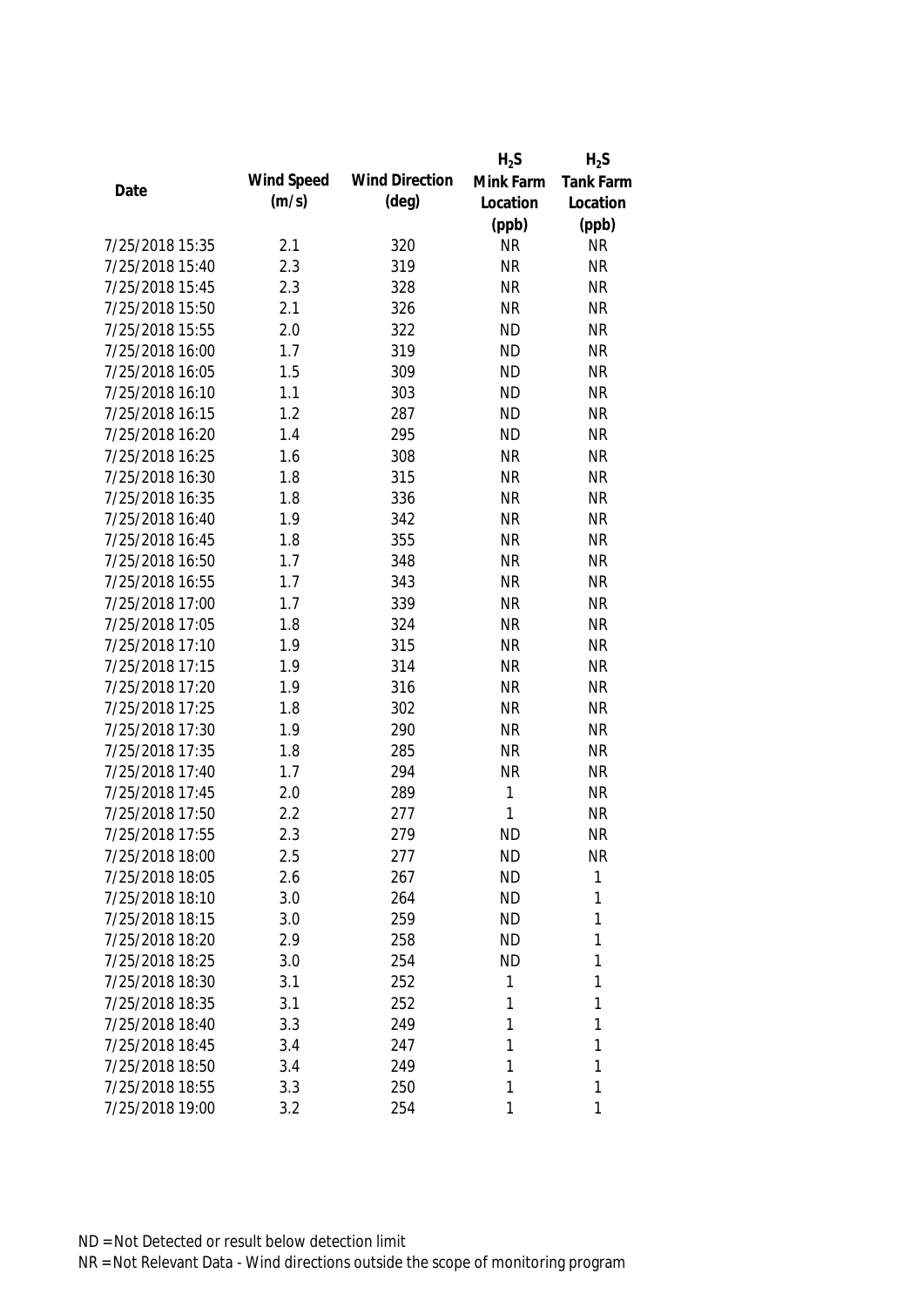|                 |            |                       | $H_2S$    | $H_2S$           |
|-----------------|------------|-----------------------|-----------|------------------|
| Date            | Wind Speed | <b>Wind Direction</b> | Mink Farm | <b>Tank Farm</b> |
|                 | (m/s)      | $(\text{deg})$        | Location  | Location         |
|                 |            |                       | (ppb)     | (ppb)            |
| 7/25/2018 19:05 | 3.2        | 257                   | 1         | 1                |
| 7/25/2018 19:10 | 3.1        | 261                   | 1         | 1                |
| 7/25/2018 19:15 | 2.9        | 263                   | 1         | 1                |
| 7/25/2018 19:20 | 2.9        | 263                   | 1         | 1                |
| 7/25/2018 19:25 | 3.0        | 261                   | 1         | 1                |
| 7/25/2018 19:30 | 3.1        | 257                   | 1         | 1                |
| 7/25/2018 19:35 | 3.1        | 256                   | 1         | 1                |
| 7/25/2018 19:40 | 3.3        | 256                   | 1         | 1                |
| 7/25/2018 19:45 | 3.4        | 255                   | <b>ND</b> | 1                |
| 7/25/2018 19:50 | 3.5        | 256                   | <b>ND</b> | $\overline{2}$   |
| 7/25/2018 19:55 | 3.3        | 258                   | <b>ND</b> | $\overline{2}$   |
| 7/25/2018 20:00 | 3.1        | 259                   | <b>ND</b> | $\overline{2}$   |
| 7/25/2018 20:05 | 2.9        | 261                   | <b>ND</b> | $\overline{2}$   |
| 7/25/2018 20:10 | 2.7        | 260                   | <b>ND</b> | 1                |
| 7/25/2018 20:15 | 2.6        | 259                   | <b>ND</b> | 1                |
| 7/25/2018 20:20 | 2.5        | 259                   | <b>ND</b> | 1                |
| 7/25/2018 20:25 | 2.6        | 258                   | <b>ND</b> | 1                |
| 7/25/2018 20:30 | 2.7        | 258                   | <b>ND</b> | 1                |
| 7/25/2018 20:35 | 2.7        | 256                   | <b>ND</b> | 1                |
| 7/25/2018 20:40 | 2.8        | 255                   | 1         | 1                |
| 7/25/2018 20:45 | 2.8        | 254                   | 1         | 1                |
| 7/25/2018 20:50 | 2.8        | 251                   | <b>ND</b> | 1                |
| 7/25/2018 20:55 | 2.8        | 250                   | 1         | 1                |
| 7/25/2018 21:00 | 2.8        | 249                   | 1         | 1                |
| 7/25/2018 21:05 | 2.9        | 249                   | 1         | 1                |
| 7/25/2018 21:10 | 2.8        | 250                   | 1         | $\sqrt{2}$       |
| 7/25/2018 21:15 | 2.7        | 252                   | 1         | $\overline{2}$   |
| 7/25/2018 21:20 | 2.7        | 253                   | 1         | $\overline{2}$   |
| 7/25/2018 21:25 | 2.7        | 251                   | 1         | $\overline{2}$   |
| 7/25/2018 21:30 | 2.8        | 251                   | 1         | 2                |
| 7/25/2018 21:35 | 2.8        | 249                   | 1         | 1                |
| 7/25/2018 21:40 | 2.7        | 248                   | <b>ND</b> | 1                |
| 7/25/2018 21:45 | 2.8        | 249                   | 1         | 1                |
| 7/25/2018 21:50 | 2.7        | 249                   | 1         | 1                |
| 7/25/2018 21:55 | 2.6        | 249                   | 1         | 1                |
| 7/25/2018 22:00 | 2.5        | 248                   | 1         | $\overline{2}$   |
| 7/25/2018 22:05 | 2.3        | 248                   | 1         | $\overline{2}$   |
| 7/25/2018 22:10 | 2.3        | 248                   | <b>ND</b> | $\overline{2}$   |
| 7/25/2018 22:15 | 2.4        | 247                   | <b>ND</b> | 1                |
| 7/25/2018 22:20 | 2.5        | 246                   | <b>ND</b> | 1                |
| 7/25/2018 22:25 | 2.6        | 246                   | <b>ND</b> | 1                |
| 7/25/2018 22:30 | 2.7        | 247                   | <b>ND</b> | 1                |
|                 |            |                       |           |                  |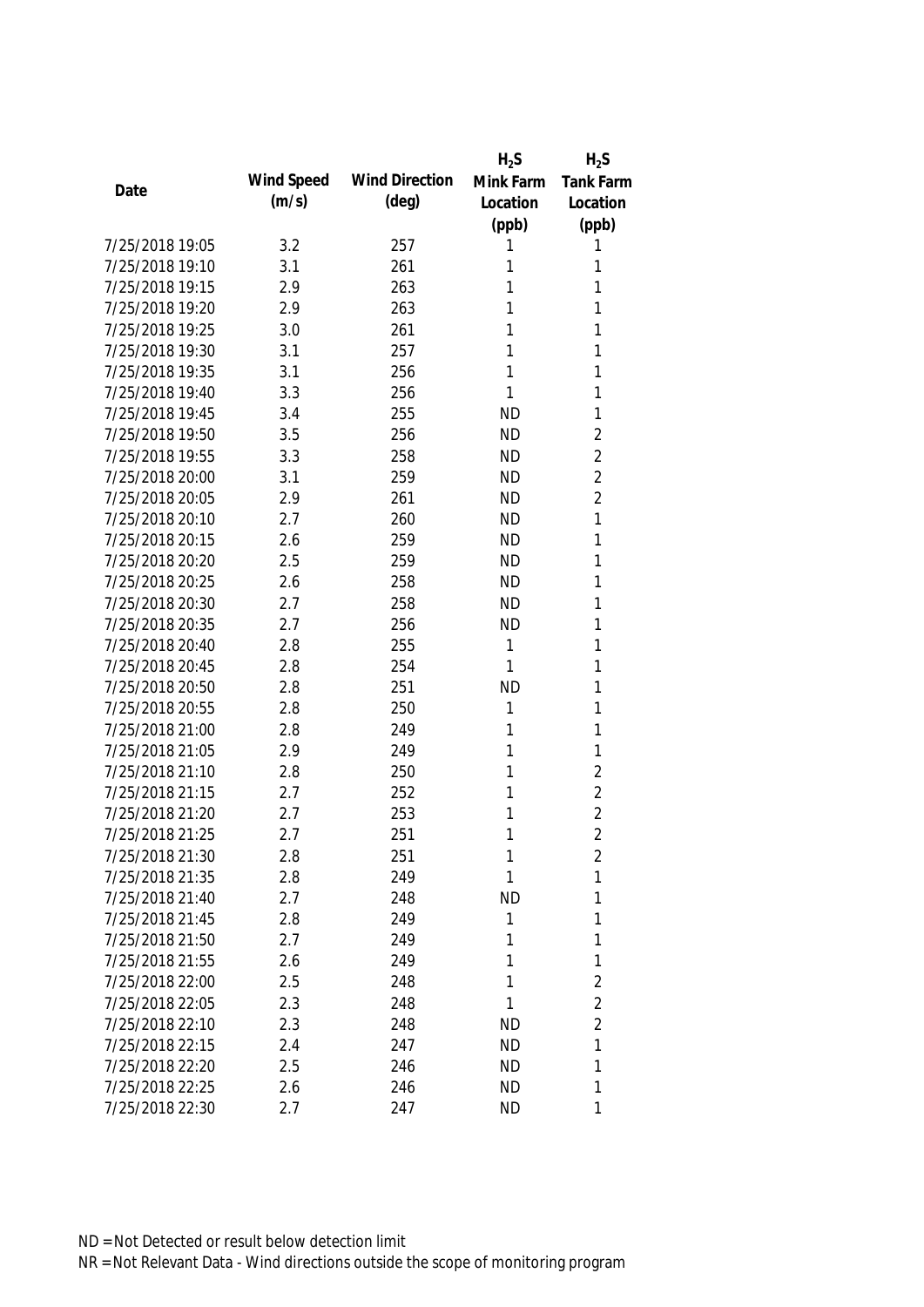|                 |            |                       | $H_2S$    | $H_2S$           |
|-----------------|------------|-----------------------|-----------|------------------|
| Date            | Wind Speed | <b>Wind Direction</b> | Mink Farm | <b>Tank Farm</b> |
|                 | (m/s)      | $(\text{deg})$        | Location  | Location         |
|                 |            |                       | (ppb)     | (ppb)            |
| 7/25/2018 22:35 | 2.8        | 246                   | <b>ND</b> | 1                |
| 7/25/2018 22:40 | 2.8        | 243                   | 1         | 1                |
| 7/25/2018 22:45 | 2.7        | 240                   | 1         | 1                |
| 7/25/2018 22:50 | 2.8        | 240                   | 1         | 1                |
| 7/25/2018 22:55 | 2.8        | 238                   | 1         | 1                |
| 7/25/2018 23:00 | 2.8        | 237                   | 1         | 1                |
| 7/25/2018 23:05 | 2.8        | 238                   | 1         | 1                |
| 7/25/2018 23:10 | 2.8        | 238                   | 1         | 1                |
| 7/25/2018 23:15 | 2.9        | 237                   | 1         | 1                |
| 7/25/2018 23:20 | 2.8        | 235                   | <b>ND</b> | 1                |
| 7/25/2018 23:25 | 2.8        | 236                   | 1         | 1                |
| 7/25/2018 23:30 | 2.7        | 238                   | 1         | 1                |
| 7/25/2018 23:35 | 2.5        | 243                   | 1         | 1                |
| 7/25/2018 23:40 | 2.6        | 249                   | 1         | 1                |
| 7/25/2018 23:45 | 2.7        | 252                   | 1         | 1                |
| 7/25/2018 23:50 | 2.9        | 254                   | 1         | 1                |
| 7/25/2018 23:55 | 3.1        | 253                   | 1         | 1                |
| 7/25/2018 24:00 | 3.0        | 246                   | 1         | 1                |
| 7/26/2018 00:05 | 3.1        | 237                   | 1         | 1                |
| 7/26/2018 00:10 | 2.9        | 232                   | 1         | 1                |
| 7/26/2018 00:15 | 2.9        | 231                   | 1         | 1                |
| 7/26/2018 00:20 | 2.8        | 232                   | 1         | 1                |
| 7/26/2018 00:25 | 2.7        | 234                   | 1         | 1                |
| 7/26/2018 00:30 | 2.7        | 234                   | 1         | 1                |
| 7/26/2018 00:35 | 2.6        | 233                   | 1         | 1                |
| 7/26/2018 00:40 | 2.9        | 237                   | <b>ND</b> | 1                |
| 7/26/2018 00:45 | 2.8        | 237                   | <b>ND</b> | $\overline{2}$   |
| 7/26/2018 00:50 | 2.8        | 236                   | 1         | 1                |
| 7/26/2018 00:55 | 2.7        | 231                   | 1         | 1                |
| 7/26/2018 01:00 | 2.7        | 229                   | <b>NR</b> | 2                |
| 7/26/2018 01:05 | 2.7        | 224                   | <b>NR</b> | $\overline{2}$   |
| 7/26/2018 01:10 | 2.6        | 213                   | <b>NR</b> | $\overline{2}$   |
| 7/26/2018 01:15 | 2.4        | 204                   | <b>NR</b> | 1                |
| 7/26/2018 01:20 | 2.2        | 197                   | <b>NR</b> | 1                |
| 7/26/2018 01:25 | 2.1        | 196                   | <b>NR</b> | 1                |
| 7/26/2018 01:30 | 2.1        | 200                   | <b>NR</b> | 1                |
| 7/26/2018 01:35 | 2.1        | 205                   | <b>NR</b> | 1                |
| 7/26/2018 01:40 | 2.2        | 211                   | <b>NR</b> | 1                |
| 7/26/2018 01:45 | 2.2        | 219                   | <b>NR</b> | 1                |
| 7/26/2018 01:50 | 2.4        | 227                   | <b>NR</b> | 1                |
| 7/26/2018 01:55 | 2.7        | 235                   | <b>ND</b> | 1                |
| 7/26/2018 02:00 | 2.8        | 240                   | <b>ND</b> | 1                |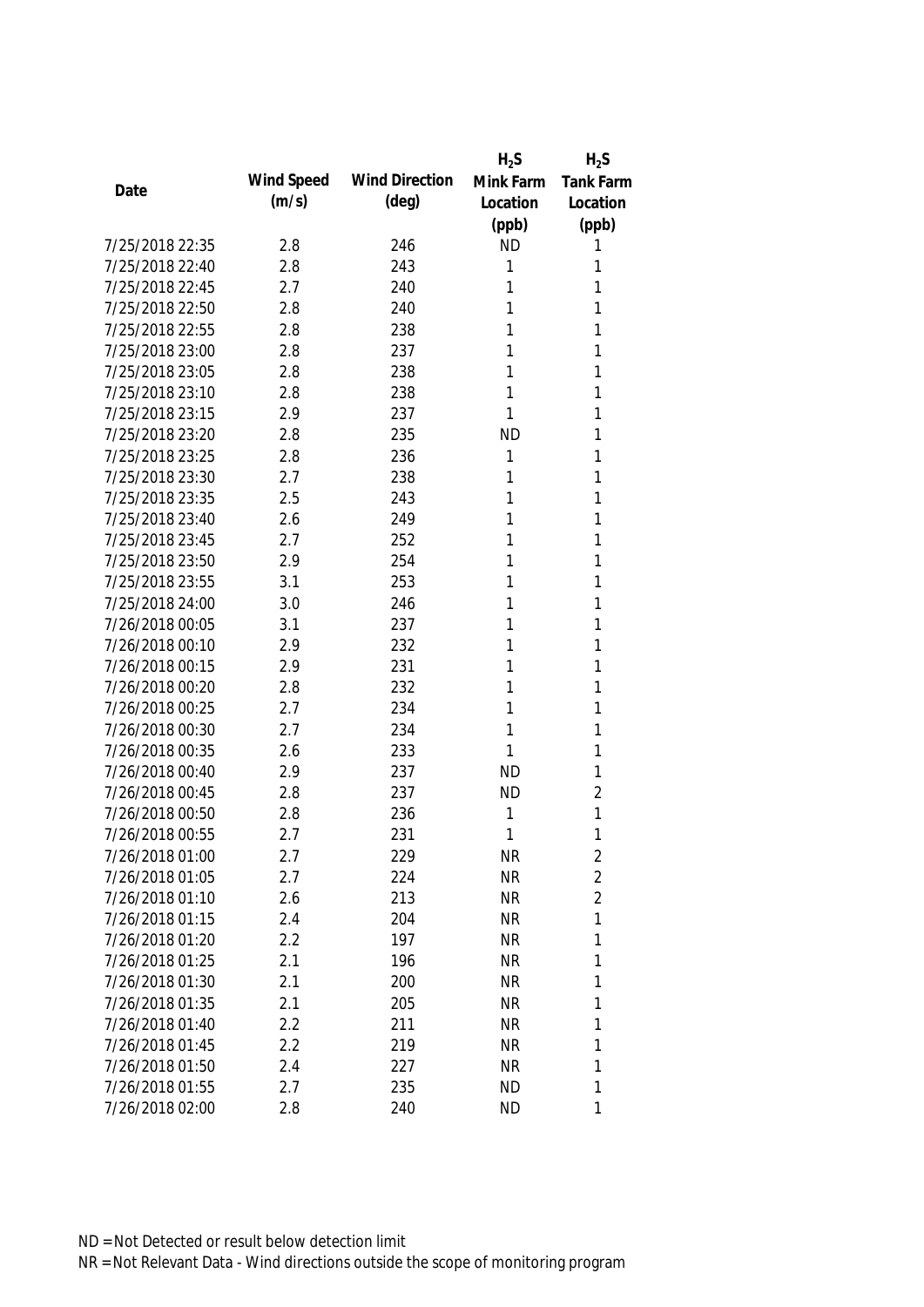|                 |            |                       | $H_2S$       | $H_2S$           |
|-----------------|------------|-----------------------|--------------|------------------|
| Date            | Wind Speed | <b>Wind Direction</b> | Mink Farm    | <b>Tank Farm</b> |
|                 | (m/s)      | $(\text{deg})$        | Location     | Location         |
|                 |            |                       | (ppb)        | (ppb)            |
| 7/26/2018 02:05 | 3.0        | 245                   | <b>ND</b>    | 1                |
| 7/26/2018 02:10 | 3.1        | 250                   | <b>ND</b>    | 1                |
| 7/26/2018 02:15 | 3.2        | 251                   | <b>ND</b>    | $\overline{2}$   |
| 7/26/2018 02:20 | 3.1        | 252                   | <b>ND</b>    | $\overline{2}$   |
| 7/26/2018 02:25 | 3.0        | 252                   | <b>ND</b>    | $\overline{2}$   |
| 7/26/2018 02:30 | 2.9        | 256                   | <b>ND</b>    | $\overline{2}$   |
| 7/26/2018 02:35 | 2.7        | 259                   | 1            | $\overline{2}$   |
| 7/26/2018 02:40 | 2.6        | 262                   | <b>ND</b>    | 1                |
| 7/26/2018 02:45 | 2.4        | 264                   | 1            | 1                |
| 7/26/2018 02:50 | 2.5        | 263                   | <b>ND</b>    | 1                |
| 7/26/2018 02:55 | 2.6        | 263                   | <b>ND</b>    | 1                |
| 7/26/2018 03:00 | 2.7        | 261                   | <b>ND</b>    | 1                |
| 7/26/2018 03:05 | 2.8        | 256                   | <b>ND</b>    | $\overline{2}$   |
| 7/26/2018 03:10 | 3.0        | 254                   | <b>ND</b>    | 1                |
| 7/26/2018 03:15 | 3.0        | 253                   | 1            | $\mathbf{1}$     |
| 7/26/2018 03:20 | 3.0        | 253                   | $\mathbf{1}$ | $\overline{2}$   |
| 7/26/2018 03:25 | 3.0        | 251                   | 1            | $\overline{2}$   |
| 7/26/2018 03:30 | 2.9        | 249                   | 1            | $\overline{2}$   |
| 7/26/2018 03:35 | 2.7        | 253                   | 1            | 1                |
| 7/26/2018 03:40 | 2.5        | 253                   | 1            | $\overline{2}$   |
| 7/26/2018 03:45 | 2.4        | 253                   | 1            | $\overline{2}$   |
| 7/26/2018 03:50 | 2.3        | 251                   | 1            | $\overline{2}$   |
| 7/26/2018 03:55 | 2.3        | 251                   | 1            | $\overline{2}$   |
| 7/26/2018 04:00 | 2.2        | 252                   | 1            | $\overline{2}$   |
| 7/26/2018 04:05 | 2.2        | 250                   | 1            | $\overline{2}$   |
| 7/26/2018 04:10 | 2.3        | 247                   | 1            | $\overline{2}$   |
| 7/26/2018 04:15 | 2.4        | 244                   | 1            | $\overline{2}$   |
| 7/26/2018 04:20 | 2.6        | 243                   | 1            | $\overline{2}$   |
| 7/26/2018 04:25 | 2.8        | 243                   | <b>ND</b>    | $\overline{2}$   |
| 7/26/2018 04:30 | 3.0        | 241                   | <b>ND</b>    | 1                |
| 7/26/2018 04:35 | 3.2        | 241                   | 1            | 1                |
| 7/26/2018 04:40 | 3.4        | 243                   | 1            | 1                |
| 7/26/2018 04:45 | 3.4        | 242                   | 1            | 1                |
| 7/26/2018 04:50 | 3.5        | 242                   | 1            | 1                |
| 7/26/2018 04:55 | 3.4        | 243                   | 1            | 1                |
| 7/26/2018 05:00 | 3.4        | 244                   | 1            | 1                |
| 7/26/2018 05:05 | 3.4        | 244                   | 1            | 1                |
| 7/26/2018 05:10 | 3.4        | 243                   | 1            | 1                |
| 7/26/2018 05:15 | 3.4        | 245                   | <b>ND</b>    | 1                |
| 7/26/2018 05:20 | 3.4        | 245                   | <b>ND</b>    | 1                |
| 7/26/2018 05:25 | 3.4        | 244                   | 1            | $\overline{2}$   |
| 7/26/2018 05:30 | 3.4        | 243                   | 1            | $\overline{2}$   |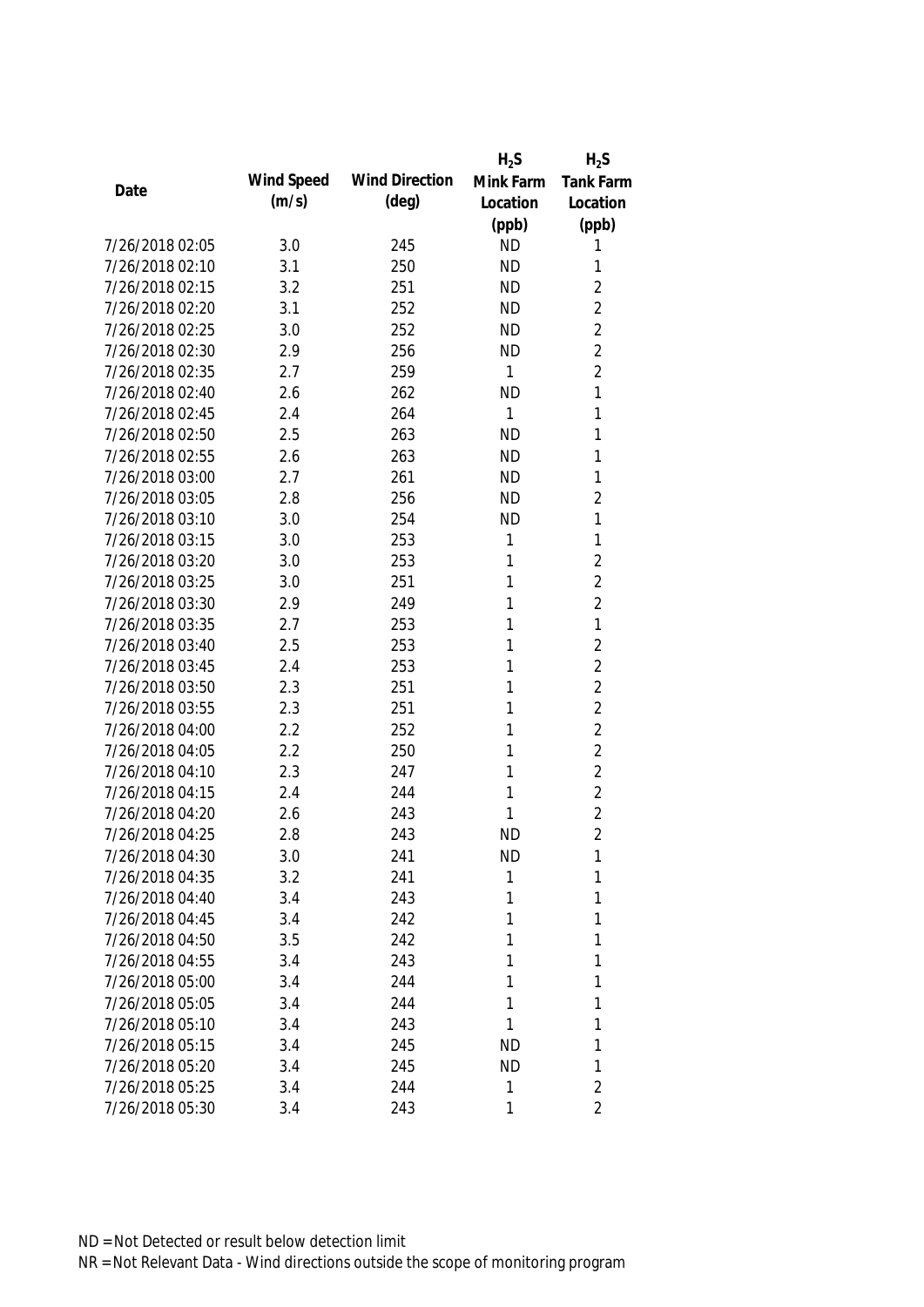|                 |            |                       | $H_2S$         | $H_2S$           |
|-----------------|------------|-----------------------|----------------|------------------|
| Date            | Wind Speed | <b>Wind Direction</b> | Mink Farm      | <b>Tank Farm</b> |
|                 | (m/s)      | $(\text{deg})$        | Location       | Location         |
|                 |            |                       | (ppb)          | (ppb)            |
| 7/26/2018 05:35 | 3.4        | 243                   | 1              | 3                |
| 7/26/2018 05:40 | 3.4        | 243                   | 1              | $\sqrt{3}$       |
| 7/26/2018 05:45 | 3.2        | 244                   | 1              | 3                |
| 7/26/2018 05:50 | 3.2        | 246                   | 1              | 3                |
| 7/26/2018 05:55 | 3.1        | 249                   | 1              | $\overline{2}$   |
| 7/26/2018 06:00 | 3.0        | 252                   | 1              | $\overline{2}$   |
| 7/26/2018 06:05 | 2.8        | 256                   | 1              | $\mathbf{1}$     |
| 7/26/2018 06:10 | 2.7        | 259                   | 1              | $\mathbf{1}$     |
| 7/26/2018 06:15 | 2.8        | 261                   | 1              | $\mathbf{1}$     |
| 7/26/2018 06:20 | 2.6        | 262                   | 1              | 1                |
| 7/26/2018 06:25 | 2.6        | 263                   | 1              | 1                |
| 7/26/2018 06:30 | 2.5        | 263                   | 1              | 1                |
| 7/26/2018 06:35 | 2.5        | 263                   | $\overline{2}$ | 1                |
| 7/26/2018 06:40 | 2.4        | 265                   | $\overline{2}$ | 1                |
| 7/26/2018 06:45 | 2.3        | 268                   | $\overline{2}$ | $\mathbf{1}$     |
| 7/26/2018 06:50 | 2.3        | 269                   | $\overline{2}$ | $\overline{2}$   |
| 7/26/2018 06:55 | 2.1        | 272                   | 1              | 1                |
| 7/26/2018 07:00 | 2.0        | 277                   | 1              | <b>NR</b>        |
| 7/26/2018 07:05 | 1.9        | 280                   | 1              | <b>NR</b>        |
| 7/26/2018 07:10 | 1.9        | 282                   | 1              | <b>NR</b>        |
| 7/26/2018 07:15 | 1.9        | 288                   | 1              | <b>NR</b>        |
| 7/26/2018 07:20 | 2.1        | 293                   | 1              | <b>NR</b>        |
| 7/26/2018 07:25 | 2.4        | 296                   | <b>ND</b>      | <b>NR</b>        |
| 7/26/2018 07:30 | 2.6        | 298                   | <b>ND</b>      | <b>NR</b>        |
| 7/26/2018 07:35 | 2.7        | 303                   | <b>ND</b>      | <b>NR</b>        |
| 7/26/2018 07:40 | 2.8        | 307                   | <b>ND</b>      | <b>NR</b>        |
| 7/26/2018 07:45 | 2.9        | 309                   | <b>ND</b>      | <b>NR</b>        |
| 7/26/2018 07:50 | 3.0        | 314                   | <b>ND</b>      | <b>NR</b>        |
| 7/26/2018 07:55 | 2.8        | 318                   | <b>ND</b>      | <b>NR</b>        |
| 7/26/2018 08:00 | 2.9        | 321                   | 1              | <b>NR</b>        |
| 7/26/2018 08:05 | 3.1        | 321                   | 1              | <b>NR</b>        |
| 7/26/2018 08:10 | 3.4        | 322                   | 1              | <b>NR</b>        |
| 7/26/2018 08:15 | 3.5        | 322                   | 1              | <b>NR</b>        |
| 7/26/2018 08:20 | 3.4        | 321                   | 1              | <b>NR</b>        |
| 7/26/2018 08:25 | 3.5        | 322                   | 1              | <b>NR</b>        |
| 7/26/2018 08:30 | 3.6        | 323                   | 1              | <b>NR</b>        |
| 7/26/2018 08:35 | 3.5        | 324                   | 1              | <b>NR</b>        |
| 7/26/2018 08:40 | 3.4        | 327                   | <b>ND</b>      | <b>NR</b>        |
| 7/26/2018 08:45 | 3.2        | 329                   | <b>ND</b>      | <b>NR</b>        |
| 7/26/2018 08:50 | 3.3        | 330                   | 1              | <b>NR</b>        |
| 7/26/2018 08:55 | 3.4        | 329                   | 1              | <b>NR</b>        |
| 7/26/2018 09:00 | 3.2        | 330                   | 1              | <b>NR</b>        |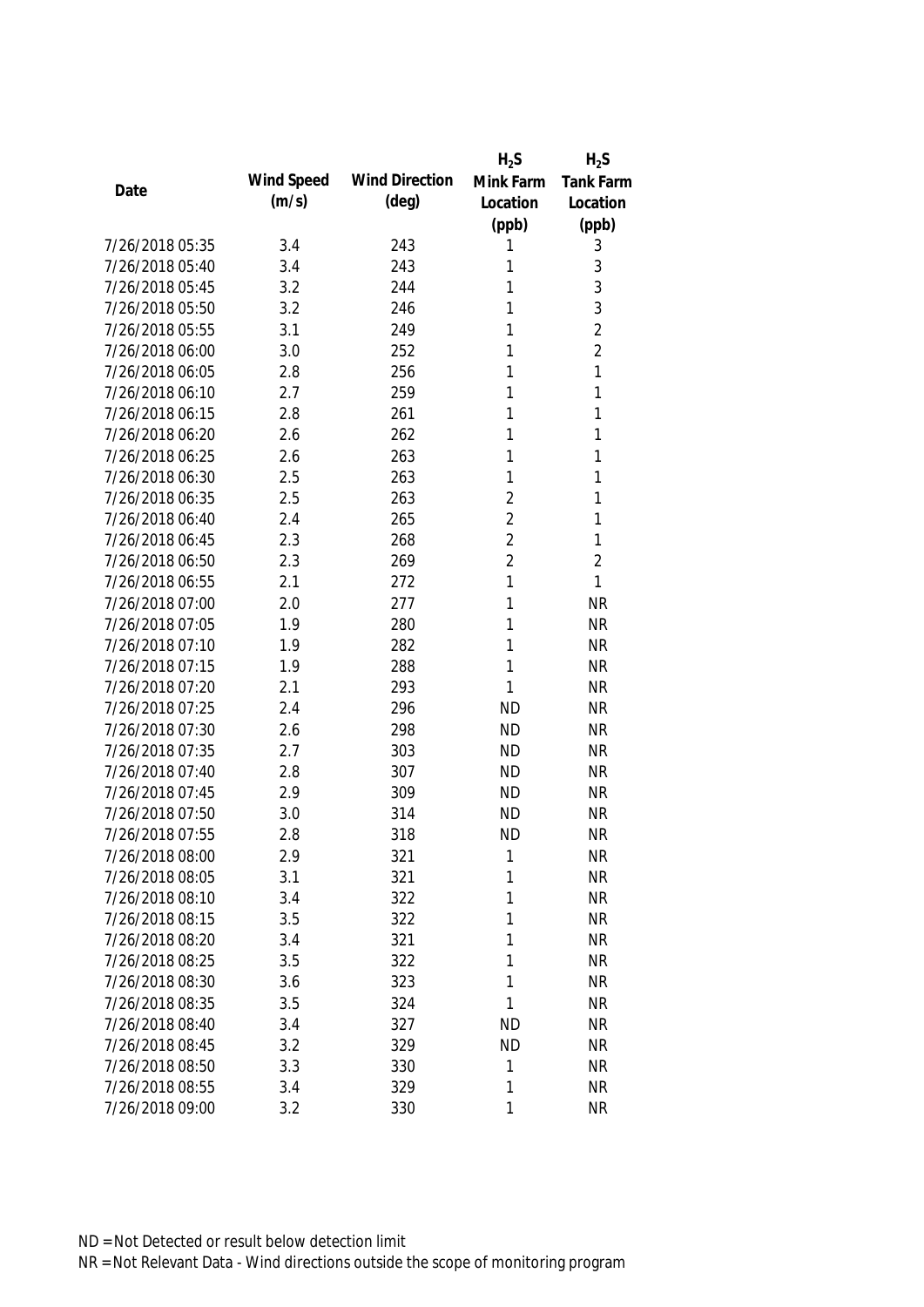|                 |            |                       | $H_2S$    | $H_2S$           |
|-----------------|------------|-----------------------|-----------|------------------|
| Date            | Wind Speed | <b>Wind Direction</b> | Mink Farm | <b>Tank Farm</b> |
|                 | (m/s)      | $(\text{deg})$        | Location  | Location         |
|                 |            |                       | (ppb)     | (ppb)            |
| 7/26/2018 09:05 | 3.0        | 328                   | 1         | <b>NR</b>        |
| 7/26/2018 09:10 | 3.0        | 326                   | 1         | <b>NR</b>        |
| 7/26/2018 09:15 | 3.0        | 323                   | 1         | <b>NR</b>        |
| 7/26/2018 09:20 | 3.0        | 324                   | 1         | <b>NR</b>        |
| 7/26/2018 09:25 | 3.1        | 325                   | 1         | <b>NR</b>        |
| 7/26/2018 09:30 | 3.4        | 325                   | 1         | <b>NR</b>        |
| 7/26/2018 09:35 | 3.5        | 329                   | 1         | <b>NR</b>        |
| 7/26/2018 09:40 | 3.4        | 329                   | 1         | <b>NR</b>        |
| 7/26/2018 09:45 | 3.7        | 331                   | <b>ND</b> | <b>NR</b>        |
| 7/26/2018 09:50 | 3.9        | 327                   | 1         | <b>NR</b>        |
| 7/26/2018 09:55 | 3.8        | 323                   | <b>ND</b> | <b>NR</b>        |
| 7/26/2018 10:00 | 3.6        | 321                   | 1         | <b>NR</b>        |
| 7/26/2018 10:05 | 3.6        | 317                   | 1         | <b>NR</b>        |
| 7/26/2018 10:10 | 3.9        | 316                   | <b>ND</b> | <b>NR</b>        |
| 7/26/2018 10:15 | 3.6        | 316                   | <b>ND</b> | <b>NR</b>        |
| 7/26/2018 10:20 | 3.5        | 320                   | <b>ND</b> | <b>NR</b>        |
| 7/26/2018 10:25 | 3.4        | 326                   | <b>ND</b> | <b>NR</b>        |
| 7/26/2018 10:30 | 3.4        | 326                   | 1         | <b>NR</b>        |
| 7/26/2018 10:35 | 3.5        | 327                   | <b>ND</b> | <b>NR</b>        |
| 7/26/2018 10:40 | 3.5        | 328                   | 1         | <b>NR</b>        |
| 7/26/2018 10:45 | 3.6        | 324                   | 1         | <b>NR</b>        |
| 7/26/2018 10:50 | 3.7        | 317                   | 1         | <b>NR</b>        |
| 7/26/2018 10:55 | 3.8        | 313                   | 1         | <b>NR</b>        |
| 7/26/2018 11:00 | 3.8        | 315                   | 1         | <b>NR</b>        |
| 7/26/2018 11:05 | 3.9        | 313                   | 1         | <b>NR</b>        |
| 7/26/2018 11:10 | 3.8        | 313                   | 1         | <b>NR</b>        |
| 7/26/2018 11:15 | 3.8        | 316                   | 1         | <b>NR</b>        |
| 7/26/2018 11:20 | 3.9        | 316                   | 1         | <b>NR</b>        |
| 7/26/2018 11:25 | 4.1        | 314                   | <b>ND</b> | <b>NR</b>        |
| 7/26/2018 11:30 | 4.2        | 308                   | <b>ND</b> | <b>NR</b>        |
| 7/26/2018 11:35 | 4.1        | 306                   | <b>ND</b> | <b>NR</b>        |
| 7/26/2018 11:40 | 4.2        | 308                   | <b>ND</b> | <b>NR</b>        |
| 7/26/2018 11:45 | 4.3        | 309                   | <b>ND</b> | <b>NR</b>        |
| 7/26/2018 11:50 | 4.6        | 315                   | <b>ND</b> | <b>NR</b>        |
| 7/26/2018 11:55 | 4.5        | 320                   | <b>ND</b> | <b>NR</b>        |
| 7/26/2018 12:00 | 4.5        | 323                   | 1         | <b>NR</b>        |
| 7/26/2018 12:05 | 4.3        | 320                   | 1         | <b>NR</b>        |
| 7/26/2018 12:10 | 4.3        | 312                   | 1         | <b>NR</b>        |
| 7/26/2018 12:15 | 4.3        | 307                   | <b>ND</b> | <b>NR</b>        |
| 7/26/2018 12:20 | 4.2        | 306                   | <b>ND</b> | <b>NR</b>        |
| 7/26/2018 12:25 | 4.3        | 301                   | <b>ND</b> | <b>NR</b>        |
|                 |            | 299                   |           |                  |
| 7/26/2018 12:30 | 4.4        |                       | <b>ND</b> | <b>NR</b>        |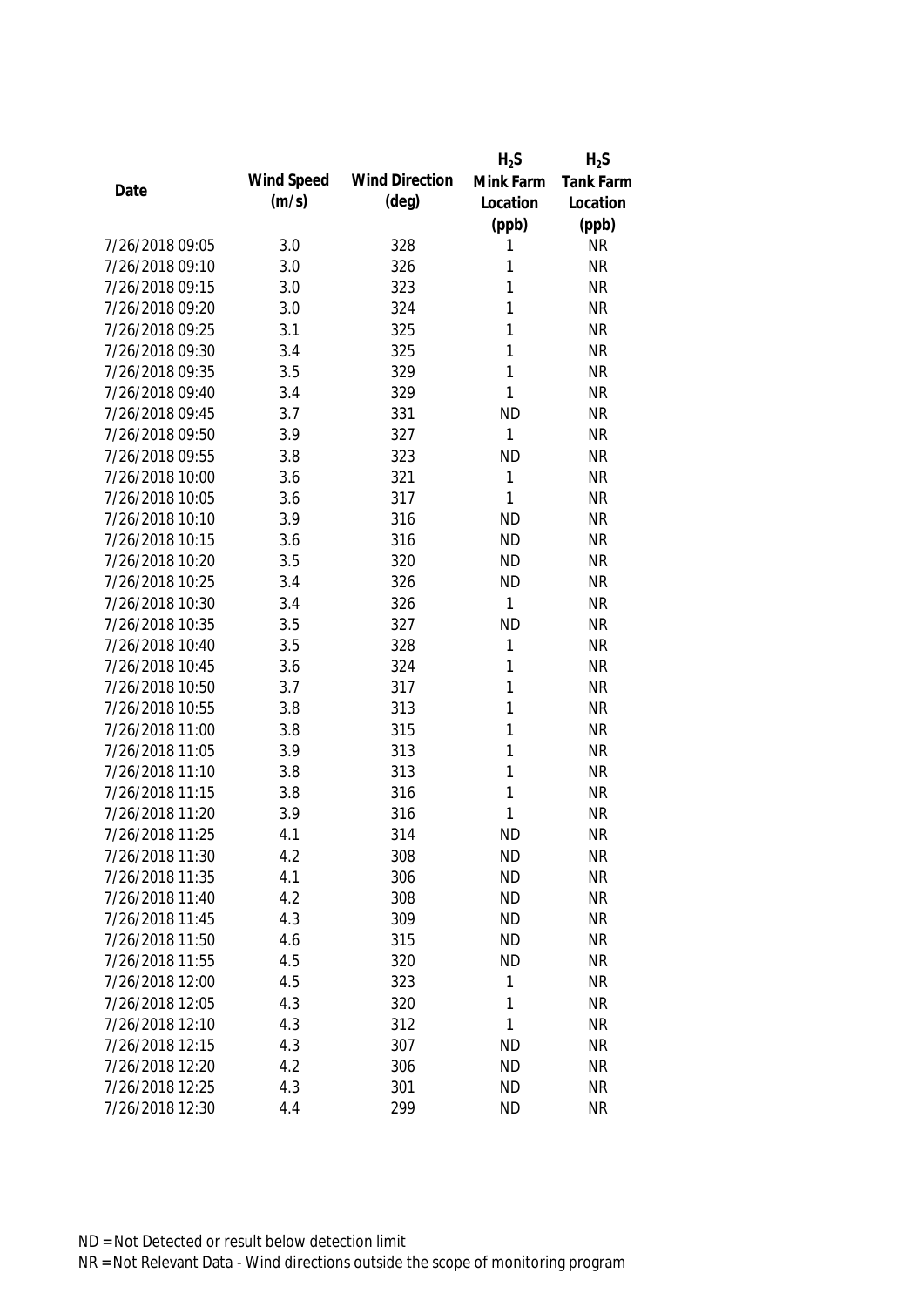|                 |            |                       | $H_2S$         | $H_2S$       |
|-----------------|------------|-----------------------|----------------|--------------|
|                 | Wind Speed | <b>Wind Direction</b> | Mink Farm      | Tank Farm    |
| Date            | (m/s)      | $(\text{deg})$        | Location       | Location     |
|                 |            |                       | (ppb)          | (ppb)        |
| 7/26/2018 12:35 | 4.5        | 297                   | <b>ND</b>      | <b>NR</b>    |
| 7/26/2018 12:40 | 4.6        | 301                   | <b>ND</b>      | <b>NR</b>    |
| 7/26/2018 12:45 | 4.5        | 298                   | <b>ND</b>      | <b>NR</b>    |
| 7/26/2018 12:50 | 4.3        | 295                   | <b>ND</b>      | <b>NR</b>    |
| 7/26/2018 12:55 | 4.0        | 293                   | <b>ND</b>      | <b>NR</b>    |
| 7/26/2018 13:00 | 4.0        | 289                   | <b>ND</b>      | <b>NR</b>    |
| 7/26/2018 13:05 | 4.0        | 291                   | <b>ND</b>      | <b>NR</b>    |
| 7/26/2018 13:10 | 3.9        | 289                   | <b>ND</b>      | <b>NR</b>    |
| 7/26/2018 13:15 | 3.9        | 289                   | <b>ND</b>      | <b>NR</b>    |
| 7/26/2018 13:20 | 3.9        | 287                   | <b>ND</b>      | <b>NR</b>    |
| 7/26/2018 13:25 | 3.9        | 285                   | <b>ND</b>      | <b>NR</b>    |
| 7/26/2018 13:30 | 3.8        | 287                   | <b>ND</b>      | <b>NR</b>    |
| 7/26/2018 13:35 | 3.8        | 287                   | <b>ND</b>      | <b>NR</b>    |
| 7/26/2018 13:40 | 4.0        | 284                   | <b>ND</b>      | <b>NR</b>    |
| 7/26/2018 13:45 | 4.0        | 286                   | 1              | <b>NR</b>    |
| 7/26/2018 13:50 | 4.1        | 287                   | <b>ND</b>      | <b>NR</b>    |
| 7/26/2018 13:55 | 4.3        | 284                   | 1              | <b>NR</b>    |
| 7/26/2018 14:00 | 4.5        | 284                   | <b>ND</b>      | <b>NR</b>    |
| 7/26/2018 14:05 | 4.4        | 281                   | <b>ND</b>      | <b>NR</b>    |
| 7/26/2018 14:10 | 4.3        | 280                   | <b>ND</b>      | <b>NR</b>    |
| 7/26/2018 14:15 | 4.5        | 275                   | <b>ND</b>      | $\mathbf 1$  |
| 7/26/2018 14:20 | 4.4        | 270                   | 1              | $\mathbf{1}$ |
| 7/26/2018 14:25 | 4.4        | 269                   | 1              | $\mathbf{1}$ |
| 7/26/2018 14:30 | 4.5        | 267                   | 1              | $\mathbf{1}$ |
| 7/26/2018 14:35 | 4.8        | 262                   | 1              | $\mathbf{1}$ |
| 7/26/2018 14:40 | 4.9        | 261                   | 1              | $\mathbf{1}$ |
| 7/26/2018 14:45 | 4.7        | 261                   | 1              | $\mathbf{1}$ |
| 7/26/2018 14:50 | 4.7        | 263                   | <b>ND</b>      | 1            |
| 7/26/2018 14:55 | 4.5        | 263                   | <b>ND</b>      | 1            |
| 7/26/2018 15:00 | 4.3        | 263                   | 1              | 1            |
| 7/26/2018 15:05 | 4.1        | 268                   | 1              | 1            |
| 7/26/2018 15:10 | 4.1        | 272                   | 1              | 1            |
| 7/26/2018 15:15 | 4.3        | 274                   | 1              | 1            |
| 7/26/2018 15:20 | 4.5        | 273                   | 1              | 1            |
| 7/26/2018 15:25 | 4.5        | 274                   | 1              | 1            |
| 7/26/2018 15:30 | 4.7        | 271                   | 1              | 1            |
| 7/26/2018 15:35 | 4.7        | 271                   | 1              | 1            |
| 7/26/2018 15:40 | 4.6        | 273                   | 2              | 1            |
| 7/26/2018 15:45 | 4.7        | 275                   | $\overline{2}$ | 1            |
| 7/26/2018 15:50 | 4.6        | 276                   | 3              | <b>NR</b>    |
| 7/26/2018 15:55 | 4.5        | 278                   | 5              | <b>NR</b>    |
| 7/26/2018 16:00 | 4.4        | 282                   | 5              | <b>NR</b>    |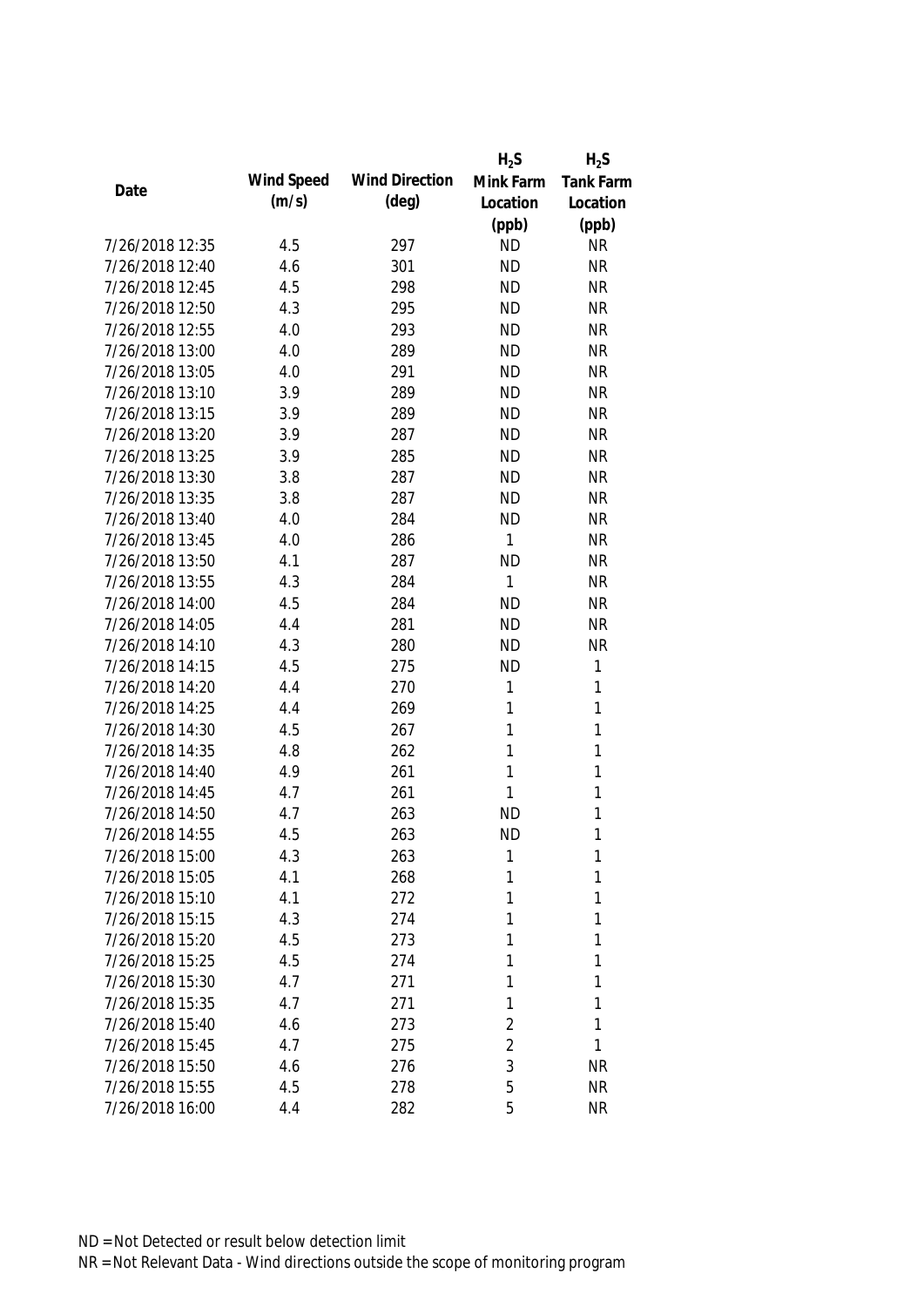|                 |            |                       | $H_2S$    | $H_2S$           |
|-----------------|------------|-----------------------|-----------|------------------|
| Date            | Wind Speed | <b>Wind Direction</b> | Mink Farm | <b>Tank Farm</b> |
|                 | (m/s)      | $(\text{deg})$        | Location  | Location         |
|                 |            |                       | (ppb)     | (ppb)            |
| 7/26/2018 16:05 | 4.6        | 286                   | 5         | <b>NR</b>        |
| 7/26/2018 16:10 | 4.5        | 288                   | 5         | <b>NR</b>        |
| 7/26/2018 16:15 | 4.3        | 289                   | 5         | <b>NR</b>        |
| 7/26/2018 16:20 | 4.2        | 289                   | 3         | <b>NR</b>        |
| 7/26/2018 16:25 | 4.4        | 290                   | 1         | <b>NR</b>        |
| 7/26/2018 16:30 | 4.5        | 289                   | 1         | <b>NR</b>        |
| 7/26/2018 16:35 | 4.6        | 283                   | 1         | <b>NR</b>        |
| 7/26/2018 16:40 | 4.7        | 278                   | 1         | <b>NR</b>        |
| 7/26/2018 16:45 | 4.7        | 277                   | 1         | <b>NR</b>        |
| 7/26/2018 16:50 | 4.7        | 279                   | 1         | <b>NR</b>        |
| 7/26/2018 16:55 | 4.6        | 278                   | 1         | <b>NR</b>        |
| 7/26/2018 17:00 | 4.4        | 278                   | 1         | <b>NR</b>        |
| 7/26/2018 17:05 | 4.1        | 279                   | 1         | <b>NR</b>        |
| 7/26/2018 17:10 | 4.0        | 279                   | 1         | <b>NR</b>        |
| 7/26/2018 17:15 | 4.0        | 280                   | 1         | <b>NR</b>        |
| 7/26/2018 17:20 | 3.8        | 280                   | 1         | <b>NR</b>        |
| 7/26/2018 17:25 | 3.6        | 283                   | 1         | <b>NR</b>        |
| 7/26/2018 17:30 | 3.5        | 281                   | 1         | <b>NR</b>        |
| 7/26/2018 17:35 | 3.7        | 281                   | 1         | <b>NR</b>        |
| 7/26/2018 17:40 | 3.8        | 281                   | <b>ND</b> | <b>NR</b>        |
| 7/26/2018 17:45 | 3.7        | 277                   | 1         | <b>NR</b>        |
| 7/26/2018 17:50 | 3.8        | 275                   | 1         | $\mathbf{1}$     |
| 7/26/2018 17:55 | 3.8        | 271                   | <b>ND</b> | $\mathbf{1}$     |
| 7/26/2018 18:00 | 4.0        | 274                   | <b>ND</b> | $\mathbf{1}$     |
| 7/26/2018 18:05 | 3.8        | 274                   | <b>ND</b> | 1                |
| 7/26/2018 18:10 | 3.8        | 274                   | 1         | $\mathbf{1}$     |
| 7/26/2018 18:15 | 3.9        | 275                   | <b>ND</b> | 1                |
| 7/26/2018 18:20 | 3.9        | 278                   | 1         | <b>NR</b>        |
| 7/26/2018 18:25 | 4.1        | 280                   | 1         | <b>NR</b>        |
| 7/26/2018 18:30 | 4.1        | 278                   | 1         | NR               |
| 7/26/2018 18:35 | 4.2        | 277                   | 1         | <b>NR</b>        |
| 7/26/2018 18:40 | 4.2        | 282                   | 1         | <b>NR</b>        |
| 7/26/2018 18:45 | 4.1        | 284                   | 1         | <b>NR</b>        |
| 7/26/2018 18:50 | 4.3        | 287                   | 1         | <b>NR</b>        |
| 7/26/2018 18:55 | 4.1        | 289                   | 1         | <b>NR</b>        |
| 7/26/2018 19:00 | 4.0        | 293                   | 1         | <b>NR</b>        |
| 7/26/2018 19:05 | 4.0        | 295                   | 1         | <b>NR</b>        |
| 7/26/2018 19:10 | 4.0        | 293                   | 1         | <b>NR</b>        |
| 7/26/2018 19:15 | 4.0        | 292                   | 1         | <b>NR</b>        |
| 7/26/2018 19:20 | 3.8        | 292                   | 1         | <b>NR</b>        |
| 7/26/2018 19:25 | 3.8        | 291                   | 1         | <b>NR</b>        |
| 7/26/2018 19:30 | 3.7        | 290                   | 1         | <b>NR</b>        |
|                 |            |                       |           |                  |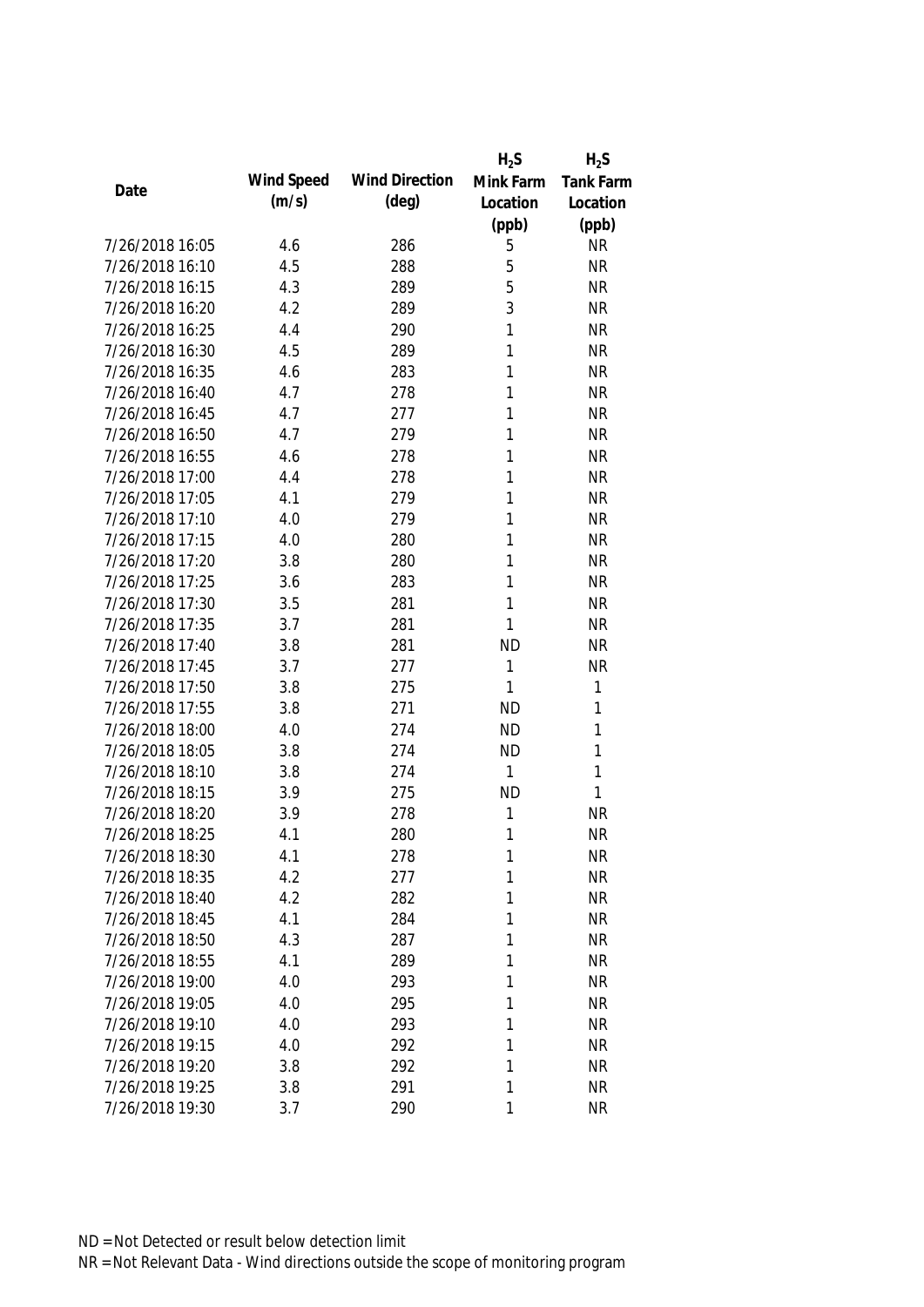|                 |            |                       | $H_2S$    | $H_2S$           |
|-----------------|------------|-----------------------|-----------|------------------|
| Date            | Wind Speed | <b>Wind Direction</b> | Mink Farm | <b>Tank Farm</b> |
|                 | (m/s)      | $(\text{deg})$        | Location  | Location         |
|                 |            |                       | (ppb)     | (ppb)            |
| 7/26/2018 19:35 | 3.7        | 292                   | 1         | <b>NR</b>        |
| 7/26/2018 19:40 | 3.7        | 296                   | 1         | <b>NR</b>        |
| 7/26/2018 19:45 | 3.8        | 300                   | 1         | <b>NR</b>        |
| 7/26/2018 19:50 | 3.8        | 298                   | 1         | <b>NR</b>        |
| 7/26/2018 19:55 | 4.1        | 301                   | 1         | <b>NR</b>        |
| 7/26/2018 20:00 | 4.2        | 304                   | 1         | <b>NR</b>        |
| 7/26/2018 20:05 | 4.1        | 305                   | 1         | <b>NR</b>        |
| 7/26/2018 20:10 | 3.9        | 304                   | 1         | <b>NR</b>        |
| 7/26/2018 20:15 | 3.8        | 302                   | 1         | <b>NR</b>        |
| 7/26/2018 20:20 | 3.7        | 303                   | 1         | <b>NR</b>        |
| 7/26/2018 20:25 | 3.5        | 300                   | 1         | <b>NR</b>        |
| 7/26/2018 20:30 | 3.2        | 298                   | 1         | <b>NR</b>        |
| 7/26/2018 20:35 | 3.2        | 297                   | 1         | <b>NR</b>        |
| 7/26/2018 20:40 | 3.2        | 295                   | 1         | <b>NR</b>        |
| 7/26/2018 20:45 | 2.9        | 296                   | 1         | <b>NR</b>        |
| 7/26/2018 20:50 | 2.8        | 297                   | 1         | <b>NR</b>        |
| 7/26/2018 20:55 | 2.8        | 299                   | 1         | <b>NR</b>        |
| 7/26/2018 21:00 | 3.0        | 300                   | 1         | <b>NR</b>        |
| 7/26/2018 21:05 | 3.0        | 301                   | 1         | <b>NR</b>        |
| 7/26/2018 21:10 | 3.1        | 303                   | 1         | <b>NR</b>        |
| 7/26/2018 21:15 | 3.3        | 304                   | 1         | <b>NR</b>        |
| 7/26/2018 21:20 | 3.4        | 305                   | 1         | <b>NR</b>        |
| 7/26/2018 21:25 | 3.4        | 305                   | 1         | <b>NR</b>        |
| 7/26/2018 21:30 | 3.4        | 306                   | 1         | <b>NR</b>        |
| 7/26/2018 21:35 | 3.5        | 307                   | 1         | <b>NR</b>        |
| 7/26/2018 21:40 | 3.5        | 308                   | 1         | <b>NR</b>        |
| 7/26/2018 21:45 | 3.6        | 308                   | 1         | <b>NR</b>        |
| 7/26/2018 21:50 | 3.8        | 308                   | <b>ND</b> | <b>NR</b>        |
| 7/26/2018 21:55 | 3.9        | 308                   | 1         | <b>NR</b>        |
| 7/26/2018 22:00 | 3.9        | 308                   | 1         | <b>NR</b>        |
| 7/26/2018 22:05 | 3.9        | 308                   | 1         | <b>NR</b>        |
| 7/26/2018 22:10 | 4.1        | 308                   | 1         | <b>NR</b>        |
| 7/26/2018 22:15 | 4.2        | 307                   | 1         | <b>NR</b>        |
| 7/26/2018 22:20 | 4.1        | 308                   | <b>ND</b> | NR               |
| 7/26/2018 22:25 | 4.0        | 309                   | <b>ND</b> | <b>NR</b>        |
| 7/26/2018 22:30 | 4.0        | 308                   | <b>ND</b> | <b>NR</b>        |
| 7/26/2018 22:35 | 4.0        | 307                   | <b>ND</b> | <b>NR</b>        |
| 7/26/2018 22:40 | 3.9        | 306                   | <b>ND</b> | <b>NR</b>        |
| 7/26/2018 22:45 | 3.9        | 306                   | 1         | <b>NR</b>        |
| 7/26/2018 22:50 | 3.9        | 305                   | 1         | <b>NR</b>        |
| 7/26/2018 22:55 | 3.9        | 305                   | 1         | <b>NR</b>        |
| 7/26/2018 23:00 | 4.0        | 305                   | 1         | <b>NR</b>        |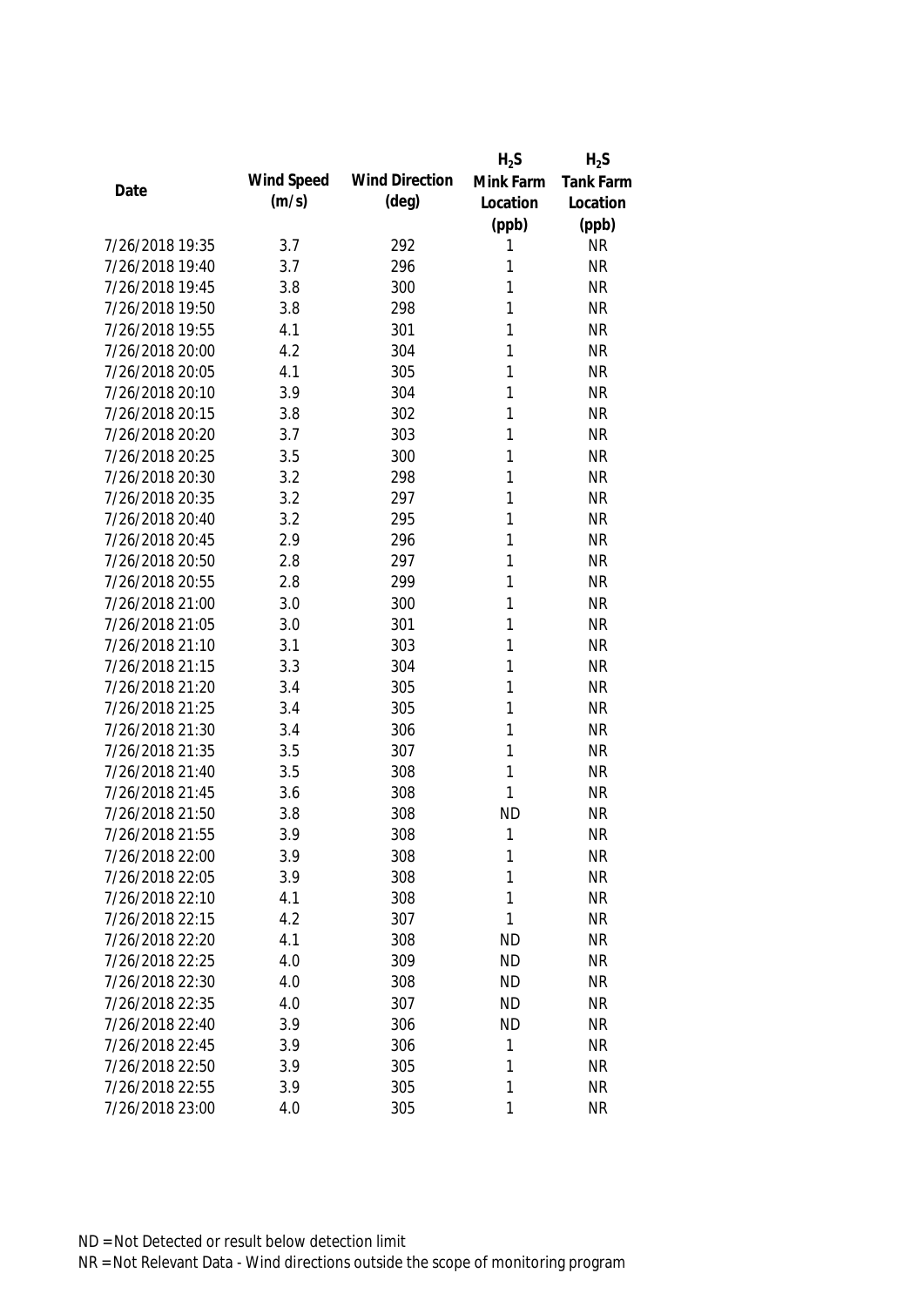|                 |            |                       | $H_2S$       | $H_2S$           |
|-----------------|------------|-----------------------|--------------|------------------|
|                 | Wind Speed | <b>Wind Direction</b> | Mink Farm    | <b>Tank Farm</b> |
| Date            | (m/s)      | $(\text{deg})$        | Location     | Location         |
|                 |            |                       | (ppb)        | (ppb)            |
| 7/26/2018 23:05 | 4.0        | 306                   | 1            | <b>NR</b>        |
| 7/26/2018 23:10 | 4.0        | 305                   | 1            | <b>NR</b>        |
| 7/26/2018 23:15 | 4.0        | 306                   | 1            | <b>NR</b>        |
| 7/26/2018 23:20 | 3.9        | 307                   | 1            | <b>NR</b>        |
| 7/26/2018 23:25 | 3.9        | 309                   | 1            | <b>NR</b>        |
| 7/26/2018 23:30 | 3.8        | 311                   | 1            | <b>NR</b>        |
| 7/26/2018 23:35 | 3.7        | 311                   | 1            | <b>NR</b>        |
| 7/26/2018 23:40 | 3.5        | 313                   | 1            | <b>NR</b>        |
| 7/26/2018 23:45 | 3.4        | 315                   | $\mathbf{1}$ | <b>NR</b>        |
| 7/26/2018 23:50 | 3.3        | 317                   | 1            | <b>NR</b>        |
| 7/26/2018 23:55 | 3.3        | 319                   | <b>ND</b>    | <b>NR</b>        |
| 7/26/2018 24:00 | 3.2        | 321                   | <b>ND</b>    | <b>NR</b>        |
| 7/27/2018 00:05 | 3.1        | 324                   | <b>ND</b>    | <b>NR</b>        |
| 7/27/2018 00:10 | 3.2        | 325                   | <b>ND</b>    | <b>NR</b>        |
| 7/27/2018 00:15 | 3.1        | 327                   | <b>ND</b>    | <b>NR</b>        |
| 7/27/2018 00:20 | 3.1        | 327                   | <b>ND</b>    | <b>NR</b>        |
| 7/27/2018 00:25 | 3.1        | 327                   | <b>ND</b>    | <b>NR</b>        |
| 7/27/2018 00:30 | 3.2        | 327                   | <b>ND</b>    | <b>NR</b>        |
| 7/27/2018 00:35 | 3.2        | 326                   | <b>ND</b>    | <b>NR</b>        |
| 7/27/2018 00:40 | 3.3        | 326                   | <b>ND</b>    | <b>NR</b>        |
| 7/27/2018 00:45 | 3.3        | 326                   | <b>ND</b>    | <b>NR</b>        |
| 7/27/2018 00:50 | 3.3        | 326                   | <b>ND</b>    | <b>NR</b>        |
| 7/27/2018 00:55 | 3.4        | 327                   | <b>ND</b>    | <b>NR</b>        |
| 7/27/2018 01:00 | 3.3        | 329                   | <b>ND</b>    | <b>NR</b>        |
| 7/27/2018 01:05 | 3.4        | 330                   | <b>ND</b>    | <b>NR</b>        |
| 7/27/2018 01:10 | 3.2        | 330                   | 1            | <b>NR</b>        |
| 7/27/2018 01:15 | 3.2        | 329                   | 1            | <b>NR</b>        |
| 7/27/2018 01:20 | 3.1        | 328                   | 1            | <b>NR</b>        |
| 7/27/2018 01:25 | 2.9        | 324                   | 1            | <b>NR</b>        |
| 7/27/2018 01:30 | 2.9        | 319                   | 1            | <b>NR</b>        |
| 7/27/2018 01:35 | 2.7        | 315                   | 1            | <b>NR</b>        |
| 7/27/2018 01:40 | 2.6        | 310                   | 1            | <b>NR</b>        |
| 7/27/2018 01:45 | 2.5        | 304                   | 1            | <b>NR</b>        |
| 7/27/2018 01:50 | 2.3        | 296                   | 1            | <b>NR</b>        |
| 7/27/2018 01:55 | 2.1        | 293                   | 1            | <b>NR</b>        |
| 7/27/2018 02:00 | 1.9        | 288                   | 1            | <b>NR</b>        |
| 7/27/2018 02:05 | 1.7        | 284                   | 1            | <b>NR</b>        |
| 7/27/2018 02:10 | 1.7        | 280                   | 1            | <b>NR</b>        |
| 7/27/2018 02:15 | 1.6        | 277                   | 1            | <b>NR</b>        |
| 7/27/2018 02:20 | 1.7        | 278                   | 1            | <b>NR</b>        |
| 7/27/2018 02:25 | 1.6        | 276                   | 1            | <b>NR</b>        |
| 7/27/2018 02:30 | 1.6        | 276                   | 1            | <b>NR</b>        |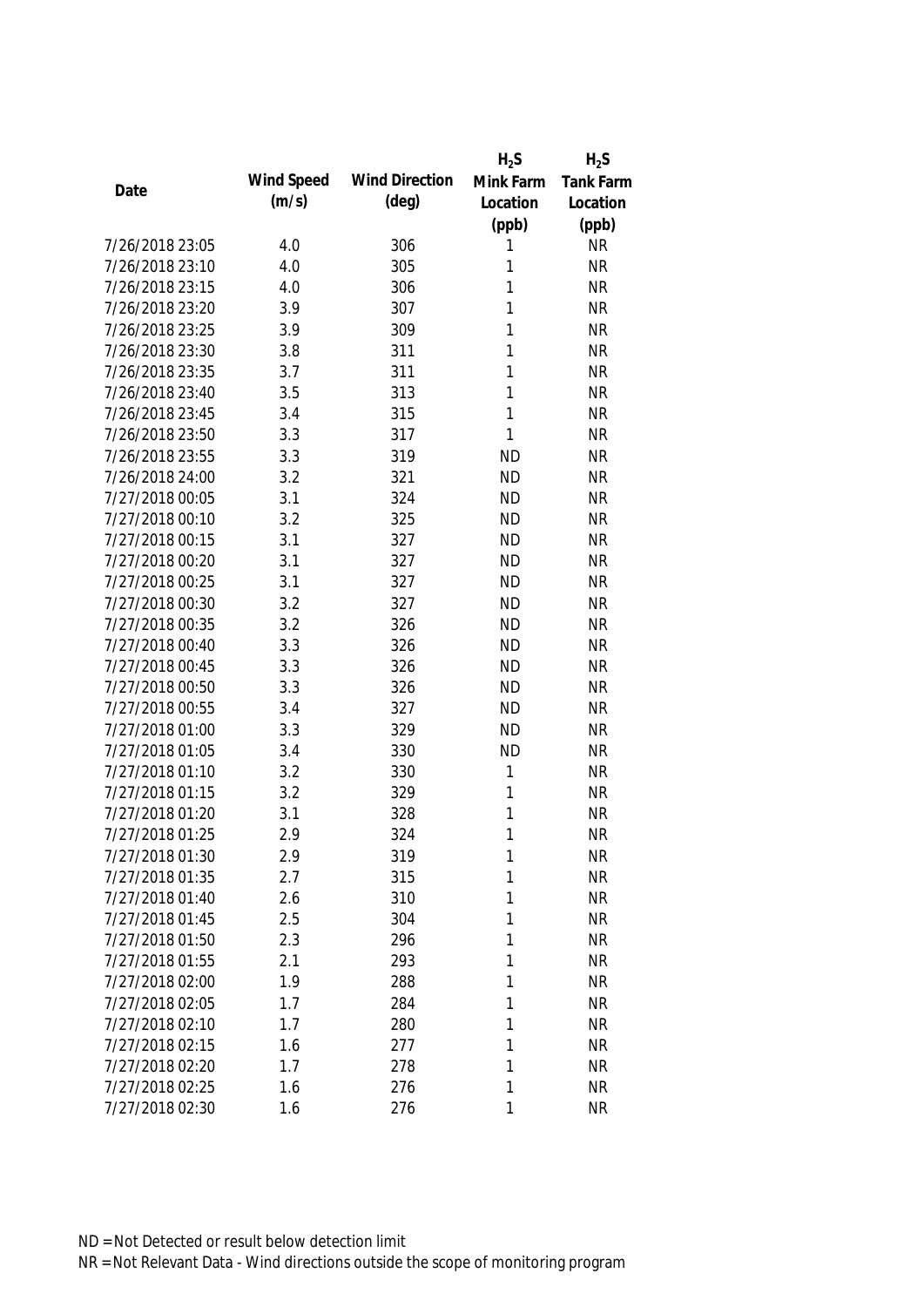|                 |            |                       | $H_2S$    | $H_2S$           |
|-----------------|------------|-----------------------|-----------|------------------|
| Date            | Wind Speed | <b>Wind Direction</b> | Mink Farm | <b>Tank Farm</b> |
|                 | (m/s)      | $(\text{deg})$        | Location  | Location         |
|                 |            |                       | (ppb)     | (ppb)            |
| 7/27/2018 02:35 | 1.6        | 276                   | 1         | <b>NR</b>        |
| 7/27/2018 02:40 | 1.6        | 279                   | 1         | <b>NR</b>        |
| 7/27/2018 02:45 | 1.7        | 282                   | 1         | <b>NR</b>        |
| 7/27/2018 02:50 | 1.8        | 284                   | 1         | <b>NR</b>        |
| 7/27/2018 02:55 | 1.9        | 287                   | 1         | <b>NR</b>        |
| 7/27/2018 03:00 | 1.9        | 288                   | 1         | <b>NR</b>        |
| 7/27/2018 03:05 | 1.9        | 288                   | 1         | <b>NR</b>        |
| 7/27/2018 03:10 | 1.9        | 283                   | 1         | <b>NR</b>        |
| 7/27/2018 03:15 | 1.8        | 278                   | 1         | <b>NR</b>        |
| 7/27/2018 03:20 | 1.7        | 272                   | 1         | 1                |
| 7/27/2018 03:25 | 1.7        | 269                   | 1         | 1                |
| 7/27/2018 03:30 | 1.8        | 265                   | 1         | 1                |
| 7/27/2018 03:35 | 1.9        | 263                   | 1         | $\overline{2}$   |
| 7/27/2018 03:40 | 1.9        | 265                   | 1         | $\overline{2}$   |
| 7/27/2018 03:45 | 1.8        | 267                   | 1         | $\overline{2}$   |
| 7/27/2018 03:50 | 1.8        | 269                   | 1         | 1                |
| 7/27/2018 03:55 | 1.7        | 269                   | 1         | 1                |
| 7/27/2018 04:00 | 1.7        | 271                   | 1         | 1                |
| 7/27/2018 04:05 | 1.6        | 271                   | 1         | 1                |
| 7/27/2018 04:10 | 1.6        | 271                   | 1         | 1                |
| 7/27/2018 04:15 | 1.6        | 272                   | 1         | 1                |
| 7/27/2018 04:20 | 1.7        | 274                   | 1         | 1                |
| 7/27/2018 04:25 | 1.7        | 277                   | 1         | <b>NR</b>        |
| 7/27/2018 04:30 | 1.8        | 279                   | 1         | <b>NR</b>        |
| 7/27/2018 04:35 | 1.8        | 279                   | 1         | <b>NR</b>        |
| 7/27/2018 04:40 | 1.8        | 279                   | 1         | <b>NR</b>        |
| 7/27/2018 04:45 | 1.7        | 272                   | 1         | $\overline{2}$   |
| 7/27/2018 04:50 | 1.6        | 264                   | 1         | $\overline{2}$   |
| 7/27/2018 04:55 | 1.5        | 257                   | 1         | $\overline{2}$   |
| 7/27/2018 05:00 | 1.4        | 250                   | 1         | 1                |
| 7/27/2018 05:05 | 1.4        | 244                   | 1         | 1                |
| 7/27/2018 05:10 | 1.4        | 241                   | 1         | 1                |
| 7/27/2018 05:15 | 1.5        | 244                   | 1         | $\overline{2}$   |
| 7/27/2018 05:20 | 1.7        | 248                   | 1         | $\overline{2}$   |
| 7/27/2018 05:25 | 1.8        | 248                   | 1         | $\overline{2}$   |
| 7/27/2018 05:30 | 1.8        | 250                   | 1         | $\overline{2}$   |
| 7/27/2018 05:35 | 1.8        | 250                   | 1         | $\overline{2}$   |
| 7/27/2018 05:40 | 1.8        | 248                   | 1         | $\overline{2}$   |
| 7/27/2018 05:45 | 1.7        | 243                   | 1         | $\mathbf{1}$     |
| 7/27/2018 05:50 | 1.5        | 237                   | 1         | 1                |
| 7/27/2018 05:55 | 1.5        | 232                   | 1         | 1                |
| 7/27/2018 06:00 | 1.6        | 230                   | 1         | 1                |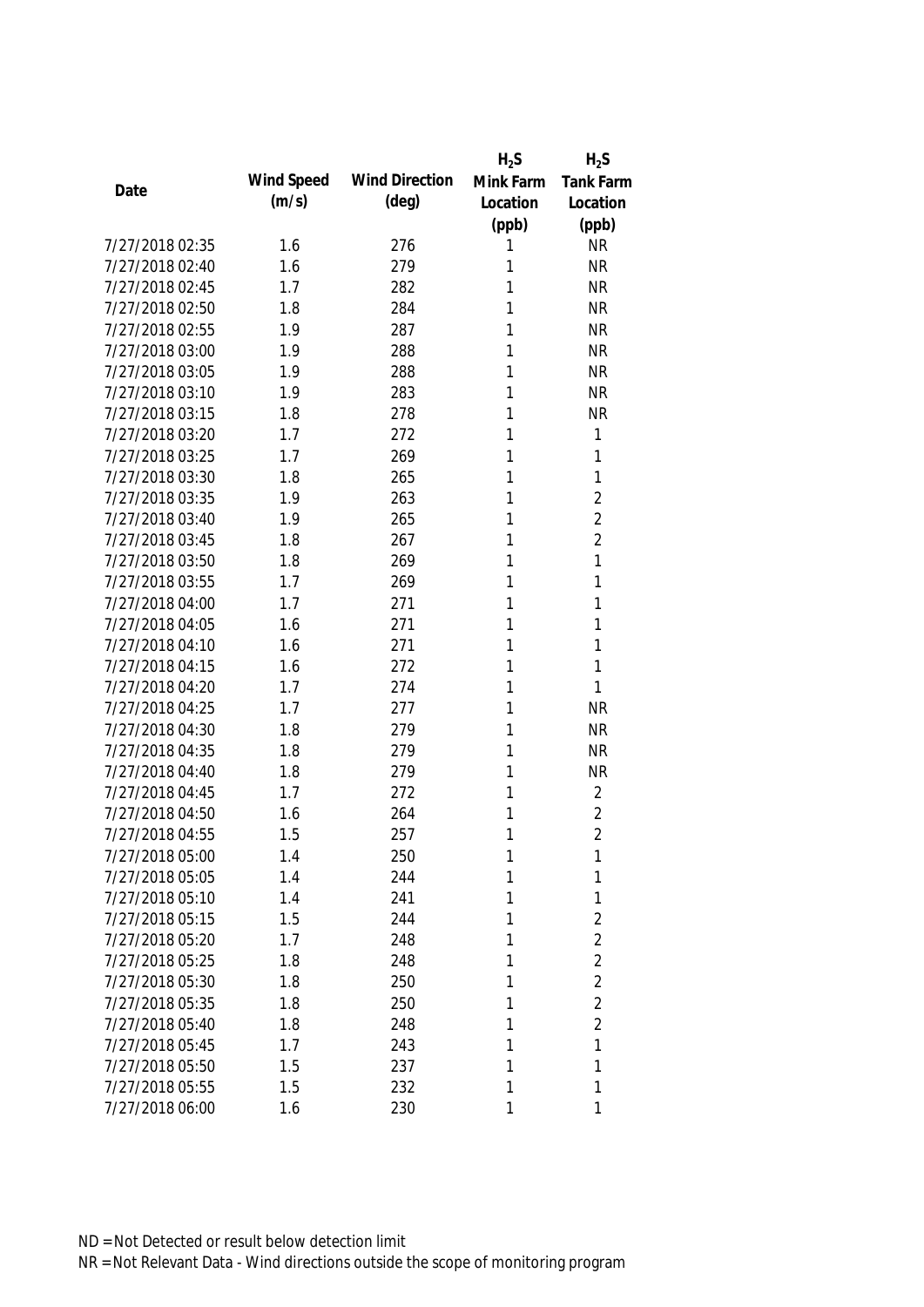|                 |            |                       | $H_2S$         | $H_2S$           |
|-----------------|------------|-----------------------|----------------|------------------|
| Date            | Wind Speed | <b>Wind Direction</b> | Mink Farm      | <b>Tank Farm</b> |
|                 | (m/s)      | $(\text{deg})$        | Location       | Location         |
|                 |            |                       | (ppb)          | (ppb)            |
| 7/27/2018 06:05 | 1.6        | 230                   | 1              | 1                |
| 7/27/2018 06:10 | 1.7        | 231                   | 1              | 1                |
| 7/27/2018 06:15 | 1.8        | 235                   | 1              | 1                |
| 7/27/2018 06:20 | 1.9        | 238                   | 1              | 1                |
| 7/27/2018 06:25 | 1.9        | 241                   | 1              | 1                |
| 7/27/2018 06:30 | 1.9        | 243                   | 1              | 1                |
| 7/27/2018 06:35 | 2.1        | 244                   | 1              | 1                |
| 7/27/2018 06:40 | 2.0        | 244                   | 1              | $\overline{2}$   |
| 7/27/2018 06:45 | 2.0        | 241                   | 1              | $\overline{2}$   |
| 7/27/2018 06:50 | 1.9        | 241                   | 1              | $\overline{2}$   |
| 7/27/2018 06:55 | 1.9        | 240                   | $\overline{2}$ | $\overline{2}$   |
| 7/27/2018 07:00 | 1.9        | 239                   | $\overline{2}$ | $\overline{2}$   |
| 7/27/2018 07:05 | 1.8        | 239                   | $\overline{2}$ | $\overline{2}$   |
| 7/27/2018 07:10 | 1.6        | 241                   | $\overline{2}$ | $\overline{2}$   |
| 7/27/2018 07:15 | 1.5        | 247                   | $\overline{2}$ | $\overline{2}$   |
| 7/27/2018 07:20 | 1.5        | 253                   | $\overline{2}$ | $\overline{2}$   |
| 7/27/2018 07:25 | 1.2        | 257                   | $\overline{2}$ | 1                |
| 7/27/2018 07:30 | 1.1        | 268                   | 1              | $\overline{2}$   |
| 7/27/2018 07:35 | 1.0        | 276                   | 1              | <b>NR</b>        |
| 7/27/2018 07:40 | 1.1        | 273                   | 1              | 1                |
| 7/27/2018 07:45 | 1.3        | 268                   | 1              | 1                |
| 7/27/2018 07:50 | 1.5        | 263                   | 1              | 1                |
| 7/27/2018 07:55 | 1.7        | 262                   | 1              | 1                |
| 7/27/2018 08:00 | 1.9        | 266                   | 1              | 1                |
| 7/27/2018 08:05 | 2.0        | 269                   | 1              | 1                |
| 7/27/2018 08:10 | 2.1        | 270                   | 1              | 1                |
| 7/27/2018 08:15 | 2.0        | 276                   | 1              | <b>NR</b>        |
| 7/27/2018 08:20 | 2.0        | 284                   | 1              | <b>NR</b>        |
| 7/27/2018 08:25 | 2.0        | 288                   | 1              | <b>NR</b>        |
| 7/27/2018 08:30 | 2.0        | 281                   | 1              | <b>NR</b>        |
| 7/27/2018 08:35 | 2.0        | 278                   | 1              | <b>NR</b>        |
| 7/27/2018 08:40 | 2.1        | 283                   | 1              | <b>NR</b>        |
| 7/27/2018 08:45 | 2.2        | 281                   | 1              | <b>NR</b>        |
| 7/27/2018 08:50 | 2.2        | 281                   | 1              | <b>NR</b>        |
| 7/27/2018 08:55 | 2.3        | 281                   | $\mathbf{1}$   | <b>NR</b>        |
| 7/27/2018 09:00 | 2.4        | 285                   | 1              | <b>NR</b>        |
| 7/27/2018 09:05 | 2.5        | 285                   | 1              | <b>NR</b>        |
| 7/27/2018 09:10 | 2.5        | 281                   | <b>ND</b>      | <b>NR</b>        |
| 7/27/2018 09:15 | 2.5        | 282                   | <b>ND</b>      | <b>NR</b>        |
| 7/27/2018 09:20 | 2.7        | 277                   | 1              | <b>NR</b>        |
| 7/27/2018 09:25 | 2.6        | 275                   | 1              | 1                |
| 7/27/2018 09:30 | 2.8        | 274                   | 1              | 1                |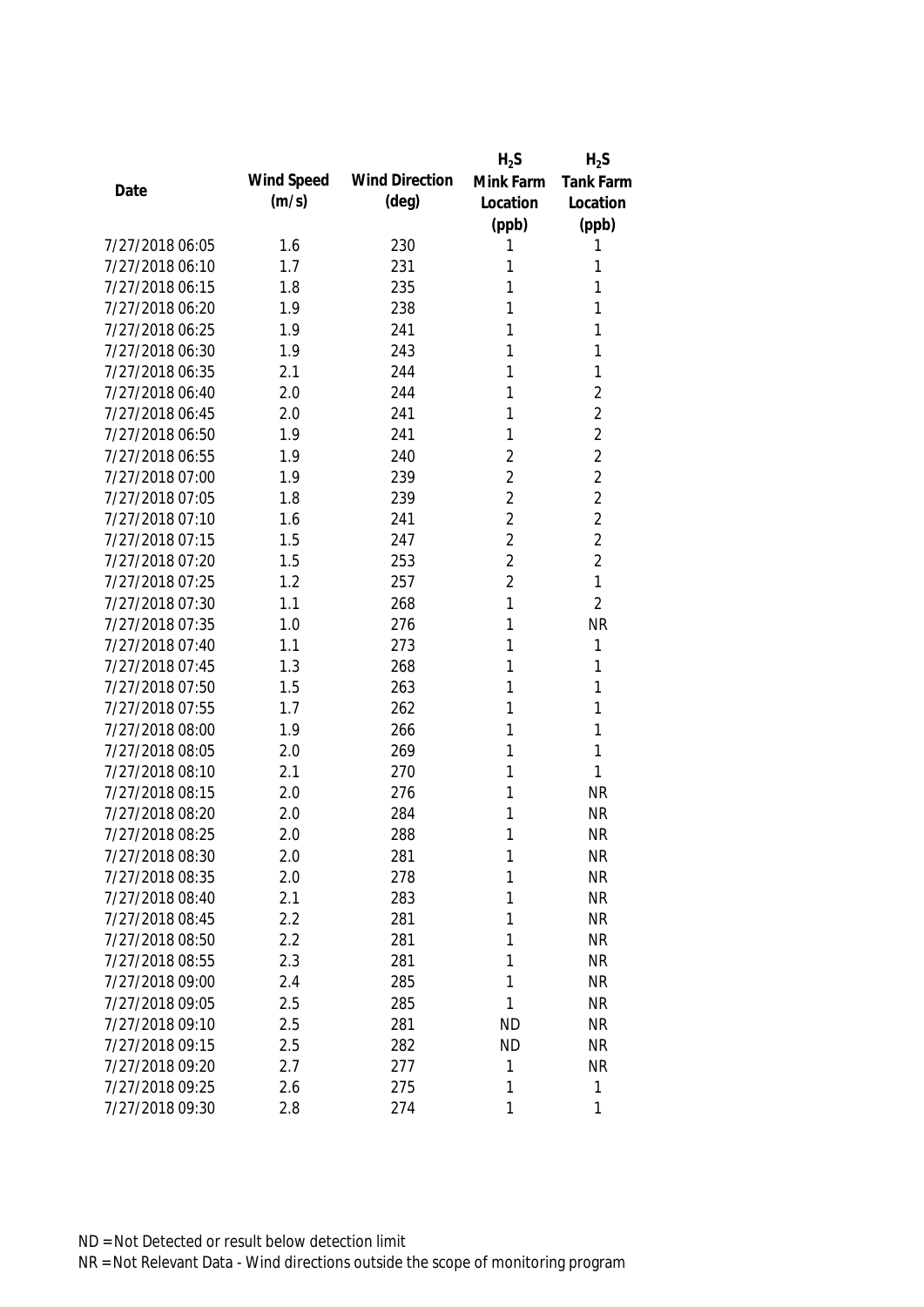|                 |            |                       | $H_2S$    | $H_2S$           |
|-----------------|------------|-----------------------|-----------|------------------|
| Date            | Wind Speed | <b>Wind Direction</b> | Mink Farm | <b>Tank Farm</b> |
|                 | (m/s)      | $(\text{deg})$        | Location  | Location         |
|                 |            |                       | (ppb)     | (ppb)            |
| 7/27/2018 09:35 | 2.9        | 279                   | 1         | <b>NR</b>        |
| 7/27/2018 09:40 | 2.9        | 284                   | 1         | <b>NR</b>        |
| 7/27/2018 09:45 | 2.8        | 284                   | 1         | <b>NR</b>        |
| 7/27/2018 09:50 | 2.8        | 286                   | 1         | <b>NR</b>        |
| 7/27/2018 09:55 | 2.9        | 291                   | 1         | <b>NR</b>        |
| 7/27/2018 10:00 | 2.8        | 295                   | 1         | <b>NR</b>        |
| 7/27/2018 10:05 | 2.9        | 295                   | 1         | <b>NR</b>        |
| 7/27/2018 10:10 | 2.9        | 296                   | 1         | <b>NR</b>        |
| 7/27/2018 10:15 | 3.1        | 299                   | 1         | <b>NR</b>        |
| 7/27/2018 10:20 | 3.2        | 299                   | 1         | <b>NR</b>        |
| 7/27/2018 10:25 | 3.3        | 298                   | 1         | <b>NR</b>        |
| 7/27/2018 10:30 | 3.3        | 296                   | 1         | <b>NR</b>        |
| 7/27/2018 10:35 | 3.4        | 296                   | 1         | <b>NR</b>        |
| 7/27/2018 10:40 | 3.4        | 294                   | 1         | <b>NR</b>        |
| 7/27/2018 10:45 | 3.5        | 292                   | 1         | <b>NR</b>        |
| 7/27/2018 10:50 | 3.5        | 298                   | 1         | <b>NR</b>        |
| 7/27/2018 10:55 | 3.4        | 296                   | 1         | <b>NR</b>        |
| 7/27/2018 11:00 | 3.5        | 294                   | 1         | <b>NR</b>        |
| 7/27/2018 11:05 | 3.5        | 294                   | 1         | <b>NR</b>        |
| 7/27/2018 11:10 | 3.7        | 298                   | 1         | <b>NR</b>        |
| 7/27/2018 11:15 | 3.6        | 302                   | <b>ND</b> | <b>NR</b>        |
| 7/27/2018 11:20 | 3.5        | 301                   | <b>ND</b> | <b>NR</b>        |
| 7/27/2018 11:25 | 3.5        | 297                   | <b>ND</b> | <b>NR</b>        |
| 7/27/2018 11:30 | 3.3        | 301                   | <b>ND</b> | <b>NR</b>        |
| 7/27/2018 11:35 | 3.1        | 297                   | <b>ND</b> | <b>NR</b>        |
| 7/27/2018 11:40 | 3.0        | 295                   | <b>ND</b> | <b>NR</b>        |
| 7/27/2018 11:45 | 3.1        | 296                   | 1         | <b>NR</b>        |
| 7/27/2018 11:50 | 3.0        | 296                   | 1         | <b>NR</b>        |
| 7/27/2018 11:55 | 3.0        | 305                   | 1         | <b>NR</b>        |
| 7/27/2018 12:00 | 3.2        | 306                   | 1         | NR               |
| 7/27/2018 12:05 | 3.4        | 309                   | 1         | <b>NR</b>        |
| 7/27/2018 12:10 | 3.5        | 310                   | 1         | <b>NR</b>        |
| 7/27/2018 12:15 | 3.4        | 309                   | 1         | <b>NR</b>        |
| 7/27/2018 12:20 | 3.8        | 309                   | 1         | <b>NR</b>        |
| 7/27/2018 12:25 | 3.9        | 307                   | 1         | <b>NR</b>        |
| 7/27/2018 12:30 | 3.8        | 305                   | 1         | <b>NR</b>        |
| 7/27/2018 12:35 | 3.8        | 308                   | 1         | <b>NR</b>        |
| 7/27/2018 12:40 | 3.7        | 308                   | 1         | <b>NR</b>        |
| 7/27/2018 12:45 | 3.8        | 307                   | 1         | <b>NR</b>        |
| 7/27/2018 12:50 | 3.5        | 306                   | 1         | <b>NR</b>        |
| 7/27/2018 12:55 | 3.5        | 307                   | 1         | <b>NR</b>        |
| 7/27/2018 13:00 | 3.5        | 307                   | 1         | <b>NR</b>        |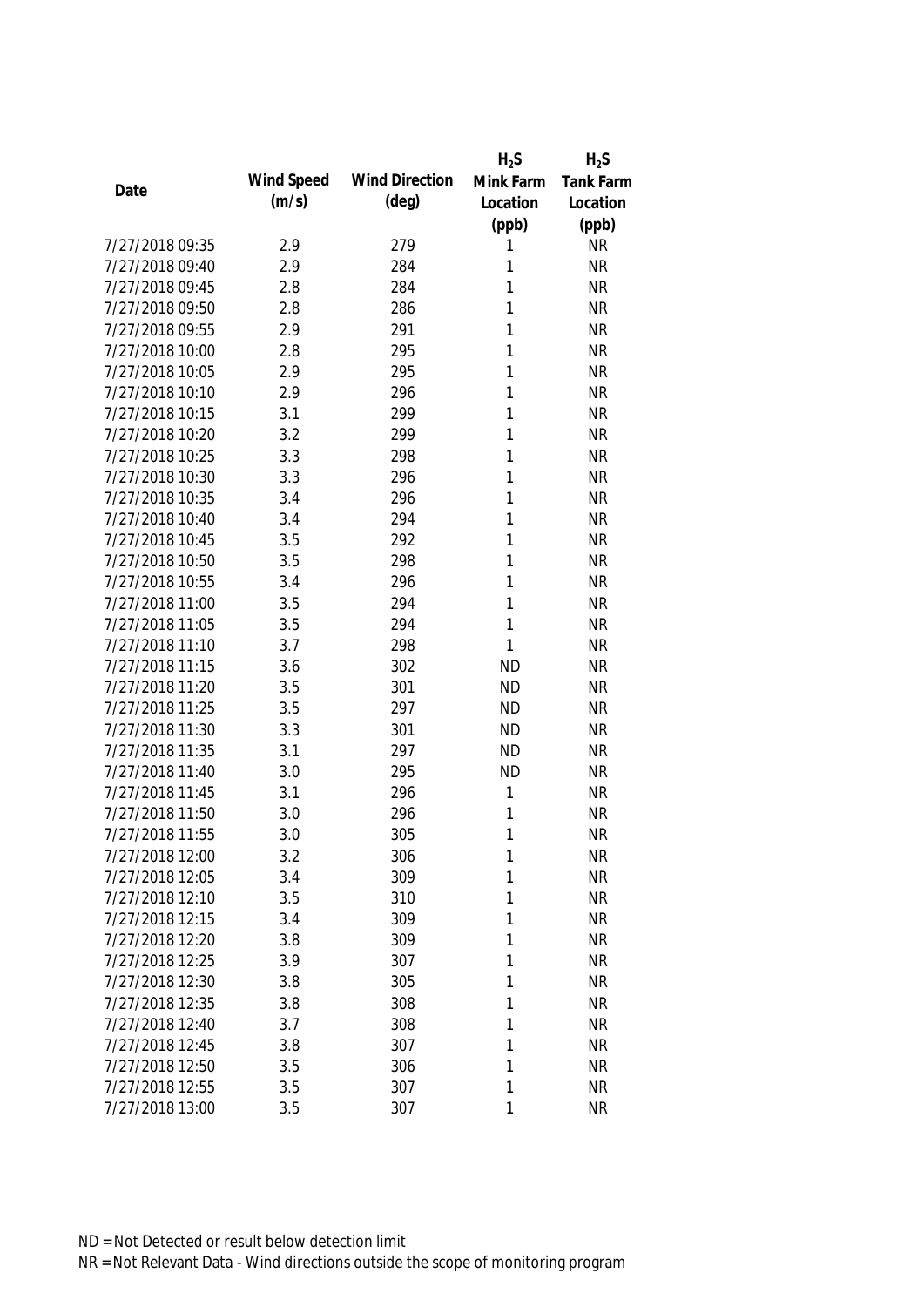|                 |            |                       | $H_2S$    | $H_2S$    |
|-----------------|------------|-----------------------|-----------|-----------|
| Date            | Wind Speed | <b>Wind Direction</b> | Mink Farm | Tank Farm |
|                 | (m/s)      | $(\text{deg})$        | Location  | Location  |
|                 |            |                       | (ppb)     | (ppb)     |
| 7/27/2018 13:05 | 3.5        | 306                   | 1         | <b>NR</b> |
| 7/27/2018 13:10 | 3.6        | 309                   | 1         | <b>NR</b> |
| 7/27/2018 13:15 | 3.5        | 314                   | 1         | <b>NR</b> |
| 7/27/2018 13:20 | 3.6        | 317                   | <b>ND</b> | <b>NR</b> |
| 7/27/2018 13:25 | 3.6        | 317                   | <b>ND</b> | <b>NR</b> |
| 7/27/2018 13:30 | 3.6        | 316                   | <b>ND</b> | <b>NR</b> |
| 7/27/2018 13:35 | 3.7        | 315                   | <b>ND</b> | <b>NR</b> |
| 7/27/2018 13:40 | 3.5        | 313                   | <b>ND</b> | <b>NR</b> |
| 7/27/2018 13:45 | 3.3        | 307                   | 1         | <b>NR</b> |
| 7/27/2018 13:50 | 3.3        | 305                   | 1         | <b>NR</b> |
| 7/27/2018 13:55 | 3.2        | 303                   | 1         | <b>NR</b> |
| 7/27/2018 14:00 | 3.1        | 306                   | 1         | <b>NR</b> |
| 7/27/2018 14:05 | 2.9        | 309                   | 1         | <b>NR</b> |
| 7/27/2018 14:10 | 3.1        | 312                   | 1         | <b>NR</b> |
| 7/27/2018 14:15 | 3.4        | 319                   | 1         | <b>NR</b> |
| 7/27/2018 14:20 | 3.4        | 323                   | 1         | <b>NR</b> |
| 7/27/2018 14:25 | 3.6        | 327                   | 1         | <b>NR</b> |
| 7/27/2018 14:30 | 3.7        | 324                   | 1         | <b>NR</b> |
| 7/27/2018 14:35 | 3.8        | 317                   | 1         | <b>NR</b> |
| 7/27/2018 14:40 | 3.7        | 313                   | 1         | <b>NR</b> |
| 7/27/2018 14:45 | 3.6        | 303                   | 1         | <b>NR</b> |
| 7/27/2018 14:50 | 3.5        | 296                   | 1         | <b>NR</b> |
| 7/27/2018 14:55 | 3.2        | 292                   | <b>ND</b> | <b>NR</b> |
| 7/27/2018 15:00 | 3.0        | 296                   | <b>ND</b> | <b>NR</b> |
| 7/27/2018 15:05 | 2.9        | 299                   | 1         | <b>NR</b> |
| 7/27/2018 15:10 | 3.0        | 304                   | 1         | <b>NR</b> |
| 7/27/2018 15:15 | 3.0        | 313                   | 1         | <b>NR</b> |
| 7/27/2018 15:20 | 3.3        | 317                   | 1         | <b>NR</b> |
| 7/27/2018 15:25 | 3.5        | 319                   | 1         | <b>NR</b> |
| 7/27/2018 15:30 | 3.7        | 315                   | 1         | <b>NR</b> |
| 7/27/2018 15:35 | 3.9        | 311                   | 1         | <b>NR</b> |
| 7/27/2018 15:40 | 3.9        | 304                   | 1         | <b>NR</b> |
| 7/27/2018 15:45 | 3.9        | 297                   | 1         | <b>NR</b> |
| 7/27/2018 15:50 | 3.8        | 293                   | 1         | <b>NR</b> |
| 7/27/2018 15:55 | 3.6        | 288                   | 1         | <b>NR</b> |
| 7/27/2018 16:00 | 3.6        | 285                   | 1         | <b>NR</b> |
| 7/27/2018 16:05 | 3.5        | 285                   | 1         | <b>NR</b> |
| 7/27/2018 16:10 | 3.5        | 289                   | 1         | <b>NR</b> |
| 7/27/2018 16:15 | 3.3        | 290                   | 1         | <b>NR</b> |
| 7/27/2018 16:20 | 3.2        | 295                   | 1         | <b>NR</b> |
| 7/27/2018 16:25 | 3.3        | 298                   | <b>ND</b> | <b>NR</b> |
|                 |            |                       |           |           |
| 7/27/2018 16:30 | 3.3        | 297                   | <b>ND</b> | <b>NR</b> |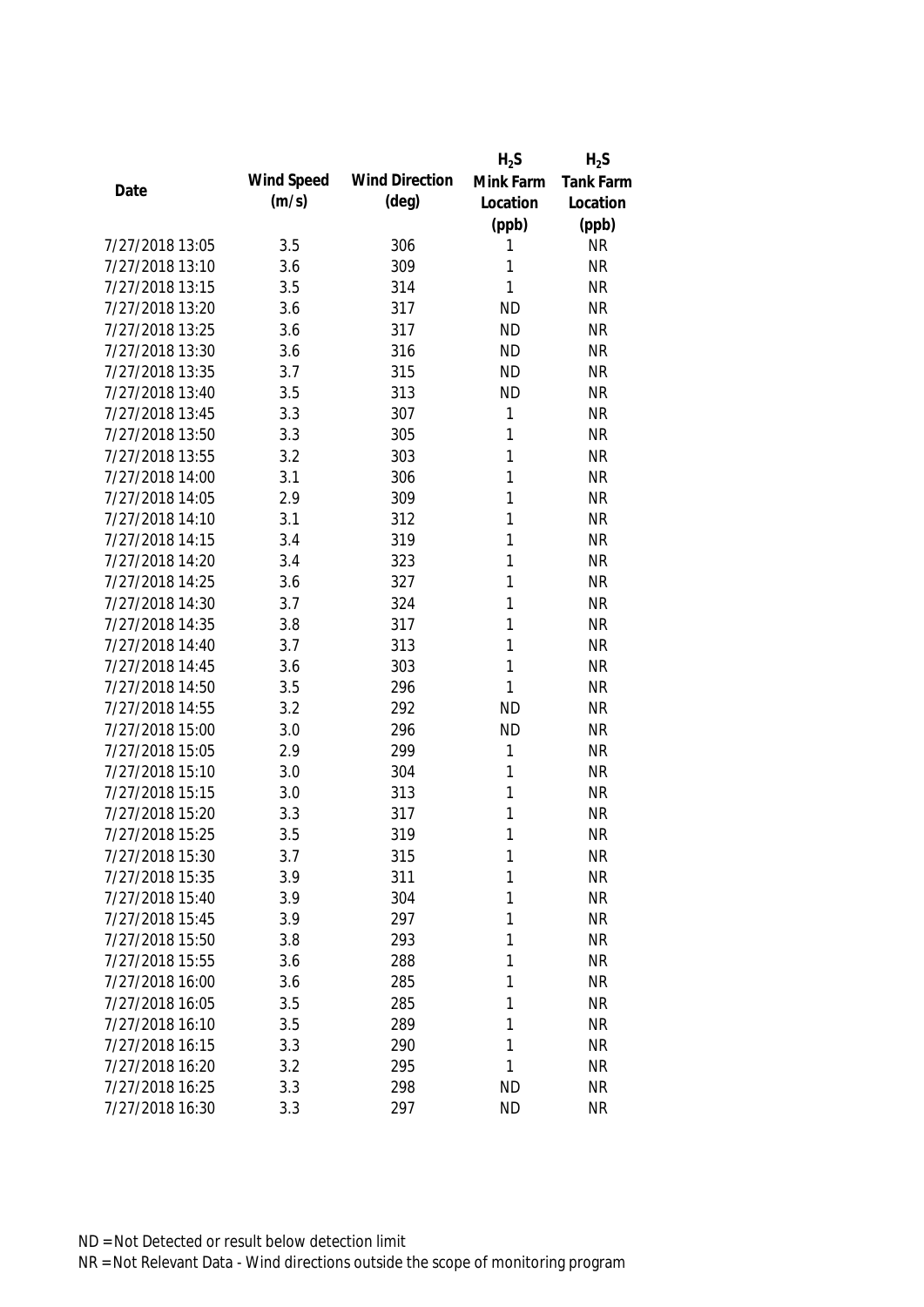|                 |            |                       | $H_2S$    | $H_2S$           |
|-----------------|------------|-----------------------|-----------|------------------|
| Date            | Wind Speed | <b>Wind Direction</b> | Mink Farm | <b>Tank Farm</b> |
|                 | (m/s)      | $(\text{deg})$        | Location  | Location         |
|                 |            |                       | (ppb)     | (ppb)            |
| 7/27/2018 16:35 | 3.3        | 299                   | <b>ND</b> | <b>NR</b>        |
| 7/27/2018 16:40 | 3.4        | 298                   | <b>ND</b> | <b>NR</b>        |
| 7/27/2018 16:45 | 3.5        | 298                   | <b>ND</b> | <b>NR</b>        |
| 7/27/2018 16:50 | 3.6        | 295                   | 1         | <b>NR</b>        |
| 7/27/2018 16:55 | 3.6        | 297                   | 1         | <b>NR</b>        |
| 7/27/2018 17:00 | 3.7        | 302                   | 1         | <b>NR</b>        |
| 7/27/2018 17:05 | 3.6        | 301                   | 1         | <b>NR</b>        |
| 7/27/2018 17:10 | 3.5        | 298                   | 1         | <b>NR</b>        |
| 7/27/2018 17:15 | 3.3        | 299                   | <b>ND</b> | <b>NR</b>        |
| 7/27/2018 17:20 | 3.3        | 302                   | <b>ND</b> | <b>NR</b>        |
| 7/27/2018 17:25 | 3.3        | 304                   | <b>ND</b> | <b>NR</b>        |
| 7/27/2018 17:30 | 3.3        | 303                   | 1         | <b>NR</b>        |
| 7/27/2018 17:35 | 3.4        | 304                   | 1         | <b>NR</b>        |
| 7/27/2018 17:40 | 3.6        | 306                   | 1         | <b>NR</b>        |
| 7/27/2018 17:45 | 3.7        | 306                   | 1         | <b>NR</b>        |
| 7/27/2018 17:50 | 3.7        | 306                   | 1         | <b>NR</b>        |
| 7/27/2018 17:55 | 3.6        | 306                   | 1         | <b>NR</b>        |
| 7/27/2018 18:00 | 3.4        | 311                   | 1         | <b>NR</b>        |
| 7/27/2018 18:05 | 3.3        | 316                   | 1         | <b>NR</b>        |
| 7/27/2018 18:10 | 3.1        | 321                   | 1         | <b>NR</b>        |
| 7/27/2018 18:15 | 3.1        | 325                   | <b>ND</b> | <b>NR</b>        |
| 7/27/2018 18:20 | 2.9        | 327                   | <b>ND</b> | <b>NR</b>        |
| 7/27/2018 18:25 | 3.0        | 323                   | <b>ND</b> | <b>NR</b>        |
| 7/27/2018 18:30 | 3.0        | 320                   | <b>ND</b> | <b>NR</b>        |
| 7/27/2018 18:35 | 3.0        | 316                   | <b>ND</b> | <b>NR</b>        |
| 7/27/2018 18:40 | 2.9        | 309                   | 1         | <b>NR</b>        |
| 7/27/2018 18:45 | 2.9        | 305                   | 1         | <b>NR</b>        |
| 7/27/2018 18:50 | 2.9        | 304                   | 1         | <b>NR</b>        |
| 7/27/2018 18:55 | 2.9        | 305                   | 1         | <b>NR</b>        |
| 7/27/2018 19:00 | 2.9        | 306                   | 1         | <b>NR</b>        |
| 7/27/2018 19:05 | 3.1        | 307                   | 1         | <b>NR</b>        |
| 7/27/2018 19:10 | 3.1        | 311                   | 1         | <b>NR</b>        |
| 7/27/2018 19:15 | 3.2        | 311                   | <b>ND</b> | <b>NR</b>        |
| 7/27/2018 19:20 | 3.1        | 309                   | <b>ND</b> | <b>NR</b>        |
| 7/27/2018 19:25 | 3.0        | 307                   | <b>ND</b> | <b>NR</b>        |
| 7/27/2018 19:30 | 2.9        | 305                   | <b>ND</b> | <b>NR</b>        |
| 7/27/2018 19:35 | 2.7        | 301                   | <b>ND</b> | <b>NR</b>        |
| 7/27/2018 19:40 | 2.7        | 296                   | 1         | <b>NR</b>        |
| 7/27/2018 19:45 | 2.8        | 296                   | <b>ND</b> | <b>NR</b>        |
| 7/27/2018 19:50 | 2.9        | 298                   | 1         | <b>NR</b>        |
| 7/27/2018 19:55 | 3.0        | 300                   | 1         | <b>NR</b>        |
| 7/27/2018 20:00 | 3.1        | 301                   | 1         | <b>NR</b>        |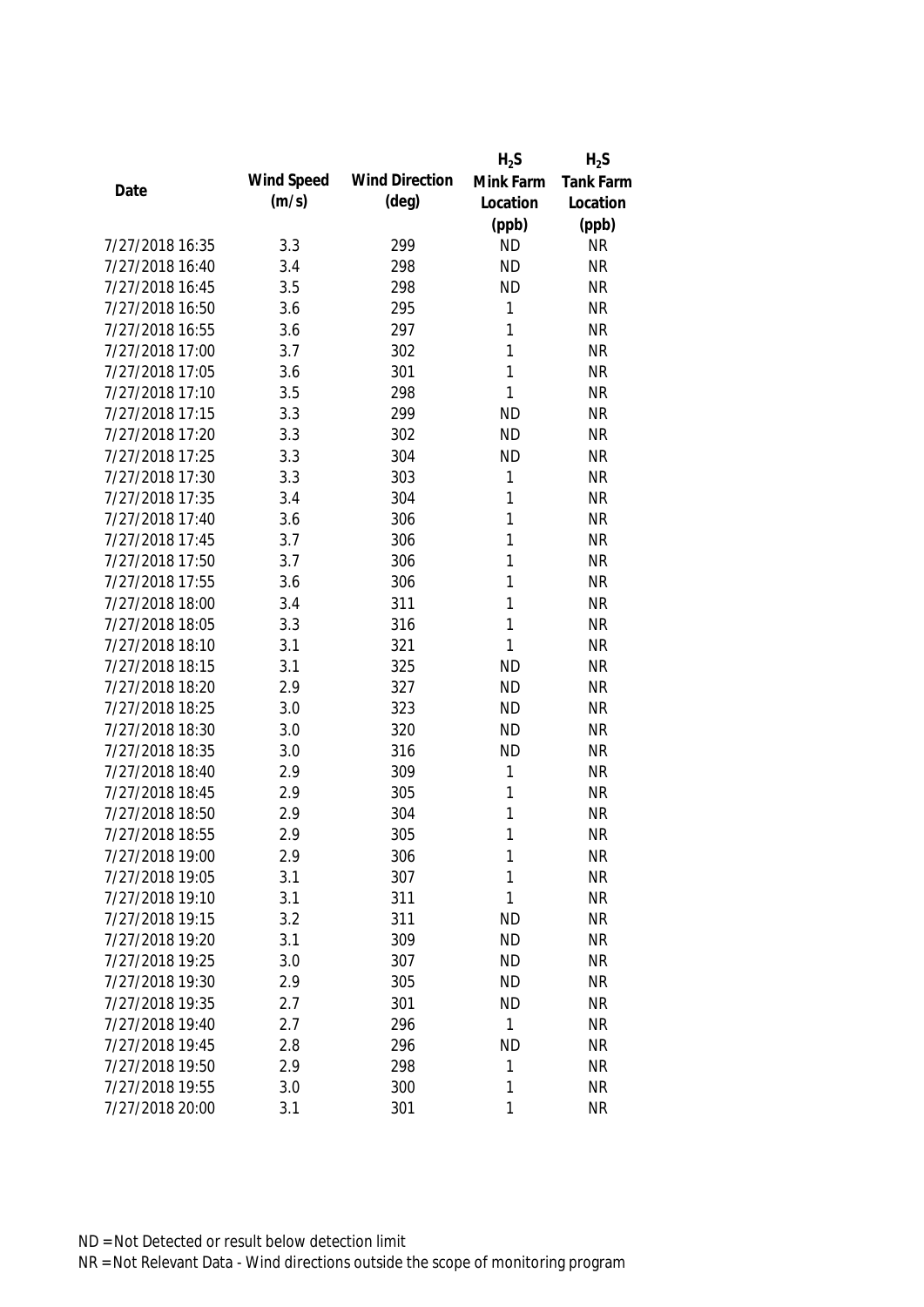|                 |            |                       | $H_2S$    | $H_2S$       |
|-----------------|------------|-----------------------|-----------|--------------|
|                 | Wind Speed | <b>Wind Direction</b> | Mink Farm | Tank Farm    |
| Date            | (m/s)      | (deg)                 | Location  | Location     |
|                 |            |                       | (ppb)     | (ppb)        |
| 7/27/2018 20:05 | 3.0        | 308                   | 1         | <b>NR</b>    |
| 7/27/2018 20:10 | 3.0        | 314                   | 1         | <b>NR</b>    |
| 7/27/2018 20:15 | 2.8        | 316                   | 1         | <b>NR</b>    |
| 7/27/2018 20:20 | 2.7        | 317                   | 1         | <b>NR</b>    |
| 7/27/2018 20:25 | 2.6        | 319                   | 1         | <b>NR</b>    |
| 7/27/2018 20:30 | 2.5        | 319                   | 1         | <b>NR</b>    |
| 7/27/2018 20:35 | 2.6        | 317                   | 1         | <b>NR</b>    |
| 7/27/2018 20:40 | 2.7        | 315                   | 1         | <b>NR</b>    |
| 7/27/2018 20:45 | 2.9        | 314                   | 1         | <b>NR</b>    |
| 7/27/2018 20:50 | 3.1        | 312                   | 1         | <b>NR</b>    |
| 7/27/2018 20:55 | 3.1        | 310                   | 1         | <b>NR</b>    |
| 7/27/2018 21:00 | 3.0        | 306                   | 1         | <b>NR</b>    |
| 7/27/2018 21:05 | 2.8        | 299                   | 1         | <b>NR</b>    |
| 7/27/2018 21:10 | 2.6        | 292                   | <b>ND</b> | <b>NR</b>    |
| 7/27/2018 21:15 | 2.3        | 285                   | <b>ND</b> | <b>NR</b>    |
| 7/27/2018 21:20 | 2.2        | 279                   | 1         | <b>NR</b>    |
| 7/27/2018 21:25 | 2.1        | 272                   | 1         | $\mathbf{1}$ |
| 7/27/2018 21:30 | 2.1        | 272                   | 1         | $\mathbf{1}$ |
| 7/27/2018 21:35 | 2.2        | 271                   | 1         | $\mathbf{1}$ |
| 7/27/2018 21:40 | 2.3        | 273                   | 1         | $\mathbf{1}$ |
| 7/27/2018 21:45 | 2.2        | 274                   | 1         | 1            |
| 7/27/2018 21:50 | 2.1        | 277                   | 1         | <b>NR</b>    |
| 7/27/2018 21:55 | 2.0        | 281                   | 1         | <b>NR</b>    |
| 7/27/2018 22:00 | 2.0        | 283                   | <b>ND</b> | <b>NR</b>    |
| 7/27/2018 22:05 | 2.0        | 285                   | <b>ND</b> | <b>NR</b>    |
| 7/27/2018 22:10 | 1.9        | 284                   | <b>ND</b> | <b>NR</b>    |
| 7/27/2018 22:15 | 1.9        | 287                   | <b>ND</b> | <b>NR</b>    |
| 7/27/2018 22:20 | 2.0        | 288                   | <b>ND</b> | <b>NR</b>    |
| 7/27/2018 22:25 | 2.2        | 289                   | 1         | <b>NR</b>    |
| 7/27/2018 22:30 | 2.4        | 291                   | 1         | <b>NR</b>    |
| 7/27/2018 22:35 | 2.5        | 294                   | 1         | <b>NR</b>    |
| 7/27/2018 22:40 | 2.7        | 299                   | 1         | <b>NR</b>    |
| 7/27/2018 22:45 | 2.8        | 301                   | 1         | <b>NR</b>    |
| 7/27/2018 22:50 | 2.8        | 302                   | 1         | <b>NR</b>    |
| 7/27/2018 22:55 | 2.7        | 306                   | 1         | <b>NR</b>    |
| 7/27/2018 23:00 | 2.6        | 309                   | 1         | <b>NR</b>    |
| 7/27/2018 23:05 | 2.5        | 312                   | 1         | <b>NR</b>    |
| 7/27/2018 23:10 | 2.5        | 315                   | <b>ND</b> | <b>NR</b>    |
| 7/27/2018 23:15 | 2.5        | 318                   | <b>ND</b> | <b>NR</b>    |
| 7/27/2018 23:20 | 2.4        | 319                   | 1         | <b>NR</b>    |
| 7/27/2018 23:25 | 2.3        | 314                   | 1         | <b>NR</b>    |
| 7/27/2018 23:30 | 2.2        | 310                   | 1         | <b>NR</b>    |
|                 |            |                       |           |              |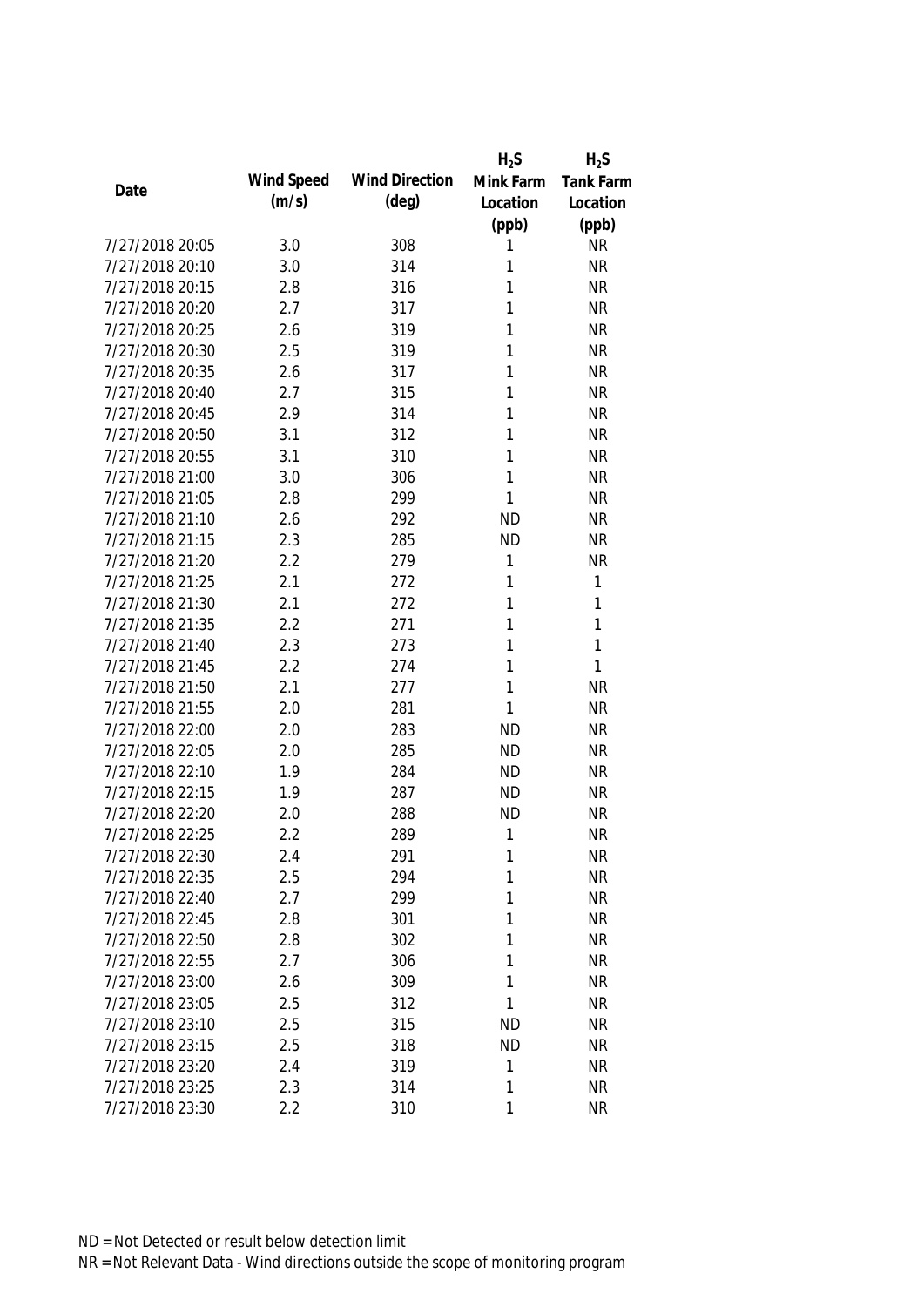|                 |            |                       | $H_2S$         | $H_2S$           |
|-----------------|------------|-----------------------|----------------|------------------|
| Date            | Wind Speed | <b>Wind Direction</b> | Mink Farm      | <b>Tank Farm</b> |
|                 | (m/s)      | $(\text{deg})$        | Location       | Location         |
|                 |            |                       | (ppb)          | (ppb)            |
| 7/27/2018 23:35 | 1.9        | 308                   | 1              | <b>NR</b>        |
| 7/27/2018 23:40 | 1.8        | 307                   | 1              | <b>NR</b>        |
| 7/27/2018 23:45 | 1.8        | 308                   | 1              | <b>NR</b>        |
| 7/27/2018 23:50 | 1.8        | 307                   | 1              | <b>NR</b>        |
| 7/27/2018 23:55 | 1.8        | 311                   | 1              | <b>NR</b>        |
| 7/27/2018 24:00 | 1.9        | 314                   | 1              | <b>NR</b>        |
| 7/28/2018 00:05 | 2.2        | 314                   | 1              | <b>NR</b>        |
| 7/28/2018 00:10 | 2.2        | 313                   | 1              | <b>NR</b>        |
| 7/28/2018 00:15 | 2.1        | 311                   | 1              | <b>NR</b>        |
| 7/28/2018 00:20 | 1.8        | 310                   | 1              | <b>NR</b>        |
| 7/28/2018 00:25 | 1.4        | 309                   | 1              | <b>NR</b>        |
| 7/28/2018 00:30 | 1.1        | 307                   | 1              | <b>NR</b>        |
| 7/28/2018 00:35 | 0.7        | 305                   | 1              | <b>NR</b>        |
| 7/28/2018 00:40 | 0.4        | 300                   | 1              | <b>NR</b>        |
| 7/28/2018 00:45 | 0.2        | 262                   | 1              | $\mathbf{1}$     |
| 7/28/2018 00:50 | 0.2        | 239                   | 1              | 1                |
| 7/28/2018 00:55 | 0.4        | 246                   | 1              | 1                |
| 7/28/2018 01:00 | 0.5        | 247                   | 1              | 1                |
| 7/28/2018 01:05 | 0.7        | 248                   | 1              | 1                |
| 7/28/2018 01:10 | 0.8        | 248                   | 1              | 1                |
| 7/28/2018 01:15 | 0.9        | 248                   | 1              | 1                |
| 7/28/2018 01:20 | 0.9        | 247                   | 1              | $\overline{2}$   |
| 7/28/2018 01:25 | 0.9        | 245                   | 1              | $\overline{2}$   |
| 7/28/2018 01:30 | 0.8        | 245                   | 1              | $\overline{2}$   |
| 7/28/2018 01:35 | 0.7        | 244                   | 1              | $\overline{2}$   |
| 7/28/2018 01:40 | 0.7        | 242                   | 1              | $\overline{2}$   |
| 7/28/2018 01:45 | 0.7        | 246                   | $\overline{2}$ | $\overline{2}$   |
| 7/28/2018 01:50 | 0.8        | 252                   | 1              | $\overline{2}$   |
| 7/28/2018 01:55 | 0.8        | 254                   | 1              | $\overline{2}$   |
| 7/28/2018 02:00 | 0.8        | 253                   | 1              | 2                |
| 7/28/2018 02:05 | 0.8        | 252                   | 1              | $\overline{2}$   |
| 7/28/2018 02:10 | 0.8        | 254                   | 1              | $\overline{2}$   |
| 7/28/2018 02:15 | 0.6        | 255                   | 1              | $\overline{2}$   |
| 7/28/2018 02:20 | 0.4        | 250                   | 1              | $\overline{2}$   |
| 7/28/2018 02:25 | 0.4        | 249                   | 1              | $\overline{2}$   |
| 7/28/2018 02:30 | 0.3        | 252                   | 1              | $\overline{2}$   |
| 7/28/2018 02:35 | 0.2        | 255                   | 1              | $\overline{2}$   |
| 7/28/2018 02:40 | 0.2        | 256                   | 1              | $\overline{2}$   |
| 7/28/2018 02:45 | 0.3        | 246                   | 1              | $\overline{2}$   |
| 7/28/2018 02:50 | 0.5        | 249                   | 1              | $\overline{2}$   |
| 7/28/2018 02:55 | 0.8        | 251                   | 1              | 1                |
| 7/28/2018 03:00 | 0.9        | 252                   | 1              | 1                |
|                 |            |                       |                |                  |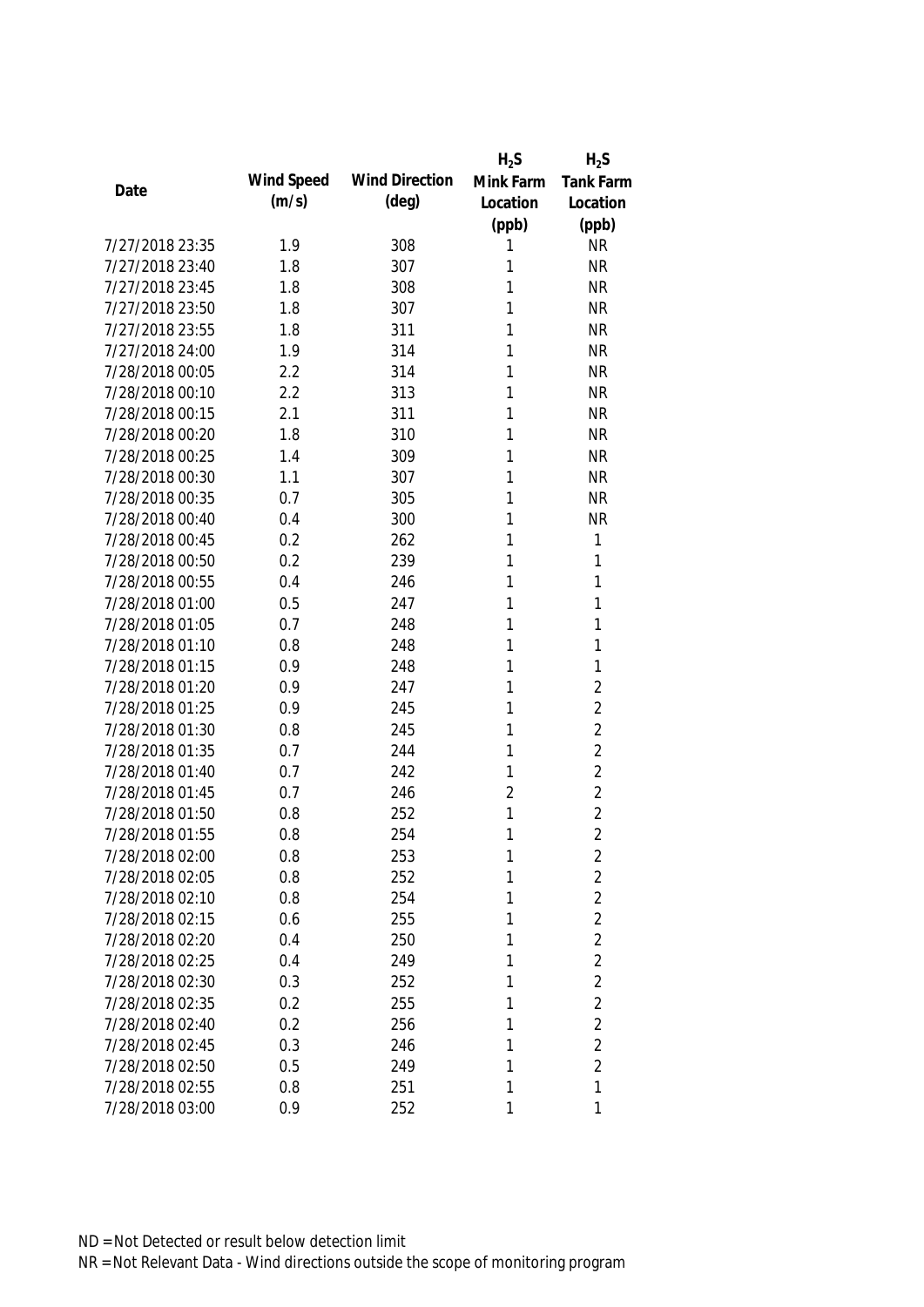|                 |            |                       | $H_2S$         | $H_2S$         |
|-----------------|------------|-----------------------|----------------|----------------|
| Date            | Wind Speed | <b>Wind Direction</b> | Mink Farm      | Tank Farm      |
|                 | (m/s)      | $(\text{deg})$        | Location       | Location       |
|                 |            |                       | (ppb)          | (ppb)          |
| 7/28/2018 03:05 | 1.2        | 250                   | 1              | 1              |
| 7/28/2018 03:10 | 1.3        | 251                   | 1              | 1              |
| 7/28/2018 03:15 | 1.4        | 252                   | 1              | $\overline{2}$ |
| 7/28/2018 03:20 | 1.4        | 250                   | 1              | $\overline{2}$ |
| 7/28/2018 03:25 | 1.4        | 248                   | 1              | $\overline{2}$ |
| 7/28/2018 03:30 | 1.3        | 246                   | 1              | $\overline{2}$ |
| 7/28/2018 03:35 | 1.3        | 247                   | 1              | $\overline{2}$ |
| 7/28/2018 03:40 | 1.3        | 245                   | 1              | $\overline{2}$ |
| 7/28/2018 03:45 | 1.3        | 243                   | 1              | $\overline{2}$ |
| 7/28/2018 03:50 | 1.3        | 244                   | 1              | $\overline{2}$ |
| 7/28/2018 03:55 | 1.4        | 245                   | 1              | 2              |
| 7/28/2018 04:00 | 1.6        | 247                   | 1              | $\overline{2}$ |
| 7/28/2018 04:05 | 1.7        | 249                   | 1              | $\overline{2}$ |
| 7/28/2018 04:10 | 1.8        | 254                   | 1              | $\overline{2}$ |
| 7/28/2018 04:15 | 1.8        | 258                   | 1              | $\overline{2}$ |
| 7/28/2018 04:20 | 1.8        | 264                   | 1              | $\overline{2}$ |
| 7/28/2018 04:25 | 1.7        | 269                   | 1              | $\overline{2}$ |
| 7/28/2018 04:30 | 1.6        | 277                   | 1              | <b>NR</b>      |
| 7/28/2018 04:35 | 1.5        | 282                   | 1              | <b>NR</b>      |
| 7/28/2018 04:40 | 1.4        | 283                   | 1              | <b>NR</b>      |
| 7/28/2018 04:45 | 1.3        | 285                   | 1              | <b>NR</b>      |
| 7/28/2018 04:50 | 1.0        | 287                   | 1              | <b>NR</b>      |
| 7/28/2018 04:55 | 0.9        | 291                   | 1              | <b>NR</b>      |
| 7/28/2018 05:00 | 0.7        | 289                   | 1              | <b>NR</b>      |
| 7/28/2018 05:05 | 0.6        | 284                   | 1              | <b>NR</b>      |
| 7/28/2018 05:10 | 0.5        | 281                   | 1              | <b>NR</b>      |
| 7/28/2018 05:15 | 0.6        | 280                   | 1              | <b>NR</b>      |
| 7/28/2018 05:20 | 0.7        | 276                   | 1              | <b>NR</b>      |
| 7/28/2018 05:25 | 0.8        | 268                   | 1              | $\overline{2}$ |
| 7/28/2018 05:30 | 0.9        | 268                   | 1              | 1              |
| 7/28/2018 05:35 | 1.0        | 270                   | 1              | $\overline{2}$ |
| 7/28/2018 05:40 | 1.1        | 278                   | 1              | <b>NR</b>      |
| 7/28/2018 05:45 | 1.1        | 281                   | 1              | <b>NR</b>      |
| 7/28/2018 05:50 | 1.1        | 282                   | 1              | <b>NR</b>      |
| 7/28/2018 05:55 | 1.1        | 285                   | $\overline{2}$ | <b>NR</b>      |
| 7/28/2018 06:00 | 0.9        | 285                   | $\overline{2}$ | <b>NR</b>      |
| 7/28/2018 06:05 | 0.8        | 288                   | 1              | <b>NR</b>      |
| 7/28/2018 06:10 | 0.8        | 284                   | 1              | <b>NR</b>      |
| 7/28/2018 06:15 | 0.9        | 284                   | 1              | <b>NR</b>      |
| 7/28/2018 06:20 | 0.9        | 287                   | 1              | <b>NR</b>      |
| 7/28/2018 06:25 | 0.9        | 284                   | 1              | <b>NR</b>      |
| 7/28/2018 06:30 | 1.0        | 283                   | $\overline{2}$ | <b>NR</b>      |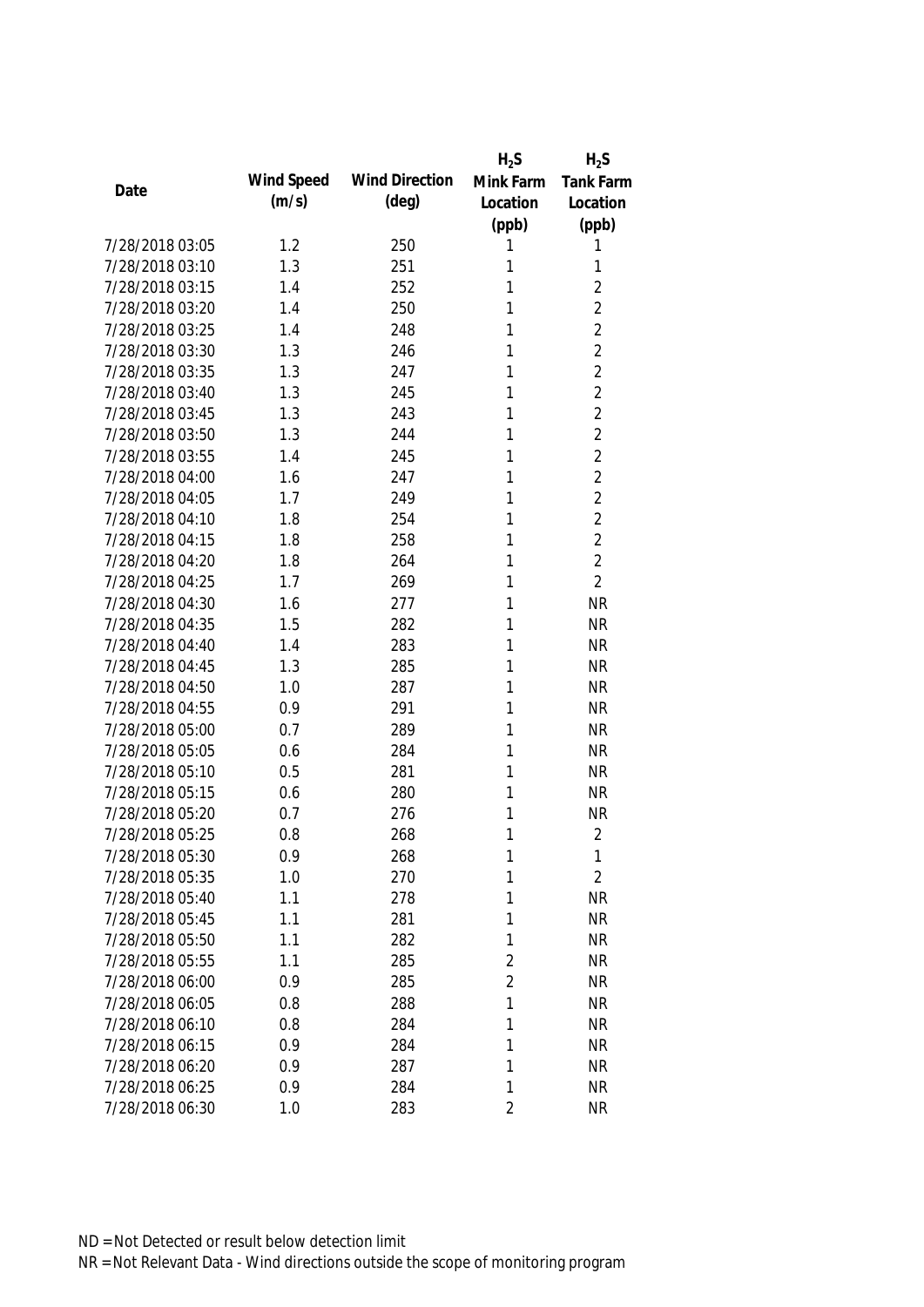|                 |            |                       | $H_2S$         | $H_2S$    |
|-----------------|------------|-----------------------|----------------|-----------|
| Date            | Wind Speed | <b>Wind Direction</b> | Mink Farm      | Tank Farm |
|                 | (m/s)      | $(\text{deg})$        | Location       | Location  |
|                 |            |                       | (ppb)          | (ppb)     |
| 7/28/2018 06:35 | 1.1        | 281                   | 2              | <b>NR</b> |
| 7/28/2018 06:40 | 1.1        | 279                   | $\overline{2}$ | <b>NR</b> |
| 7/28/2018 06:45 | 1.0        | 274                   | $\overline{2}$ | 1         |
| 7/28/2018 06:50 | 1.1        | 275                   | $\overline{2}$ | 1         |
| 7/28/2018 06:55 | 1.1        | 278                   | 3              | <b>NR</b> |
| 7/28/2018 07:00 | 1.1        | 279                   | 3              | <b>NR</b> |
| 7/28/2018 07:05 | 1.1        | 281                   | 3              | <b>NR</b> |
| 7/28/2018 07:10 | 1.0        | 287                   | 3              | <b>NR</b> |
| 7/28/2018 07:15 | 0.9        | 292                   | 3              | <b>NR</b> |
| 7/28/2018 07:20 | 0.9        | 303                   | 3              | <b>NR</b> |
| 7/28/2018 07:25 | 0.9        | 310                   | 3              | <b>NR</b> |
| 7/28/2018 07:30 | 0.9        | 323                   | $\overline{2}$ | <b>NR</b> |
| 7/28/2018 07:35 | 0.9        | 331                   | $\overline{2}$ | <b>NR</b> |
| 7/28/2018 07:40 | 1.0        | 335                   | $\overline{2}$ | <b>NR</b> |
| 7/28/2018 07:45 | 1.2        | 336                   | $\overline{2}$ | <b>NR</b> |
| 7/28/2018 07:50 | 1.1        | 334                   | $\overline{2}$ | <b>NR</b> |
| 7/28/2018 07:55 | 1.0        | 336                   | $\overline{2}$ | <b>NR</b> |
| 7/28/2018 08:00 | 0.8        | 334                   | $\overline{2}$ | <b>NR</b> |
| 7/28/2018 08:05 | 0.6        | 333                   | $\overline{2}$ | <b>NR</b> |
| 7/28/2018 08:10 | 0.5        | 318                   | $\overline{2}$ | <b>NR</b> |
| 7/28/2018 08:15 | 0.4        | 258                   | $\overline{2}$ | 1         |
| 7/28/2018 08:20 | 0.4        | 237                   | $\mathbf{1}$   | 1         |
| 7/28/2018 08:25 | 0.4        | 226                   | <b>NR</b>      | 1         |
| 7/28/2018 08:30 | 0.4        | 220                   | <b>NR</b>      | 1         |
| 7/28/2018 08:35 | 0.5        | 223                   | <b>NR</b>      | 1         |
| 7/28/2018 08:40 | 0.5        | 221                   | <b>NR</b>      | 1         |
| 7/28/2018 08:45 | 0.5        | 237                   | 1              | 1         |
| 7/28/2018 08:50 | 0.6        | 252                   | 1              | 1         |
| 7/28/2018 08:55 | 0.7        | 259                   | 1              | 1         |
| 7/28/2018 09:00 | 0.7        | 268                   | <b>ND</b>      | 1         |
| 7/28/2018 09:05 | 0.8        | 261                   | <b>ND</b>      | 1         |
| 7/28/2018 09:10 | 0.7        | 265                   | <b>ND</b>      | 1         |
| 7/28/2018 09:15 | 0.7        | 246                   | <b>NR</b>      | <b>NR</b> |
| 7/28/2018 09:20 | 0.7        | 237                   | <b>NR</b>      | <b>NR</b> |
| 7/28/2018 09:25 | 0.9        | 358                   | <b>NR</b>      | <b>NR</b> |
| 7/28/2018 09:30 | 1.0        | 14                    | <b>NR</b>      | <b>NR</b> |
| 7/28/2018 09:35 | 1.1        | 8                     | <b>NR</b>      | <b>NR</b> |
| 7/28/2018 09:40 | 1.4        | 360                   | <b>NR</b>      | <b>NR</b> |
| 7/28/2018 09:45 | 1.4        | 351                   | <b>ND</b>      | <b>NR</b> |
| 7/28/2018 09:50 | 1.5        | 340                   | <b>ND</b>      | <b>NR</b> |
| 7/28/2018 09:55 | 1.4        | 336                   | <b>ND</b>      | <b>NR</b> |
| 7/28/2018 10:00 | 1.4        | 329                   | 1              | <b>NR</b> |
|                 |            |                       |                |           |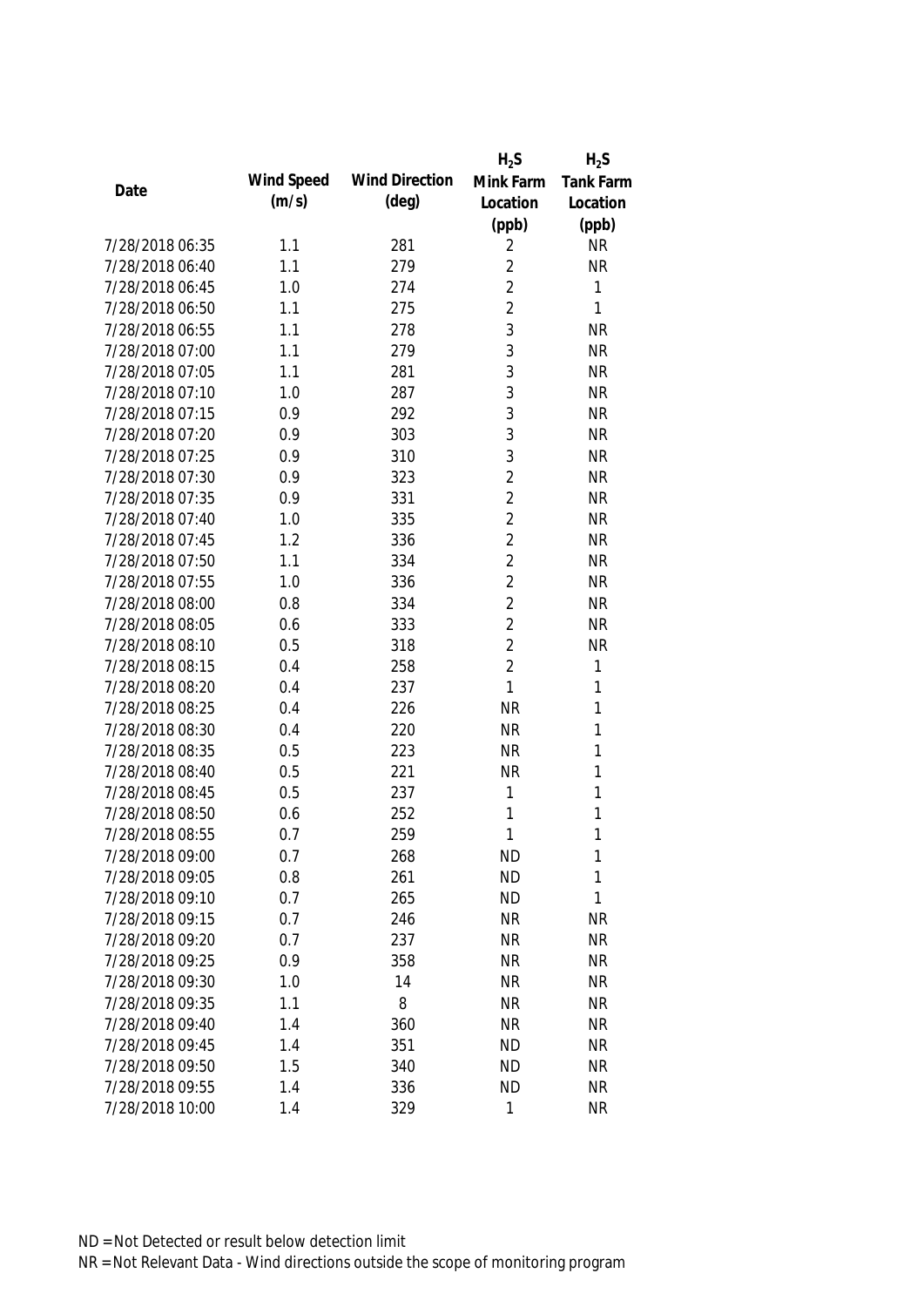|                                    |            |                       | $H_2S$       | $H_2S$           |
|------------------------------------|------------|-----------------------|--------------|------------------|
|                                    | Wind Speed | <b>Wind Direction</b> | Mink Farm    | <b>Tank Farm</b> |
| Date                               | (m/s)      | $(\text{deg})$        | Location     | Location         |
|                                    |            |                       | (ppb)        | (ppb)            |
| 7/28/2018 10:05                    | 1.5        | 317                   | 1            | <b>NR</b>        |
| 7/28/2018 10:10                    | 1.5        | 302                   | 1            | <b>NR</b>        |
| 7/28/2018 10:15                    | 1.6        | 294                   | <b>NR</b>    | <b>NR</b>        |
| 7/28/2018 10:20                    | 1.7        | 296                   | <b>NR</b>    | <b>NR</b>        |
| 7/28/2018 10:25                    | 2.1        | 295                   | <b>NR</b>    | <b>NR</b>        |
| 7/28/2018 10:30                    | 2.3        | 293                   | <b>NR</b>    | <b>NR</b>        |
| 7/28/2018 10:35                    | 2.2        | 298                   | <b>NR</b>    | <b>NR</b>        |
| 7/28/2018 10:40                    | 2.3        | 305                   | $\mathbf{1}$ | <b>NR</b>        |
| 7/28/2018 10:45                    | 2.4        | 310                   | 1            | <b>NR</b>        |
| 7/28/2018 10:50                    | 2.5        | 302                   | 1            | <b>NR</b>        |
| 7/28/2018 10:55                    | 2.3        | 294                   | 1            | <b>NR</b>        |
| 7/28/2018 11:00                    | 2.2        | 290                   | 1            | <b>NR</b>        |
| 7/28/2018 11:05                    | 2.3        | 288                   | 1            | <b>NR</b>        |
| 7/28/2018 11:10                    | 2.5        | 285                   | 1            | <b>NR</b>        |
| 7/28/2018 11:15                    | 2.4        | 278                   | 1            | <b>NR</b>        |
| 7/28/2018 11:20                    | 2.3        | 271                   | <b>ND</b>    | 1                |
| 7/28/2018 11:25                    | 2.3        | 271                   | <b>ND</b>    | 1                |
| 7/28/2018 11:30                    | 2.3        | 275                   | <b>ND</b>    | $\mathbf{1}$     |
| 7/28/2018 11:35                    | 2.3        | 278                   | <b>ND</b>    | <b>NR</b>        |
| 7/28/2018 11:40                    | 2.3        | 289                   | <b>NR</b>    | <b>NR</b>        |
| 7/28/2018 11:45                    | 2.1        | 301                   | <b>NR</b>    | <b>NR</b>        |
| 7/28/2018 11:50                    | 2.1        | 318                   | <b>NR</b>    | <b>NR</b>        |
| 7/28/2018 11:55                    | 2.0        | 331                   | <b>NR</b>    | <b>NR</b>        |
| 7/28/2018 12:00                    | 2.1        | 333                   | <b>NR</b>    | <b>NR</b>        |
| 7/28/2018 12:05                    | 2.1        | 337                   | <b>NR</b>    | <b>NR</b>        |
| 7/28/2018 12:10                    | 2.2        | 327                   | <b>ND</b>    | <b>NR</b>        |
| 7/28/2018 12:15                    | 2.4        | 332                   | 1            | <b>NR</b>        |
| 7/28/2018 12:20                    | 2.4        | 329                   | 1            | <b>NR</b>        |
| 7/28/2018 12:25                    | 2.6        | 326                   | 1            | <b>NR</b>        |
| 7/28/2018 12:30                    | 2.4        | 323                   | <b>NR</b>    | <b>NR</b>        |
| 7/28/2018 12:35                    | 2.4        | 322                   | <b>NR</b>    | <b>NR</b>        |
| 7/28/2018 12:40                    | 2.3        | 320                   | <b>NR</b>    | <b>NR</b>        |
| 7/28/2018 12:45                    | 2.3        | 310                   | <b>NR</b>    | <b>NR</b>        |
|                                    | 2.3        |                       | <b>NR</b>    | <b>NR</b>        |
| 7/28/2018 12:50<br>7/28/2018 12:55 |            | 314                   |              |                  |
|                                    | 2.3        | 318                   | <b>NR</b>    | <b>NR</b>        |
| 7/28/2018 13:00                    | 2.5        | 332                   | <b>ND</b>    | <b>NR</b>        |
| 7/28/2018 13:05                    | 2.4        | 328                   | <b>ND</b>    | <b>NR</b>        |
| 7/28/2018 13:10                    | 2.4        | 329                   | <b>ND</b>    | <b>NR</b>        |
| 7/28/2018 13:15                    | 2.6        | 327                   | <b>ND</b>    | <b>NR</b>        |
| 7/28/2018 13:20                    | 2.6        | 318                   | <b>ND</b>    | <b>NR</b>        |
| 7/28/2018 13:25                    | 2.5        | 310                   | <b>ND</b>    | <b>NR</b>        |
| 7/28/2018 13:30                    | 2.4        | 301                   | <b>ND</b>    | <b>NR</b>        |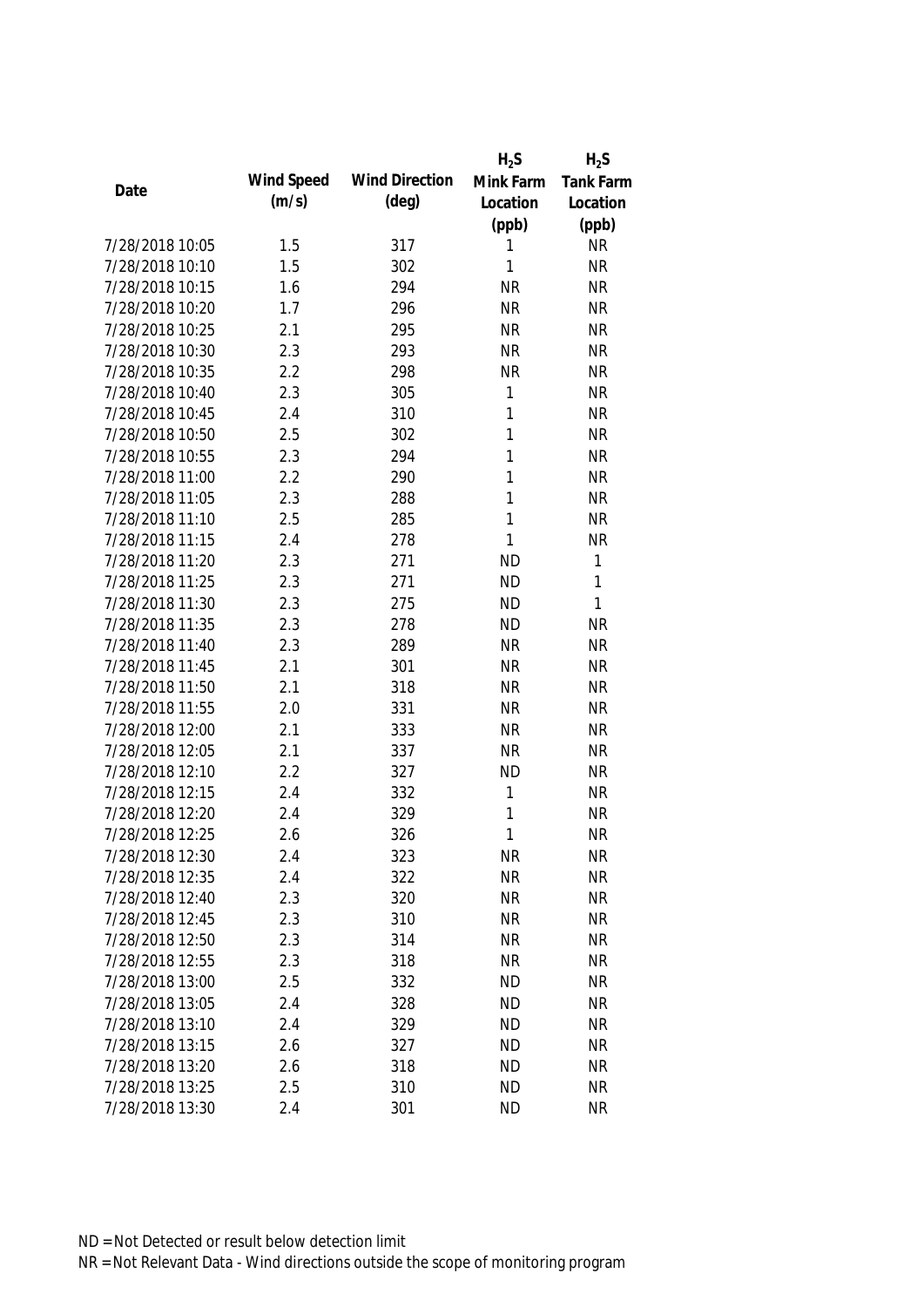|                 |            |                       | $H_2S$    | $H_2S$           |
|-----------------|------------|-----------------------|-----------|------------------|
| Date            | Wind Speed | <b>Wind Direction</b> | Mink Farm | <b>Tank Farm</b> |
|                 | (m/s)      | (deg)                 | Location  | Location         |
|                 |            |                       | (ppb)     | (ppb)            |
| 7/28/2018 13:35 | 2.3        | 298                   | <b>NR</b> | <b>NR</b>        |
| 7/28/2018 13:40 | 2.2        | 297                   | 1         | <b>NR</b>        |
| 7/28/2018 13:45 | 2.1        | 296                   | <b>ND</b> | <b>NR</b>        |
| 7/28/2018 13:50 | 2.2        | 295                   | 1         | <b>NR</b>        |
| 7/28/2018 13:55 | 2.2        | 291                   | 1         | <b>NR</b>        |
| 7/28/2018 14:00 | 2.3        | 281                   | <b>NR</b> | <b>NR</b>        |
| 7/28/2018 14:05 | 2.4        | 273                   | <b>NR</b> | <b>NR</b>        |
| 7/28/2018 14:10 | 2.4        | 270                   | <b>NR</b> | <b>NR</b>        |
| 7/28/2018 14:15 | 2.2        | 278                   | <b>NR</b> | <b>NR</b>        |
| 7/28/2018 14:20 | 2.0        | 287                   | <b>NR</b> | <b>NR</b>        |
| 7/28/2018 14:25 | 1.9        | 279                   | <b>NR</b> | <b>NR</b>        |
| 7/28/2018 14:30 | 1.7        | 267                   | <b>NR</b> | <b>NR</b>        |
| 7/28/2018 14:35 | 1.7        | 203                   | <b>NR</b> | <b>NR</b>        |
| 7/28/2018 14:40 | 1.8        | 236                   | <b>NR</b> | <b>NR</b>        |
| 7/28/2018 14:45 | 1.7        | 224                   | <b>NR</b> | <b>NR</b>        |
| 7/28/2018 14:50 | 1.8        | 231                   | <b>NR</b> | <b>NR</b>        |
| 7/28/2018 14:55 | 1.7        | 250                   | <b>NR</b> | <b>NR</b>        |
| 7/28/2018 15:00 | 1.8        | 254                   | <b>NR</b> | <b>NR</b>        |
| 7/28/2018 15:05 | 1.8        | 265                   | <b>ND</b> | $\mathbf{1}$     |
| 7/28/2018 15:10 | 1.9        | 258                   | <b>ND</b> | 1                |
| 7/28/2018 15:15 | 2.0        | 259                   | <b>ND</b> | $\mathbf{1}$     |
| 7/28/2018 15:20 | 1.9        | 260                   | 1         | $\mathbf{1}$     |
| 7/28/2018 15:25 | 2.1        | 261                   | 1         | $\mathbf{1}$     |
| 7/28/2018 15:30 | 2.1        | 266                   | 1         | 1                |
| 7/28/2018 15:35 | 2.1        | 265                   | 1         | $\mathbf{1}$     |
| 7/28/2018 15:40 | 2.0        | 266                   | 1         | $\mathbf{1}$     |
| 7/28/2018 15:45 | 2.1        | 262                   | 1         | $\mathbf{1}$     |
| 7/28/2018 15:50 | 2.4        | 256                   | 1         | 1                |
| 7/28/2018 15:55 | 2.5        | 253                   | 1         | 1                |
| 7/28/2018 16:00 | 2.6        | 258                   | 1         | 1                |
| 7/28/2018 16:05 | 2.6        | 263                   | 1         | 1                |
| 7/28/2018 16:10 | 2.6        | 266                   | <b>ND</b> | 1                |
| 7/28/2018 16:15 | 2.7        | 270                   | <b>ND</b> | 1                |
| 7/28/2018 16:20 | 2.6        | 275                   | 1         | 1                |
| 7/28/2018 16:25 | 2.4        | 280                   | 1         | <b>NR</b>        |
| 7/28/2018 16:30 | 2.4        | 276                   | 1         | <b>NR</b>        |
| 7/28/2018 16:35 | 2.6        | 272                   | 1         | 1                |
| 7/28/2018 16:40 | 2.8        | 268                   | 1         | 1                |
| 7/28/2018 16:45 | 2.9        | 262                   | 1         | 1                |
| 7/28/2018 16:50 | 3.1        | 259                   | 1         | 1                |
| 7/28/2018 16:55 | 3.3        | 256                   | 1         | 1                |
| 7/28/2018 17:00 | 3.4        | 252                   | <b>ND</b> | 1                |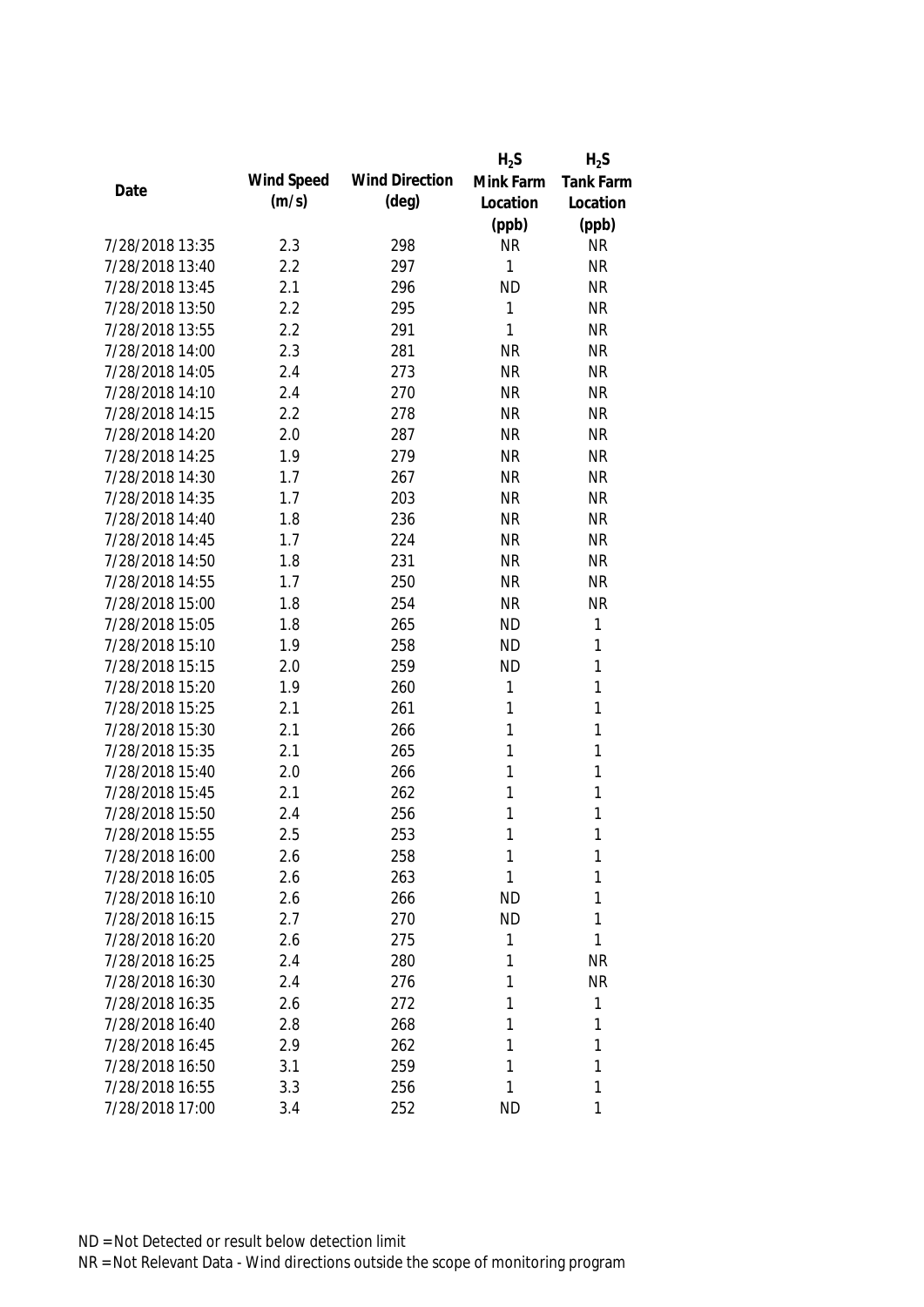|                 |            |                       | $H_2S$    | $H_2S$           |
|-----------------|------------|-----------------------|-----------|------------------|
| Date            | Wind Speed | <b>Wind Direction</b> | Mink Farm | <b>Tank Farm</b> |
|                 | (m/s)      | $(\text{deg})$        | Location  | Location         |
|                 |            |                       | (ppb)     | (ppb)            |
| 7/28/2018 17:05 | 3.5        | 251                   | <b>ND</b> | 2                |
| 7/28/2018 17:10 | 3.4        | 250                   | <b>ND</b> | $\overline{2}$   |
| 7/28/2018 17:15 | 3.5        | 251                   | <b>ND</b> | 1                |
| 7/28/2018 17:20 | 3.5        | 249                   | <b>ND</b> | 1                |
| 7/28/2018 17:25 | 3.5        | 248                   | <b>ND</b> | 1                |
| 7/28/2018 17:30 | 3.4        | 247                   | <b>ND</b> | 1                |
| 7/28/2018 17:35 | 3.4        | 249                   | 1         | 1                |
| 7/28/2018 17:40 | 3.4        | 251                   | 1         | 1                |
| 7/28/2018 17:45 | 3.4        | 251                   | 1         | 1                |
| 7/28/2018 17:50 | 3.3        | 254                   | 1         | 1                |
| 7/28/2018 17:55 | 3.4        | 256                   | 1         | 1                |
| 7/28/2018 18:00 | 3.3        | 256                   | 1         | 1                |
| 7/28/2018 18:05 | 3.5        | 254                   | 1         | 1                |
| 7/28/2018 18:10 | 3.6        | 251                   | 1         | 1                |
| 7/28/2018 18:15 | 3.6        | 250                   | 1         | 1                |
| 7/28/2018 18:20 | 3.7        | 246                   | <b>ND</b> | 1                |
| 7/28/2018 18:25 | 3.7        | 244                   | <b>ND</b> | 1                |
| 7/28/2018 18:30 | 3.7        | 244                   | <b>ND</b> | 1                |
| 7/28/2018 18:35 | 3.7        | 245                   | 1         | 1                |
| 7/28/2018 18:40 | 3.7        | 245                   | 1         | 1                |
| 7/28/2018 18:45 | 3.8        | 246                   | <b>ND</b> | 1                |
| 7/28/2018 18:50 | 3.9        | 247                   | <b>ND</b> | 1                |
| 7/28/2018 18:55 | 3.9        | 249                   | <b>ND</b> | 1                |
| 7/28/2018 19:00 | 4.0        | 249                   | <b>ND</b> | 1                |
| 7/28/2018 19:05 | 3.8        | 249                   | <b>ND</b> | 1                |
| 7/28/2018 19:10 | 3.5        | 250                   | 1         | 1                |
| 7/28/2018 19:15 | 3.4        | 249                   | 1         | 1                |
| 7/28/2018 19:20 | 3.3        | 249                   | 1         | 1                |
| 7/28/2018 19:25 | 3.2        | 248                   | 1         | 1                |
| 7/28/2018 19:30 | 3.2        | 248                   | 1         | 1                |
| 7/28/2018 19:35 | 3.2        | 246                   | 1         | $\mathbf{1}$     |
| 7/28/2018 19:40 | 3.2        | 244                   | <b>ND</b> | 1                |
| 7/28/2018 19:45 | 3.2        | 245                   | 1         | 1                |
| 7/28/2018 19:50 | 3.2        | 246                   | <b>ND</b> | 1                |
| 7/28/2018 19:55 | 3.2        | 248                   | <b>ND</b> | 1                |
| 7/28/2018 20:00 | 3.1        | 250                   | <b>ND</b> | 1                |
| 7/28/2018 20:05 | 3.0        | 253                   | <b>ND</b> | $\sqrt{2}$       |
| 7/28/2018 20:10 | 3.0        | 254                   | 1         | $\overline{2}$   |
| 7/28/2018 20:15 | 2.9        | 254                   | <b>ND</b> | $\overline{2}$   |
| 7/28/2018 20:20 | 2.8        | 254                   | <b>ND</b> | $\overline{2}$   |
| 7/28/2018 20:25 | 2.8        | 256                   | <b>ND</b> | 1                |
| 7/28/2018 20:30 | 2.8        | 257                   | <b>ND</b> | 1                |
|                 |            |                       |           |                  |